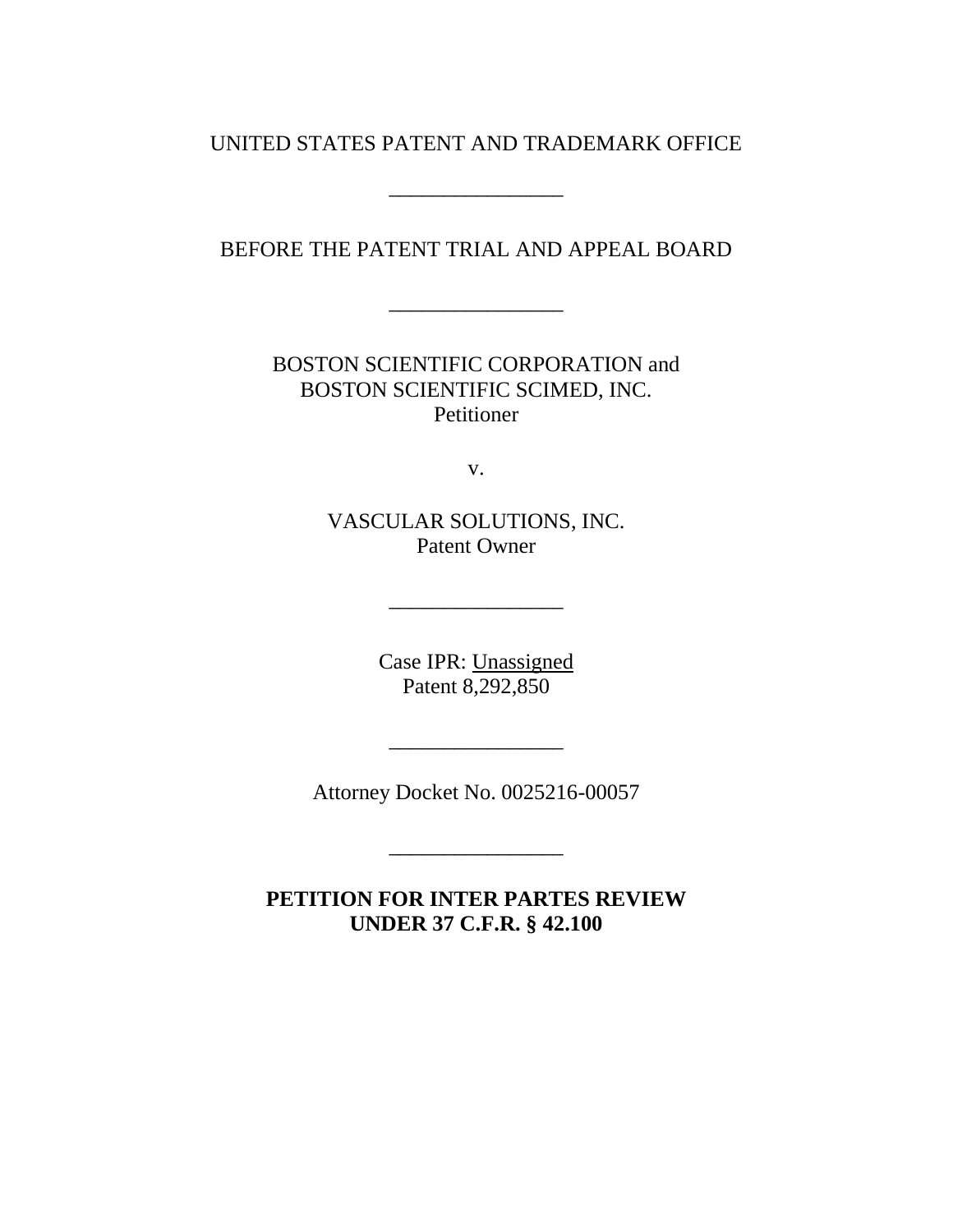# **TABLE OF CONTENTS**

| $\mathbf{I}$ . | A.<br><b>B.</b><br>Lead And Back-Up Counsel (37 C.F.R. §§ 42.8(b)(3), 42.10(a))2<br>$\mathbf{C}$ .                                                                                                                                                                                                                                                                                                                                                                                                                                                                                                                                          |  |  |  |
|----------------|---------------------------------------------------------------------------------------------------------------------------------------------------------------------------------------------------------------------------------------------------------------------------------------------------------------------------------------------------------------------------------------------------------------------------------------------------------------------------------------------------------------------------------------------------------------------------------------------------------------------------------------------|--|--|--|
|                | D.                                                                                                                                                                                                                                                                                                                                                                                                                                                                                                                                                                                                                                          |  |  |  |
| II.            |                                                                                                                                                                                                                                                                                                                                                                                                                                                                                                                                                                                                                                             |  |  |  |
| Ш.             | SUMMARY OF RELEVANT TECHNOLOGY AND '850 PATENT 3<br>Overview Of Interventional Cardiology Procedures 3<br>A.<br>Description Of The Alleged Invention Of The '850 Patent4<br><b>B.</b><br>$\mathbf{C}$ .<br>Summary of the Prosecution History of the '850 Patent 7<br>D.                                                                                                                                                                                                                                                                                                                                                                    |  |  |  |
| IV.            | A.<br><b>B.</b><br>C.<br>Claims for Which Inter Partes Review Is Requested9<br>The Specific Art and Statutory Ground(s) on Which the Challenge<br>D.                                                                                                                                                                                                                                                                                                                                                                                                                                                                                        |  |  |  |
| V.             |                                                                                                                                                                                                                                                                                                                                                                                                                                                                                                                                                                                                                                             |  |  |  |
| VI.            |                                                                                                                                                                                                                                                                                                                                                                                                                                                                                                                                                                                                                                             |  |  |  |
|                | A.<br>1.<br>2.<br>"to receive an interventional cardiology device into the<br>3.<br>coaxial lumen while the proximal portion remains within the<br>lumen of the guide catheter" / "adapted to receive an<br>interventional cardiology device passed through continuous<br>lumen of the guide catheter and into the coaxial lumen while<br>"adapted to be extended beyond the distal end of the guide<br>4.<br>catheter while a proximal portion remains within the<br>lumen of the guide catheter, such that the device assists in<br>resisting axial and shear forces exerted by the<br>interventional cardiology device assed through and |  |  |  |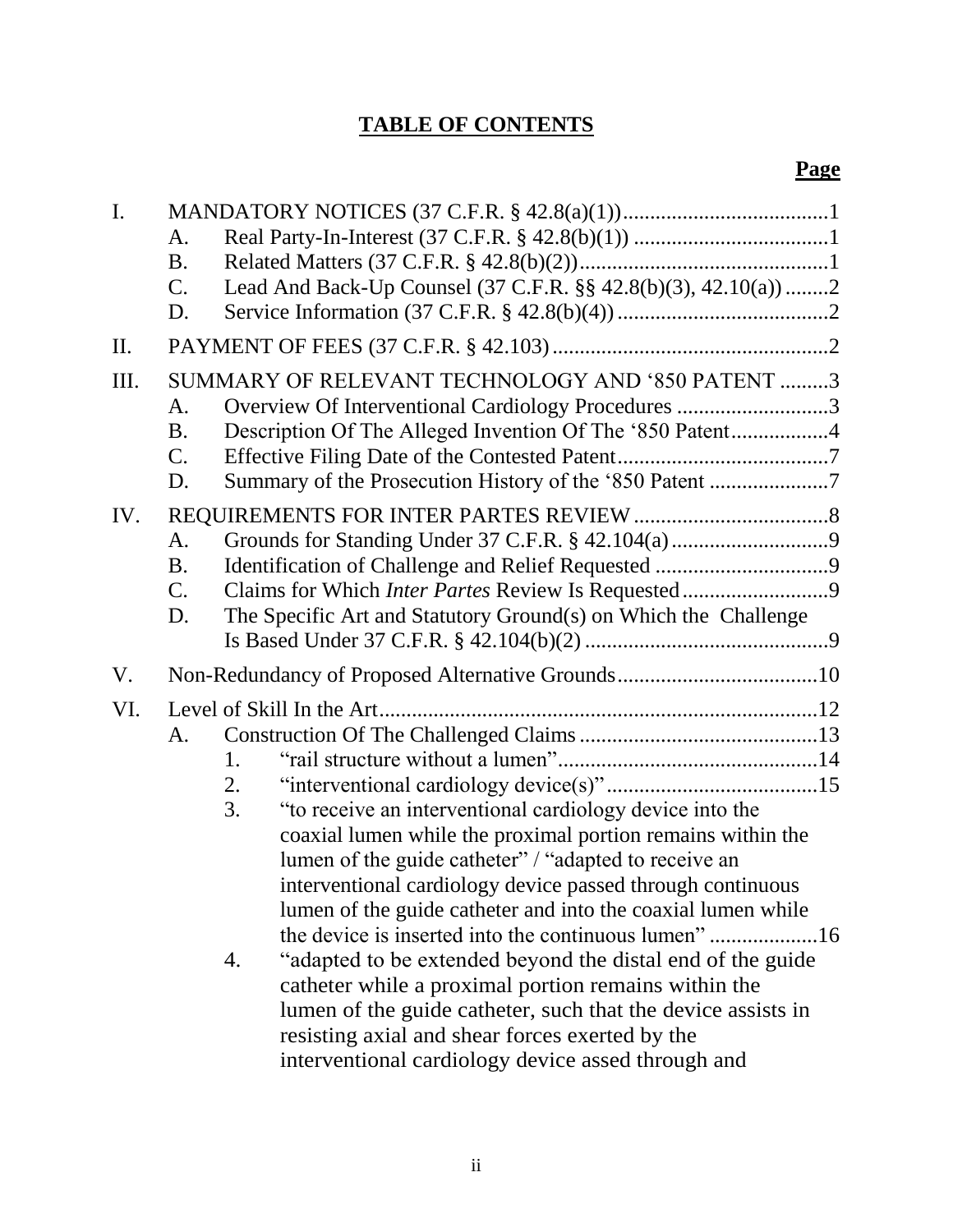|      |                 | beyond the coaxial lumen that would otherwise tend to                                                                         |            |
|------|-----------------|-------------------------------------------------------------------------------------------------------------------------------|------------|
|      |                 | dislodge the guide catheter from the branch artery"18                                                                         |            |
|      | <b>B.</b>       |                                                                                                                               |            |
|      |                 | 1.                                                                                                                            |            |
|      |                 | 2.                                                                                                                            |            |
|      |                 | 3.                                                                                                                            |            |
|      |                 | 4.                                                                                                                            |            |
|      |                 | 5.                                                                                                                            |            |
|      | $\mathcal{C}$ . |                                                                                                                               |            |
|      | D.              | Supporting Evidence Under 37 C.F.R. § 42.104(b)(5) 22                                                                         |            |
| VII. |                 | DETAILED EXPLANATION OF PERTINENCE AND MANNER OF<br>APPLYING CITED PRIOR ART TO EVERY CLAIM FOR WHICH                         |            |
|      | А.              | Claims 1, 2, 8, 12, And 18 Are Anticipated Under 35 U.S.C.                                                                    |            |
|      |                 |                                                                                                                               |            |
|      |                 | 1.                                                                                                                            |            |
|      |                 | 2.                                                                                                                            |            |
|      |                 | 3.                                                                                                                            |            |
|      |                 | 4.                                                                                                                            |            |
|      |                 |                                                                                                                               |            |
|      | А.              | Claims 1-4, 8, 12, 14 And 18 Are Obvious Under 35 U.S.C. §103                                                                 |            |
|      |                 |                                                                                                                               |            |
|      | B.              | Claims 1-4, 8, 12, 14 And 18 Are Obvious Under 35 U.S.C. §103                                                                 |            |
|      |                 | . 44                                                                                                                          |            |
|      | C.              | Claims 1-4, 8, 12, 14 and 18 Are Obvious Under 35 U.S.C. § 103                                                                |            |
|      | D.              | Claims 1, 2, 8, 12 And 18 Are Obvious Under 35 U.S.C. §103 Over<br>Adams '292 In View Of The Knowledge of One Of Skill In The |            |
|      |                 | Art                                                                                                                           | $\dots$ 56 |
|      | Ε.              | Claims 1, 2. 8, 12 And 18 Are Obvious Under 35 U.S.C. §103 Over                                                               |            |
| IX.  |                 |                                                                                                                               |            |
|      |                 |                                                                                                                               |            |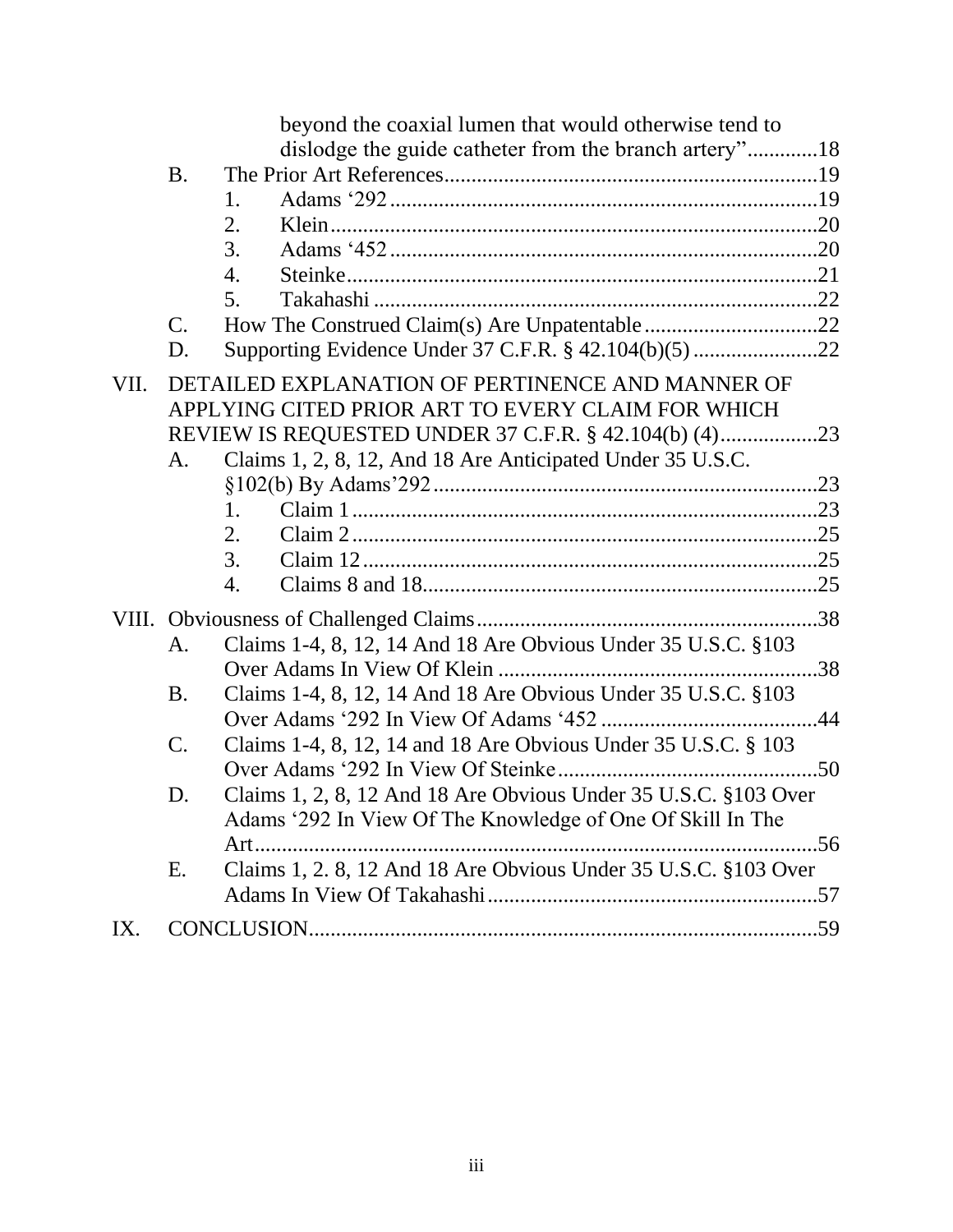| <b>Exhibit Description</b>                                             | <b>Exhibit No.</b> |
|------------------------------------------------------------------------|--------------------|
| U.S. Patent No. 8,292,850 B2 to Root, et al.                           | 1001               |
| File History for U.S. Patent No. 8,292,850                             | 1002               |
| Declaration of Ronald Jay Solar, Ph.D., with attached Appendix1:       | 1003               |
| Curriculum Vitae of Ronald Jay Solar, Ph.D. and attached Appendix      |                    |
| 2: Prior Expert Testimony of Ronald Jay Solar, Ph.D                    |                    |
| U.S. Patent No. 8,048,032 to Root, et al.                              | 1004               |
| U.S. Patent No. 8,142,413 to Root, et al.                              | 1005               |
| File History for U.S. Patent No. 8,048,032                             | 1006               |
| File History for U.S. Patent No. 8,142,413                             | 1007               |
| Copy of a Second Petition (excluding exhibits) for <i>Inter Partes</i> | 1008B              |
| Review Filed Concurrently by Petitioner on the '850 Patent             |                    |
| U.S. Publication No. 2004/0236215 A1 to Mihara et al.                  | 1009               |
| Translation of Japanese Patent Application No. 2003-070808             | 1010               |
| U.S. Patent No. 5,527,292 to Adams et al.                              | 1011               |
| U.S. Publication No. 2007/0260219 A1 to Root et al.                    | 1012               |
| U.S. Publication No. 2003/0195546 A1 to Solar, et al.                  | 1013               |
| U.S. Patent No. 6,638,268 to Niazi                                     | 1014               |
| U.S. Publication No. 2005/0004523 A1 to Osborne, et al.                | 1015               |
| U.S. Publication No. 2004/0127927 to Adams                             | 1016               |
| U.S. Patent No. 6,338,725 B1 to Hermann et al.                         | 1017               |
| U.S. Patent No. 5,776,141 to Klein et al.                              | 1018               |
| U.S. Patent No. 7,232,452 to Adams et al.                              | 1019               |
| U.S. Patent No. 5,328,472 to Steinke et al.                            | 1020               |
| Takahashi et al., "New Method to Increase a Backup Support of a 6      | 1021               |
| French Guiding Coronary Catheter," Catherization and                   |                    |
| Cardiovascular Interventions 63:452-456 (2004)                         |                    |
| U.S. Patent No. 5,690,613 to Verbeek                                   | 1022               |
| U.S. Patent No. 5,156,594 to Keith                                     | 1023               |
| U.S. Patent No. 5, 102, 403 to Alt                                     | 1024               |
| Kucklick, Theodore R., The Medical Device R&D Handbook (2006)          | 1025               |
| Amended Complaint filed by Vascular Solutions, Inc. in Vascular        | 1026               |
| Solutions, Inc. v. Boston Scientific Corporation, No. 13-cv-1172       |                    |
| (JRT-SER) (D. Minn). (May 28, 2013)                                    |                    |
| Memorandum In Support of Motion for Preliminary Injunction filed       | 1027               |
| by Vascular Solutions, Inc. in Vascular Solutions, Inc. v. Boston      |                    |
| Scientific Corporation, No. 13-cv-1172 (JRT-SER) (D. Minn).            |                    |

# **Exhibit List for** *Inter Partes* **Review of U.S. Patent No. 8,292,850**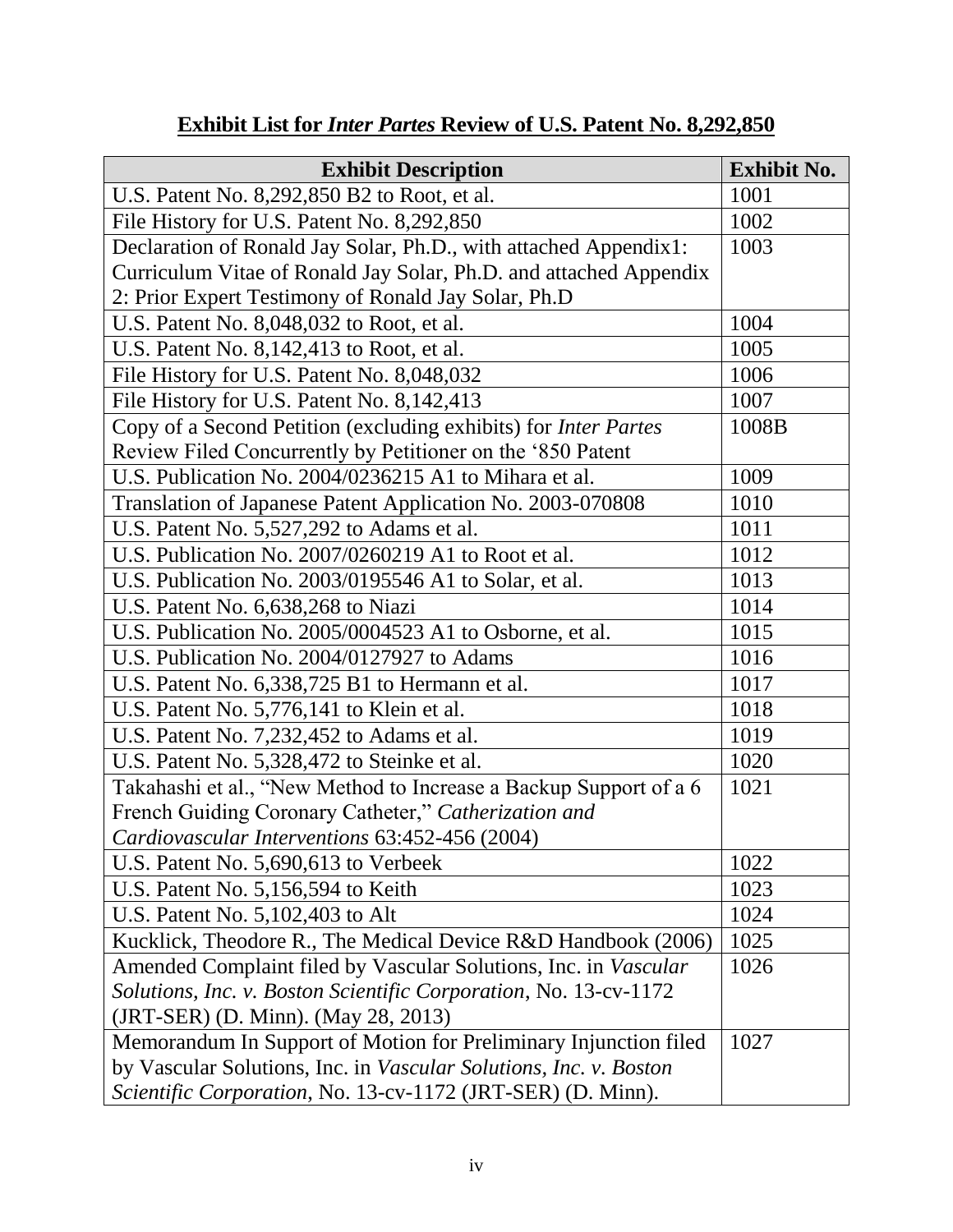| <b>Exhibit Description</b>                                            | <b>Exhibit No.</b> |  |
|-----------------------------------------------------------------------|--------------------|--|
| (June 10, 2013)                                                       |                    |  |
| Declaration of Howard Root In Support of Vascular Solution, Inc.'s    | 1028               |  |
| Motion for Preliminary Injunction with Non-Confidential Exhibits      |                    |  |
| filed in Vascular Solutions, Inc. v. Boston Scientific Corporation,   |                    |  |
| No. 13-cv-1172 (JRT-SER) (D. Minn). (June 10, 2013)                   |                    |  |
| Boston Scientific Corporation Opposition to Vascular Solutions,       | 1029               |  |
| Inc.'s Motion for Preliminary Injunction filed in Vascular Solutions, |                    |  |
| Inc. v. Boston Scientific Corporation, No. 13-cv-1172 (JRT-SER)       |                    |  |
| (D. Minn). (July 28, 2013)                                            |                    |  |
| Non-Confidential Memorandum Opinion and Order Granting In Part        | 1030               |  |
| Plaintiff's Motion for Preliminary Injunction filed in Vascular       |                    |  |
| Solutions, Inc. v. Boston Scientific Corporation, No. 13-cv-1172      |                    |  |
| (JRT-SER) (D. Minn). (December 19, 2013)                              |                    |  |
| Boston Scientific Corporation's Motion for An Interim Stay and        | 1031               |  |
| Stay Pending Appeal, No. 2014-1185 (Fed. Cir). filed December 27,     |                    |  |
| 2013                                                                  |                    |  |
| Vascular Solutions, Inc.'s Opposition to Boston Scientific            | 1032               |  |
| Corporation's Motion for An Interim Stay and Stay Pending Appeal,     |                    |  |
| No. 2014-1185 (Fed. Cir). filed January 3, 2014                       |                    |  |
| Boston Scientific Corporation's Non-Confidential Opening Brief,       | 1033               |  |
| No. 2014-1185 (Fed. Cir). filed January 7, 2014                       |                    |  |
| Vascular Solutions, Inc.'s Non-Confidential Responsive Brief, No.     | 1034               |  |
| 2014-1185 (Fed. Cir). filed January 29, 2014                          |                    |  |
| Boston Scientific Corporation's Reply Brief, No. 2014-1185            | 1035               |  |
| (Fed. Cir). filed February 3, 2014                                    |                    |  |
| Transcript of Oral Argument Proceedings held on April 8, 2014         | 1036               |  |
| (Fed. Cir).                                                           |                    |  |
| Federal Circuit Order Vacating Preliminary Injunction (April 15,      | 1037               |  |
| 2014)                                                                 |                    |  |
| Joint Claim Construction Statement filed in Vascular Solutions, Inc.  | 1038               |  |
| v. Boston Scientific Corporation, No. 13-cv-1172 (JRT-SER)            |                    |  |
| (D. Minn). (February 21, 2014)                                        |                    |  |
| U.S. Patent No. 6,997,908 B2 to Carrillo, Jr., et al.                 | 1039               |  |
| Monorail Piccolino Publication, Introducing the Schneider             | 1040               |  |
| MONORAIL-GEX <sup>™</sup> Guidewire Exchange Catheter Brochure        |                    |  |
| U.S. Publication No. 2002/0165598 A1 to Wahr et al.                   | 1041               |  |
| U.S. Patent No. 5,267,958 to Buchbinder et al.                        | 1042               |  |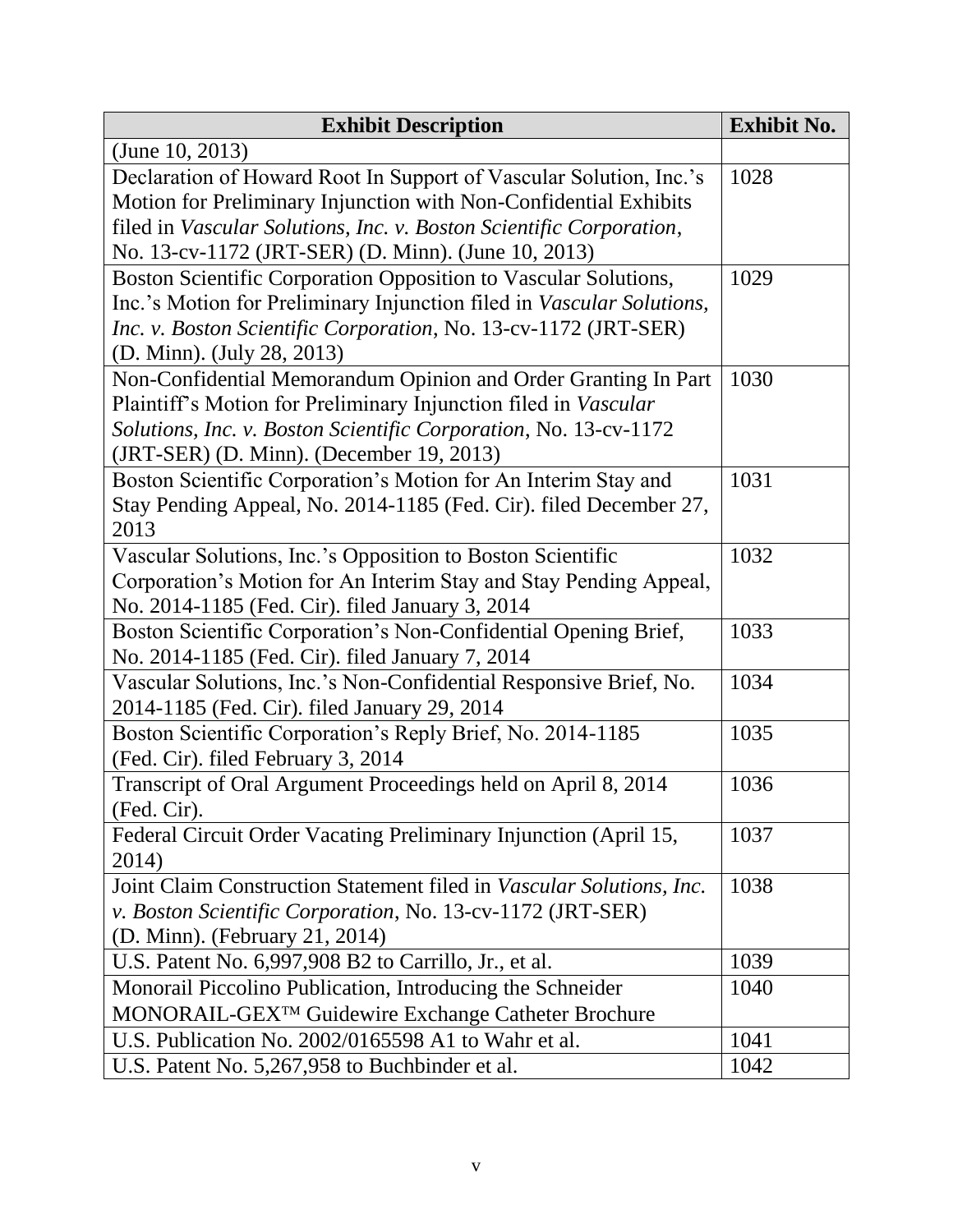*Inter partes* review is respectfully requested for claims 1-4, 8, 12, 14, 18 of U.S. Patent No. 8,292,850 ("the '850 Patent") (Exh. 1001).

# <span id="page-5-0"></span>**I. MANDATORY NOTICES (37 C.F.R. § 42.8(a)(1))**

The following mandatory notices are provided as part of this Petition.

### **A. Real Party-In-Interest (37 C.F.R. § 42.8(b)(1))**

<span id="page-5-1"></span>Boston Scientific Corporation and Boston Scientific Scimed, Inc. (collectively "Petitioner") are the real parties-in-interest.

### **B. Related Matters (37 C.F.R. § 42.8(b)(2))**

<span id="page-5-2"></span>The '850 Patent is presently the subject of litigation brought by the Patent Owner against Petitioner in the U.S. District Court for the District of Minnesota in a case titled *Vascular Solutions, Inc. v. Boston Scientific Corp.*, No. 1:13-cv-1172 (JRT/SER) (May 16, 2013). Petitioner is also seeking *inter partes* review of the '850 Patent on other grounds in another petition to be filed concurrently herewith. Further, Petitioner is filing two separate petitions on non-redundant grounds seeking *inter partes* review of U.S. Patent No. 8,048,032 (the "'032 patent") and one petition seeking review of U.S. Patent No. 8,142,413 (the "'413 patent") to be filed concurrently herewith. In all, five petitions will be filed. Petitioner requests that all of these petitions be assigned to the same Board for administrative efficiency, as all three patents are closely related and are directed generally to the same subject matter. Specifically, the '850 patent is a division of application No. 12/824,734, which issued as the '413 patent, and the '413 patent is a division of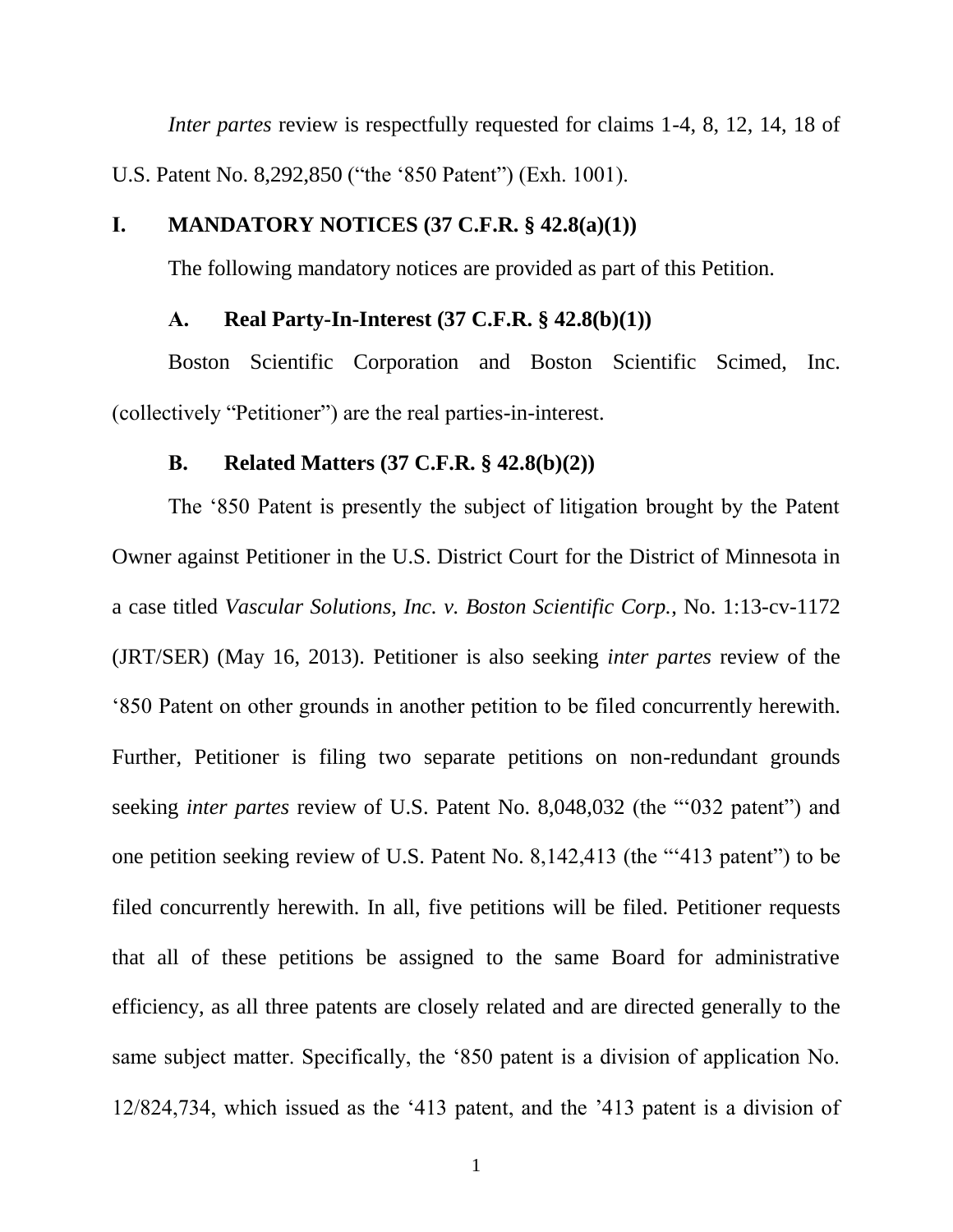application No. 11/416,629, which issued as the '032 patent. The claims challenged therein are method ('413 patent (Exh. 1005)) and apparatus ('032 patent (Exh. 1004)) versions of the system claims of the '850 patent challenged herein.

# **C. Lead And Back-Up Counsel (37 C.F.R. §§ 42.8(b)(3), 42.10(a))**

<span id="page-6-0"></span>Petitioners designate undersigned David R. Marsh (Reg. No. 41,408) of Arnold & Porter LLP as lead counsel and Kristan L. Lansbery (Reg. No. 53,183), also of Arnold & Porter LLP, as back-up counsel.

| <b>Lead Counsel</b>              | <b>Back-Up Counsel</b>                |
|----------------------------------|---------------------------------------|
| David R. Marsh (Reg. No. 41,408) | Kristan L. Lansbery (Reg. No. 53,183) |
| <b>ARNOLD &amp; PORTER LLP</b>   | <b>ARNOLD &amp; PORTER LLP</b>        |
| 555 Twelfth Street, NW           | 555 Twelfth Street, NW                |
| Washington, DC 20004-1206        | Washington, DC 20004-1206             |
| Telephone: 202.942.5068          | Telephone: 202.942.5186               |
| Facsimile: 202.942.5999          | Facsimile: 202.942.5999               |
| Email: david.marsh@aporter.com   | Email: kristan.lansbery@aporter.com   |

# <span id="page-6-1"></span>**D. Service Information (37 C.F.R. § 42.8(b)(4))**

Petitioner consents to service by email to lead and backup counsel at

xBSC\_VSI\_IPRService@aporter.com.

# <span id="page-6-2"></span>**II. PAYMENT OF FEES (37 C.F.R. § 42.103)**

The undersigned authorizes the Office to charge Deposit Account No. 50-

2387 the fee set forth in 37 C.F.R. § 42.15(a), or any other applicable fees, for this

Petition for *inter partes* review. The undersigned further authorizes payment for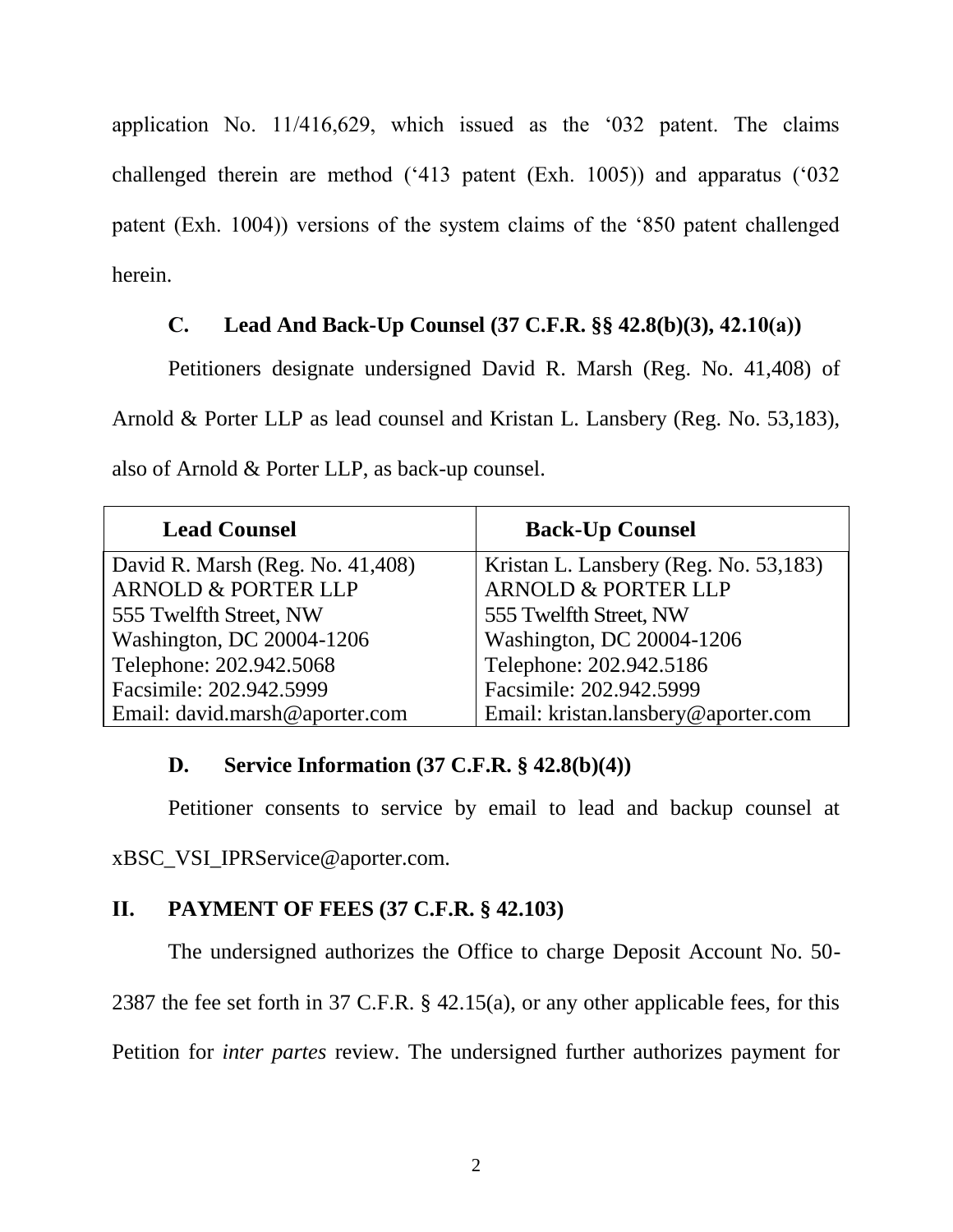any additional fees that might be due in connection with this Petition to be charged to the above-referenced Deposit Account.

#### <span id="page-7-1"></span><span id="page-7-0"></span>**III. SUMMARY OF RELEVANT TECHNOLOGY AND '850 PATENT**

#### **A. Overview Of Interventional Cardiology Procedures**

The claims of the '850 patent are directed to the field of interventional cardiology procedures, such as the treatment of obstructive coronary artery disease. (*See* Exh. 1001, 1:7-36). During such procedures, physicians deploy thin, flexible treatment devices, such as guidewires, balloon catheters, filters, stents, stent catheters, or other devices to treat a blockage (occlusion) or narrowing (stenosis) in the arteries due to atherosclerotic plaques or other lesions. (*See* Declaration of Ronald Jay Solar, Ph.D. ("Solar Declaration") (Exh. 1003 ¶ 8)). The physician introduces the treatment device into the patient's vascular system through the groin or wrist and advances it to the site of a blockage to perform a procedure—such as the inflation of a balloon or the placement of a stent—to relieve the blockage and restore blood flow. (*Id*). Often, to create a passage for such treatment devices, physicians insert a "guide catheter" earlier in the procedure. (*Id*). In coronary interventions, this guide catheter typically runs from the groin or wrist to one of the coronary ostia (two openings in the aorta that open into the coronary arteries), but is too wide for advancement beyond the ostium. (*Id*). The '850 patent is directed to an apparatus that is deliverable through a standard guide catheter for extension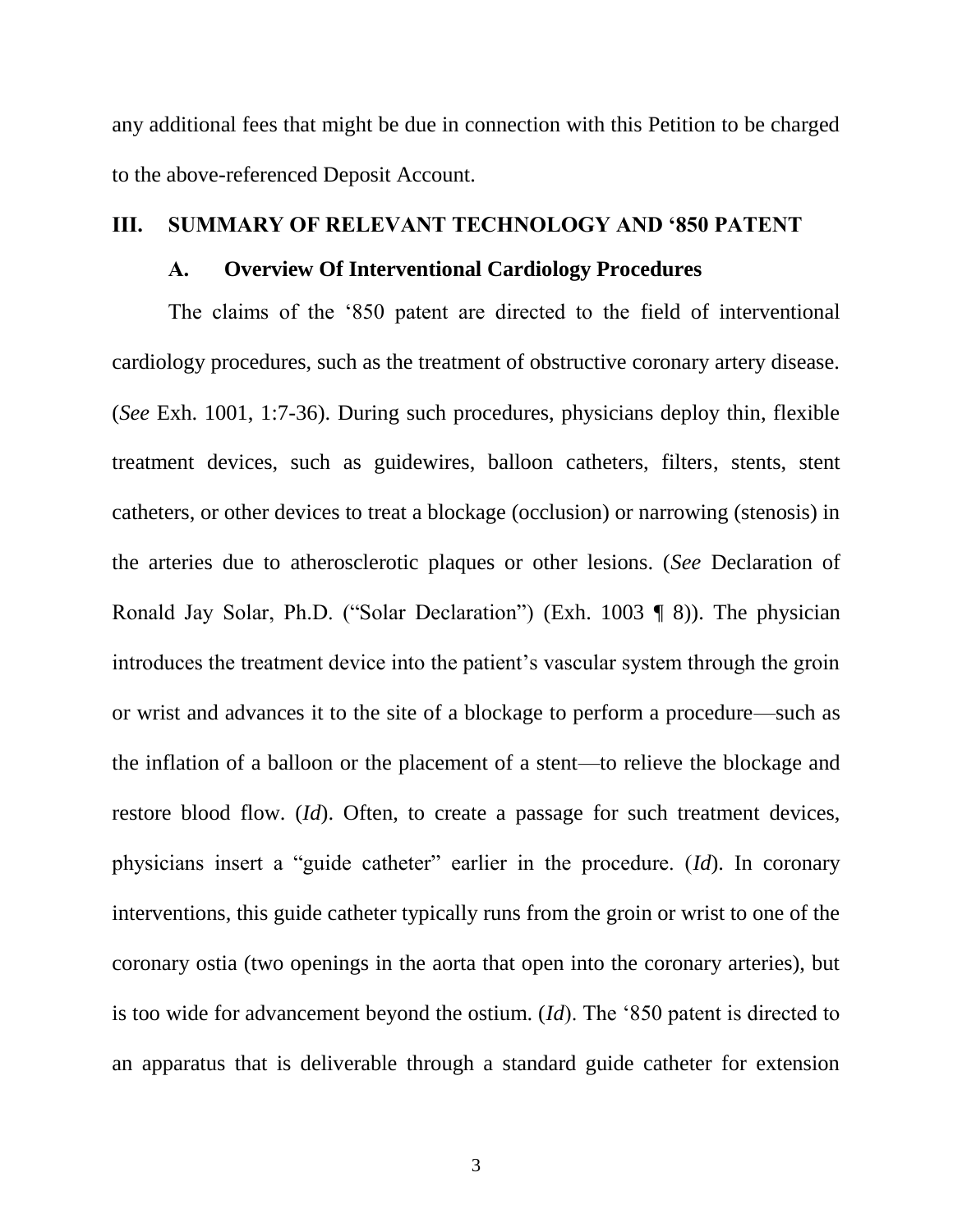beyond the ostium to provide back up support—*i.e*., to prevent the guide catheter from being dislodged during the procedure. (*See, e.g*., Exh. 1001, 2:45-49).

#### **B. Description Of The Alleged Invention Of The '850 Patent**

<span id="page-8-0"></span>The '850 Patent (Exh. 1001) contains 24 system claims, including two independent claims (claims 1 and 12). The specification of the '850 patent states that it relates "generally to catheters used in interventional cardiology procedures" and "[m]ore particularly ... apparatus for increasing backup support for catheters inserted into the coronary arteries from the aorta." (Exh. 1001, 1:18-22).

The challenged claims of the '850 patent are not straightforward. Unlike typical system claims, the '850 patent claims are replete with functional language and ambiguous structural limitations that are unsupported by either the specification or knowledge in the art at the time of the claimed invention. Claim 1 of the '850 patent is representative of the independent claims:

**1**. A system for use with interventional cardiology devices adapted to be insertable into a branch artery, the system comprising: a guide catheter having a continuous lumen extending for a predefined length from a proximal end at a hemostatic valve to a distal end adapted to be placed in the branch artery, the continuous lumen of the guide catheter having a circular cross-sectional inner diameter sized such that interventional cardiology devices are insertable into and through the continuous lumen of the guide catheter; a device adapted for use with the guide catheter, including: a flexible tip portion defining a tubular structure and having a circular cross-section and a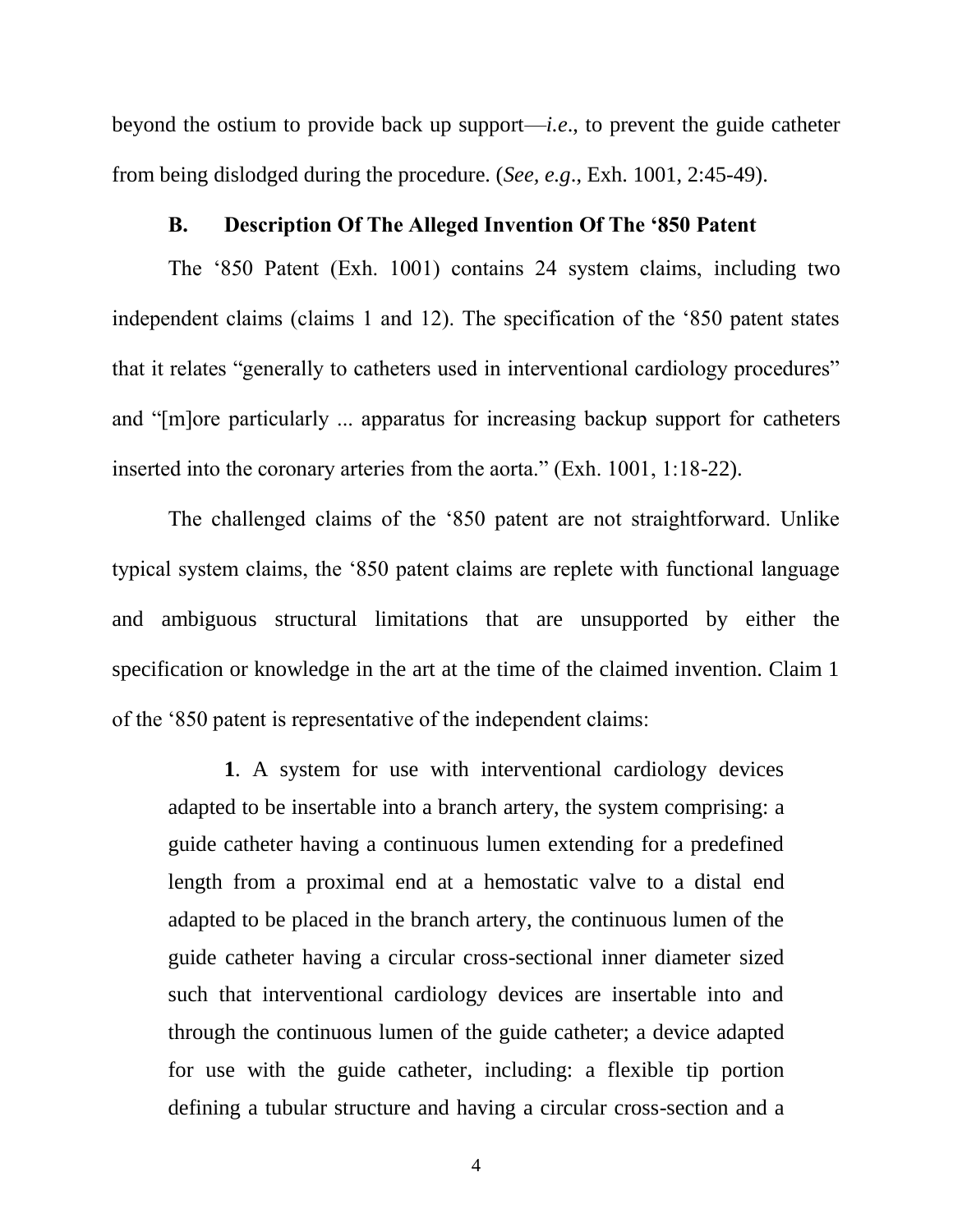length that is shorter than the predefined length of the continuous lumen of the guide catheter, the tubular structure having a crosssectional outer diameter sized to be insertable through the crosssectional inner diameter of the continuous lumen of the guide catheter defining a coaxial lumen having a cross-sectional inner diameter through which interventional cardiology devices are insertable; and a substantially rigid portion proximal of and operably connected to, and more rigid along a longitudinal axis than, the flexible tip portion and defining a rail structure without a lumen having a maximal crosssectional dimension at a proximal portion that is smaller than the cross-sectional outer diameter of the flexible tip portion and having a length that, when combined with the length of the flexible distal tip portion, defines a total length of the device along the longitudinal axis that is longer than the continuous lumen of the guide catheter, such that when at least a distal portion of the flexible tip portion is extended distally of the distal end of the guide catheter, at least a portion of the proximal portion of the substantially rigid portion extends proximally through the hemostatic valve in common with interventional cardiology devices that are insertable into the guide catheter.

(Exh. 1001, 10:35-11:4).

Dependent claim 2 of the '850 patent depends from independent claim 1 and requires that "the tubular structure includes a distal portion *adapted to be extended beyond* the distal end of the guide catheter ... *such that* the device assists in resisting axial and shear forces exerted by the interventional cardiology device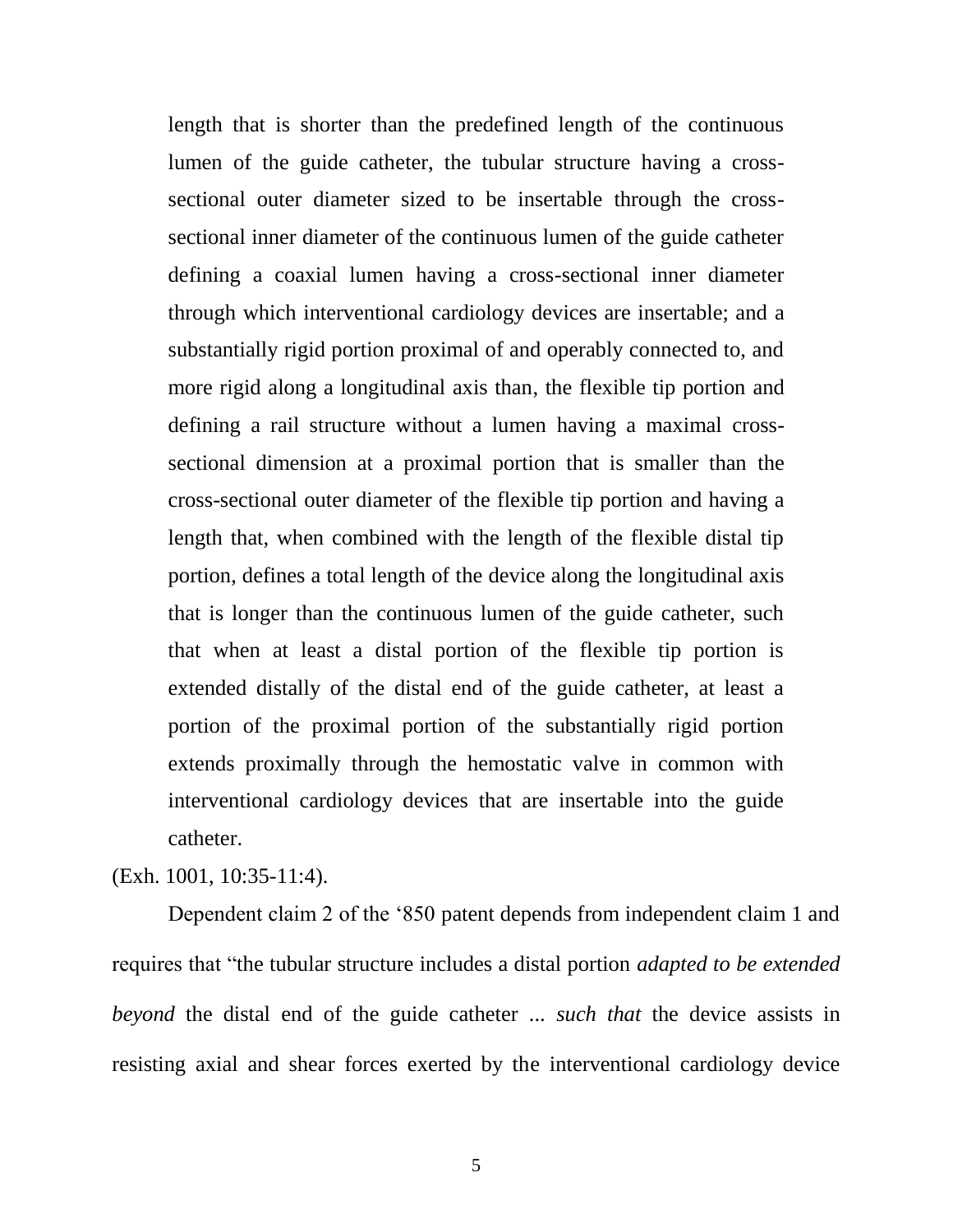passed through and beyond the coaxial lumen that would otherwise tend to dislodge the guide catheter from the branch artery." (*Id*., 11:5-2).

Dependent claim 3 (depending from independent claim 1 and dependent claim 2), is directed to a "proximal side opening" in a proximal portion of the tubular structure, where such opening "extend[s] for a distance along the longitudinal access" and is "transverse [*i.e.*, at an angle] to the longitudinal axis." Dependent claim 14 (depending from independent claim 12) contains substantially similar limitation, except that the "partially cylindrical portion defining an opening extending for a distance along a side thereof" in the substantially rigid (as opposed to tubular) portion. (*Id*., 11:13-20).

Dependent claim 4 depends from claim 3 and requires a "structure defining a full circumference portion and structure defining a partially cylindrical portion," (*id*., 11:21-23) as would result from a tube being skived at an angle for part of its length. These 'side opening claims' are directed to that which was well known in the art when the '850 patent was filed: that the entryway to a lumen for the delivery of intravascular cardiology devices may be skived, or cut at an angle.

Dependent claim 8 (depending from independent claim 1) and 18 (depending from independent claim 12) require that "the cross-sectional inner diameter of the coaxial lumen of the tubular structure is not more than one French smaller than the cross-sectional inner diameter of the guide catheter."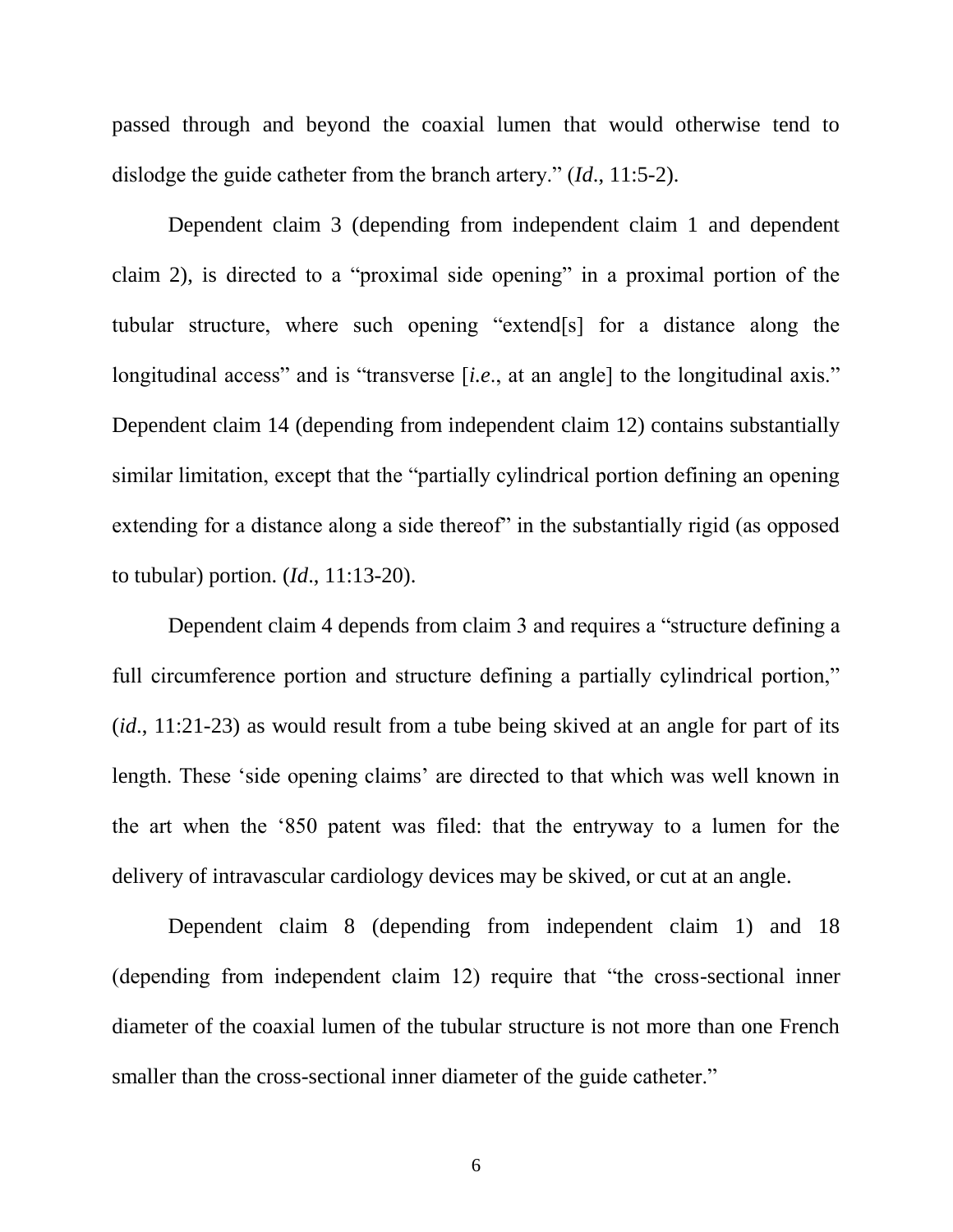### **C. Effective Filing Date of the Contested Patent**

<span id="page-11-0"></span>As depicted below, the '850 patent asserts priority back to May 3, 2006 through a chain of two applications: (1) U.S. Patent Application No. 11/416,629 (filed May 3, 2006 and issued as U.S. Patent No. 8,048,032 (the "'032 patent"), and (2) U.S. Patent Application No. 12/824,734 (filed June 28, 2010 and issued as U.S. Patent No. 8,142,413 (the "'413 patent")).<sup>1</sup>



# <span id="page-11-1"></span>**D. Summary of the Prosecution History of the '850 Patent**

 $\overline{a}$ 

<sup>1</sup> Petitioner's depiction of the asserted priority claims of the '850 patent is for illustrative purposes only. Petitioner notes that it is contesting the asserted priority date of the '850 patent in a concurrently filed parallel Petition, "Petition B," challenging the claims of the '850 patent on different grounds. (*See* Exh. 1008). Since the prior art relied upon for purposes of this Petition has an effective prior art date well before Patent Owner's asserted priority date of May 3, 2006, Petitioner applies this as the presumed effective date of the '850 patent exclusively for purposes of its analysis herein.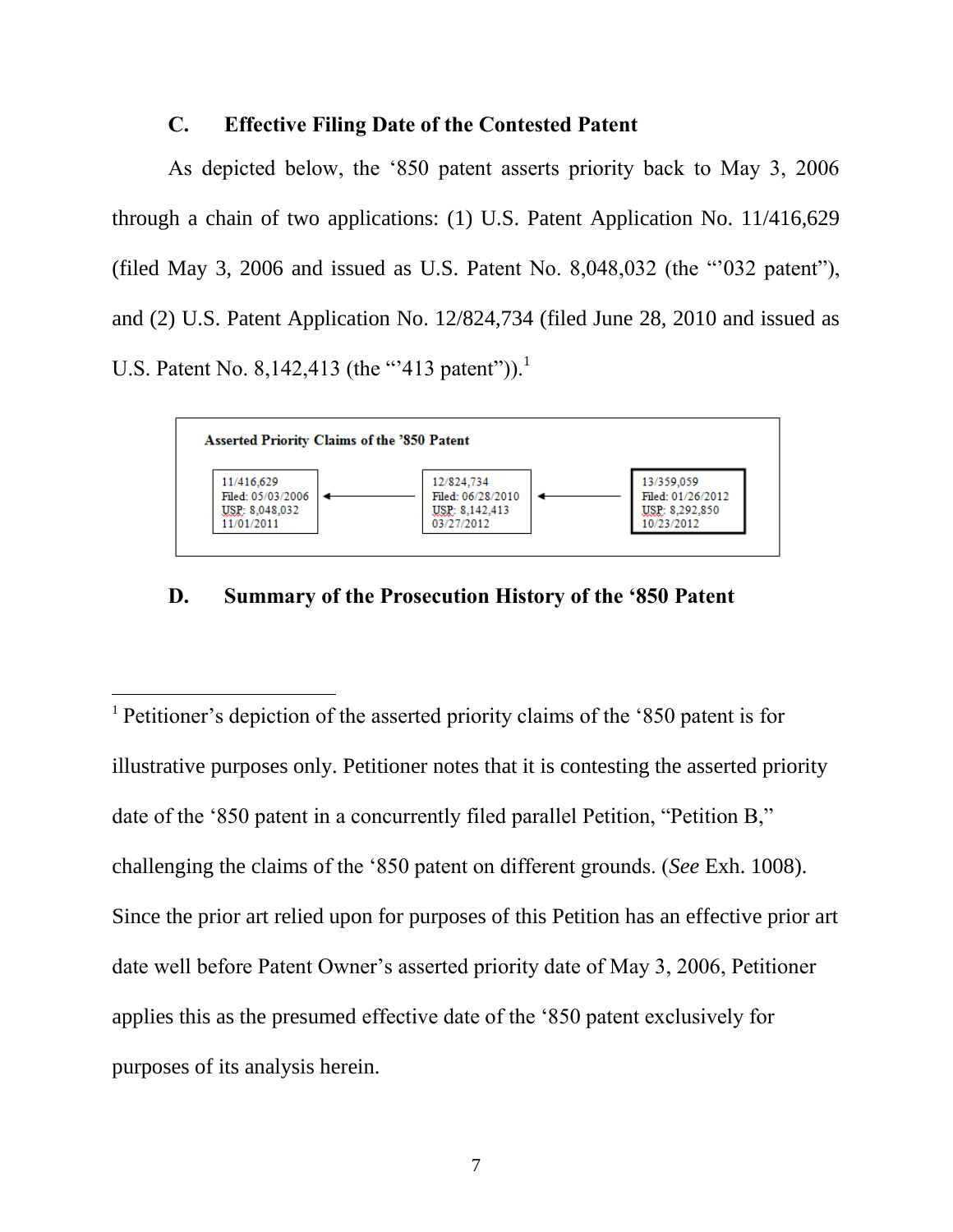The '850 Patent was filed as U.S. App. Serial No. 13/359,059 on January 26, 2012 (Exh. 1002, paper 1). The prosecution of the '032 patent, to which the '850 claims priority, spanned five years and three months. During that time, the Examiner issued numerous rejections of claims which are nearly identical to the system claims of the '850 patent challenged herein. Ultimately, however, following at least six rejections and eight amendments, the Examiner conditioned patentability of the claims on the addition of a "rail structure without a lumen" limitation within the substantially rigid portion.

The claims of the '850 patent issued following an amendment by the same Examiner of independent claims 1 and 12 moving the location of the "rail structure without a lumen" limitation from the tubular structure of the flexible tip portion (where the Patent Owner had sought to include it), to the substantially rigid portion, where it had been included in the '032 patent. The Examiner's stated reasons for allowance were that, "just as in the parent applications, the examiner did not find any teaching or suggestion for the claimed arrangement. Specifically, adding a guide catheter to the claimed rail structure with the claimed flexible tip that is insertable through a hemostatic valve is not taught or suggested by the prior art." A Notice of Allowance was mailed August 22, 2012, and the '850 Patent issued on October 23, 2012. (Exh. 1002 at 16).

#### <span id="page-12-0"></span>**IV. REQUIREMENTS FOR INTER PARTES REVIEW**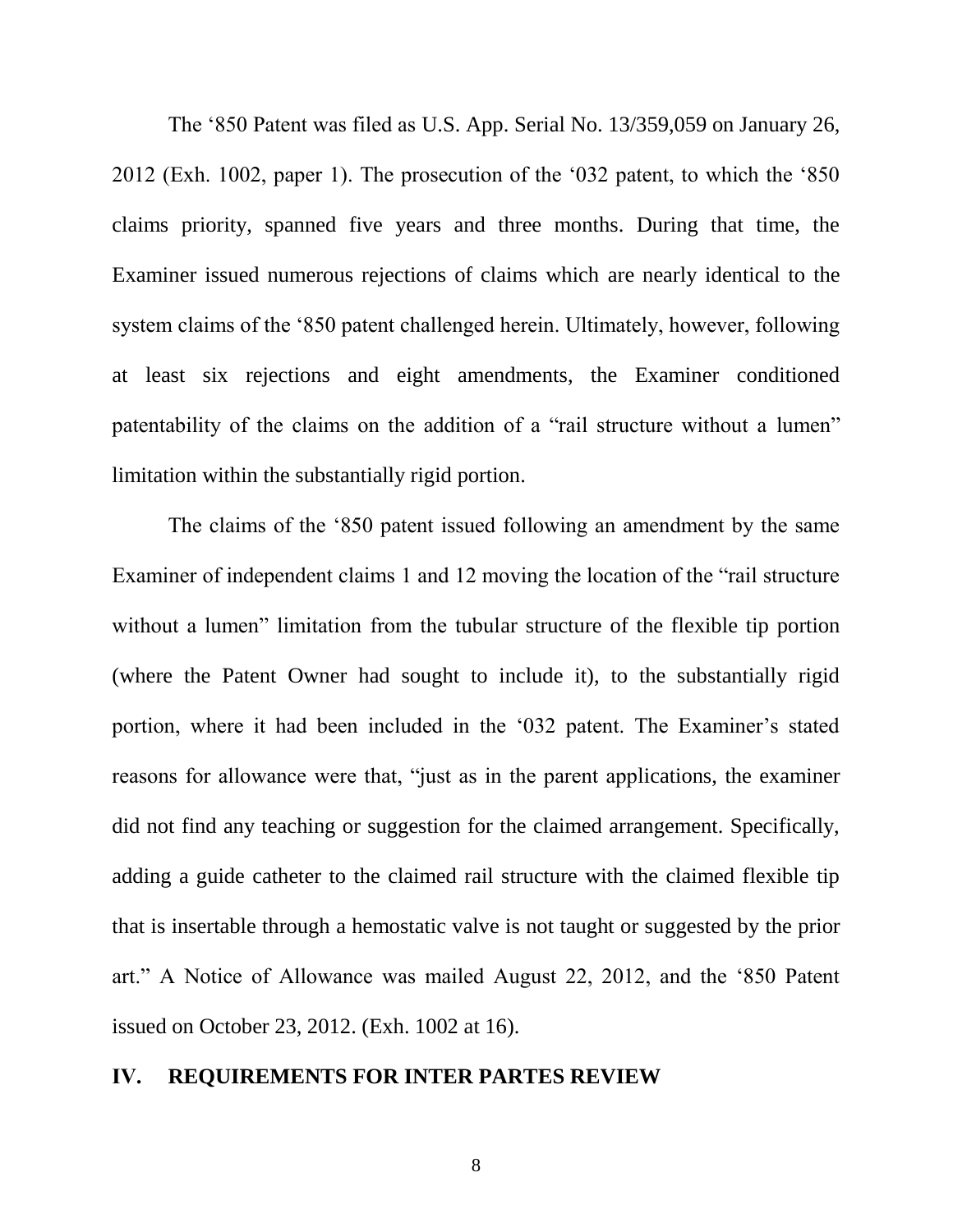As set forth below and pursuant to 37 C.F.R. § 42.104, each requirement for *inter partes* review of the '850 Patent is satisfied.

#### **A. Grounds for Standing Under 37 C.F.R. § 42.104(a)**

<span id="page-13-0"></span>Petitioner certifies that the '850 patent (Ex. 1001), is available for *inter partes* review and that Petitioner is not barred or estopped from requesting an *inter partes* review challenging the claims on the grounds identified in this petition.

#### **B. Identification of Challenge and Relief Requested**

<span id="page-13-1"></span>Pursuant to 37 C.F.R. § 42.104(b), the precise relief requested by Petitioner is that claims 1-4, 8, 12, 14, and 18 of the '850 Patent be found unpatentable.

#### **C. Claims for Which** *Inter Partes* **Review Is Requested**

<span id="page-13-2"></span>Pursuant to 37 C.F.R. § 42.104(b)(1), Petitioner requests *inter partes* review of claims 1-4, 8, 12, 14, and 18 of the '850 Patent.

# <span id="page-13-3"></span>**D. The Specific Art and Statutory Ground(s) on Which the Challenge Is Based Under 37 C.F.R. § 42.104(b)(2)**

This Petition, supported by the grounds set forth below and the Solar Declaration, demonstrates a reasonable likelihood that Petitioner will prevail with respect to at least one of the challenged claims and that each of the challenged claims is unpatentable for the reasons cited herein. *See* 35 U.S.C. § 314(a). Dr. Solar, an expert with 37 years of academic and industry experience in the field of interventional cardiology devices, has reviewed the claim charts submitted in the '850 Petition and is in agreement with the grounds of invalidity and the evidentiary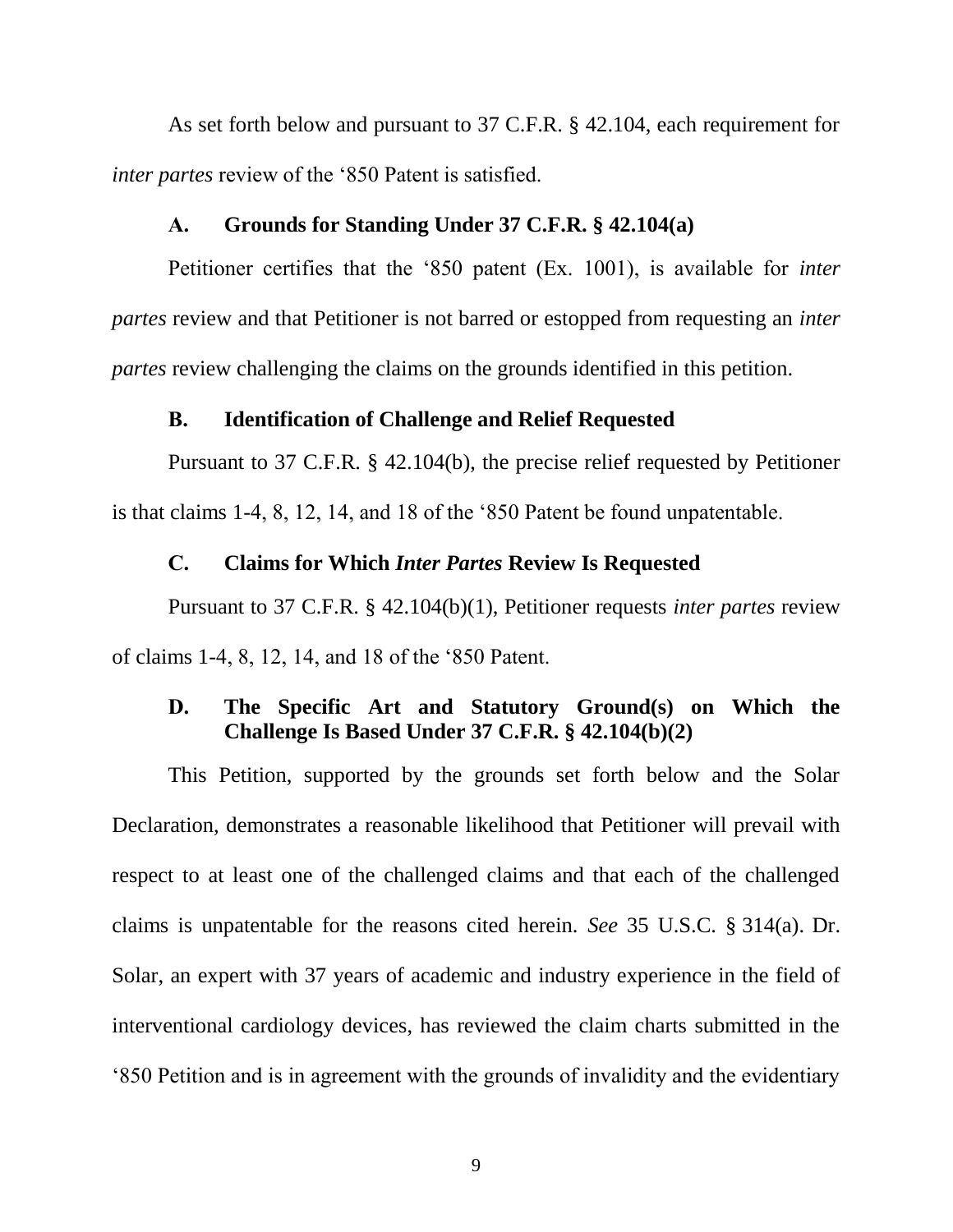support set forth therein. (*See* Exh. 1003 ¶ 82). *Inter partes* review is requested in

|  |  | view of the following references and specific grounds for rejection. |  |  |  |
|--|--|----------------------------------------------------------------------|--|--|--|
|  |  |                                                                      |  |  |  |

| No.            | <b>Grounds</b>                                                       |
|----------------|----------------------------------------------------------------------|
|                | Claims 1-2, and 12 are anticipated by US 5,527,292 ("Adams '292")    |
| $\overline{2}$ | Claims 1-4, 12 and 14 are obvious over Adams '292 in view of US      |
|                | 5,776,141 ("Klein")                                                  |
| 3              | Claims 1-4, 12 and 14 are obvious over Adams '292 in view of US      |
|                | 7,232,452 ("Adams '452"")                                            |
|                | Claims 1-4, 12 and 14 are obvious over Adams '292 in view of US      |
|                | 5,328,472 ("Steinke")                                                |
| 5              | Claims 1-2, 8, 12 and 18 are obvious over Adams '292 in view of      |
|                | Knowledge of One of Skill in the Art                                 |
|                | Claims 1-2, 8, 12 and 18 are obvious over Adams '292 in view of "New |
| 6              | Method to Increase a Backup Support of a 6 French Guiding Coronary   |
|                | Catheter," 2004, Takahashi Online Article ("Takahashi")              |

Petitioner reserves the right to present new arguments and prior art references if the Patent Owner moves to amend the challenged claims.

# <span id="page-14-0"></span>**V. Non-Redundancy of Proposed Alternative Grounds**

Petitioner urges the Board to adopt each ground of unpatentability raised with respect to claims 1-4, 8, 12, 14 and 18 of the '850 patent for at least the following reasons. The proposed grounds for institution presented in the present Petition ("Petition A") are not redundant over each other, or over the grounds of rejection presented in the concurrently filed parallel Petition for *inter partes* review of the challenged claims of the '850 patent, ("Petition B" (Exh. 1008)), because several differences exist between the applied prior art and their respective grounds for unpatentability. For example, the primary prior art reference (Mihara) in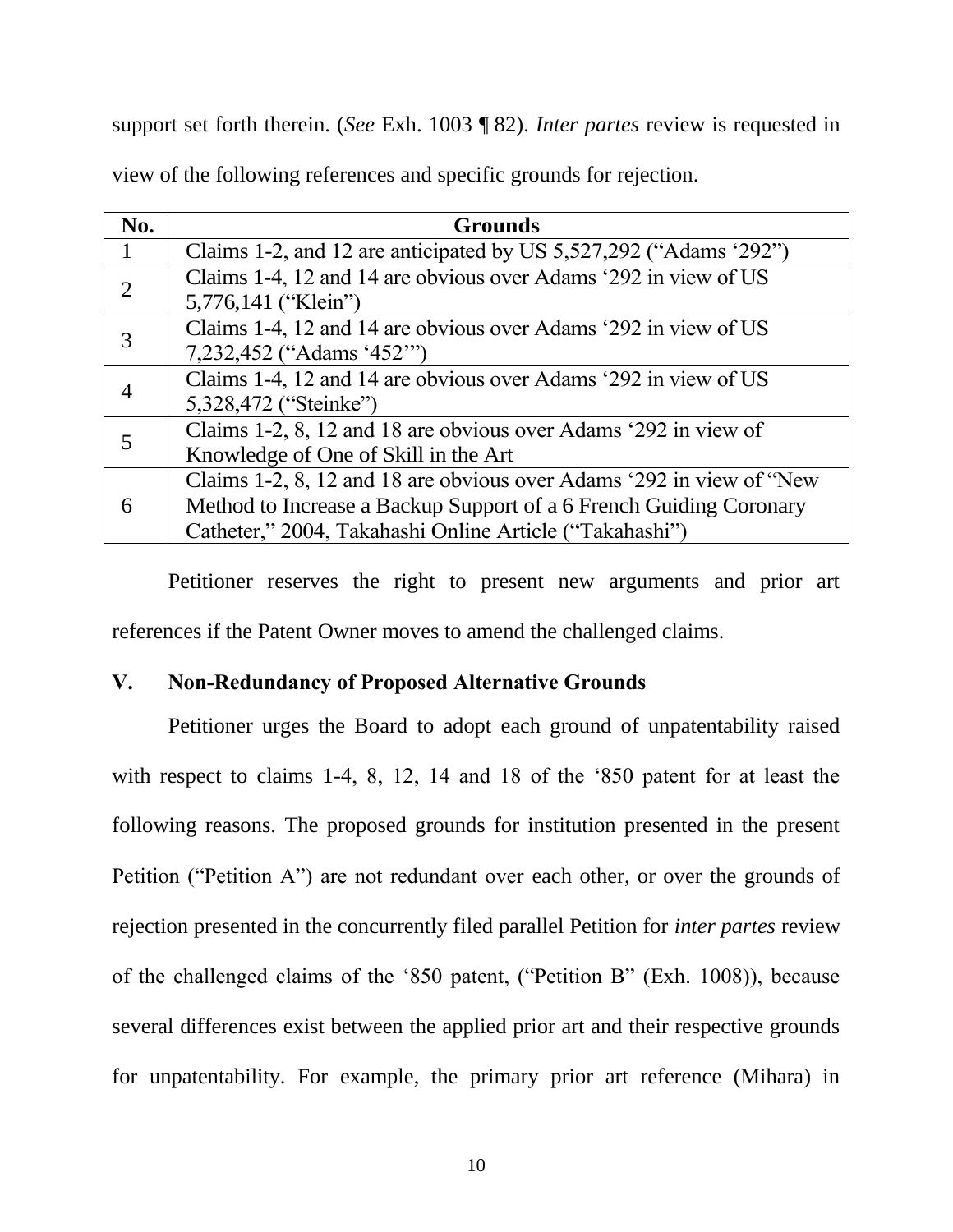parallel Petition B differs from the primary prior art reference raised herein (Adams '292). Mihara anticipates a different set of dependent claims (claims 3, 4, and 14) through its disclosure of a skived proximal side opening in Figures 1-3. Adams '292 anticipates the claimed difference in diameter between the inner diameter of the device and the inner diameter of the standard guide catheter of "not more than one French" (claims 8 and 18). As a result, during the course of this proceeding, if instituted, Patent Owner could amend the claims to be limited to just one of these claimed embodiments that is not covered by anticipation in view of Adams '292 (Petition A) or Mihara (Petition B) alone. Accordingly, all grounds based on both Adams '292 and Mihara are needed to cover all of the embodiments encompassed by claims 1, 2, and 12, and, as such, are not redundant. Indeed, because of the Patent Owner's unreasonably functional and broad claims, it is imperative that each ground of unpatentability be adopted so that the Patent Owner will be forced to address the differences in the underlying structures of the systems in the cited references, and so that Petitioner may address any arguments by the Patent Owner regarding the ability of structures in the prior art to perform the various functions recited in each of the challenged claims.

Petitioner's asserted ground of unpatentability in Petition B based on Pub. No. U.S. 2007/0260219 (publication of U.S. Patent Application 11,416,629, the application of the'032 patent), is not redundant of the other grounds of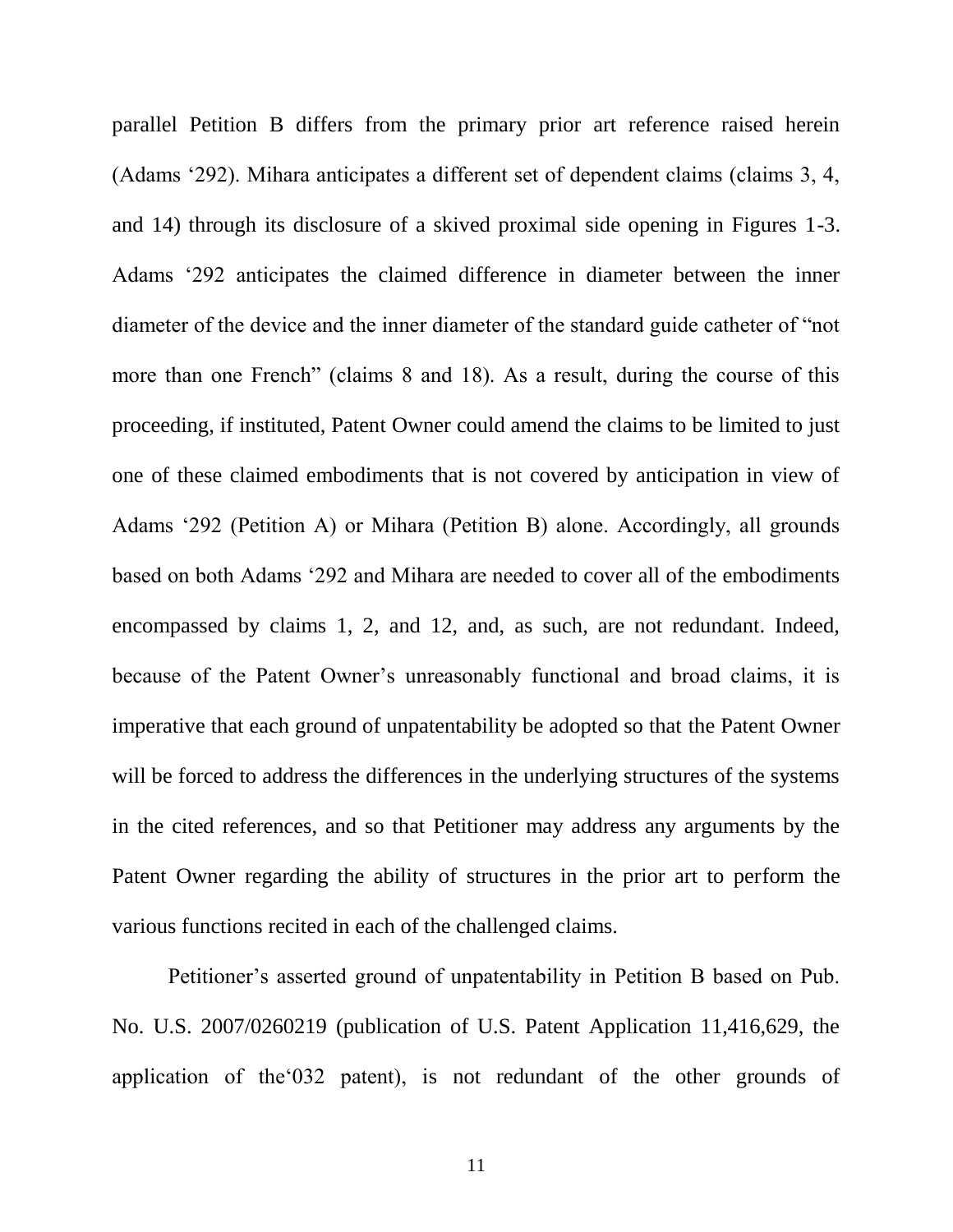unpatentability raised herein because it renders obvious all challenged claims only if the '850 patent is denied the benefit of its claimed May 3, 2006 priority date.

For similar reasons, the grounds of unpatentability raised in the present Petition regarding the obviousness of the side-opening limitations of claims 3, 4, and 14 are not redundant given that the far reaching functional language of such claims necessitate Petitioner's alternative proposed grounds of unpatentability on the basis of both anticipation in view of Mihara and obviousness over Mihara in view of the knowledge of one of skill in the art.

If the PTAB disagrees and determines that the grounds raised herein are redundant of those raised in Petition A, and will institute only on the grounds of one Petition, Petitioner respectfully requests institution on the basis of Petition A. Moreover, if the PTAB determines that there is redundancy with respect to the grounds raised herein regarding anticipation in view of Mihara and obviousness of claims 3, 4, and 14 over Mihara in combination with the knowledge of one of skill in the art, Petitioner suggests institution on the grounds of Mihara in view of the knowledge of one of skill in the art.

#### <span id="page-16-0"></span>**VI. Level of Skill In the Art**

A person of ordinary skill in the art ("POSA") at the time of the alleged invention of the '850 patent would have been someone with at least the equivalent of a medical degree from an accredited institution (usually denoted in this country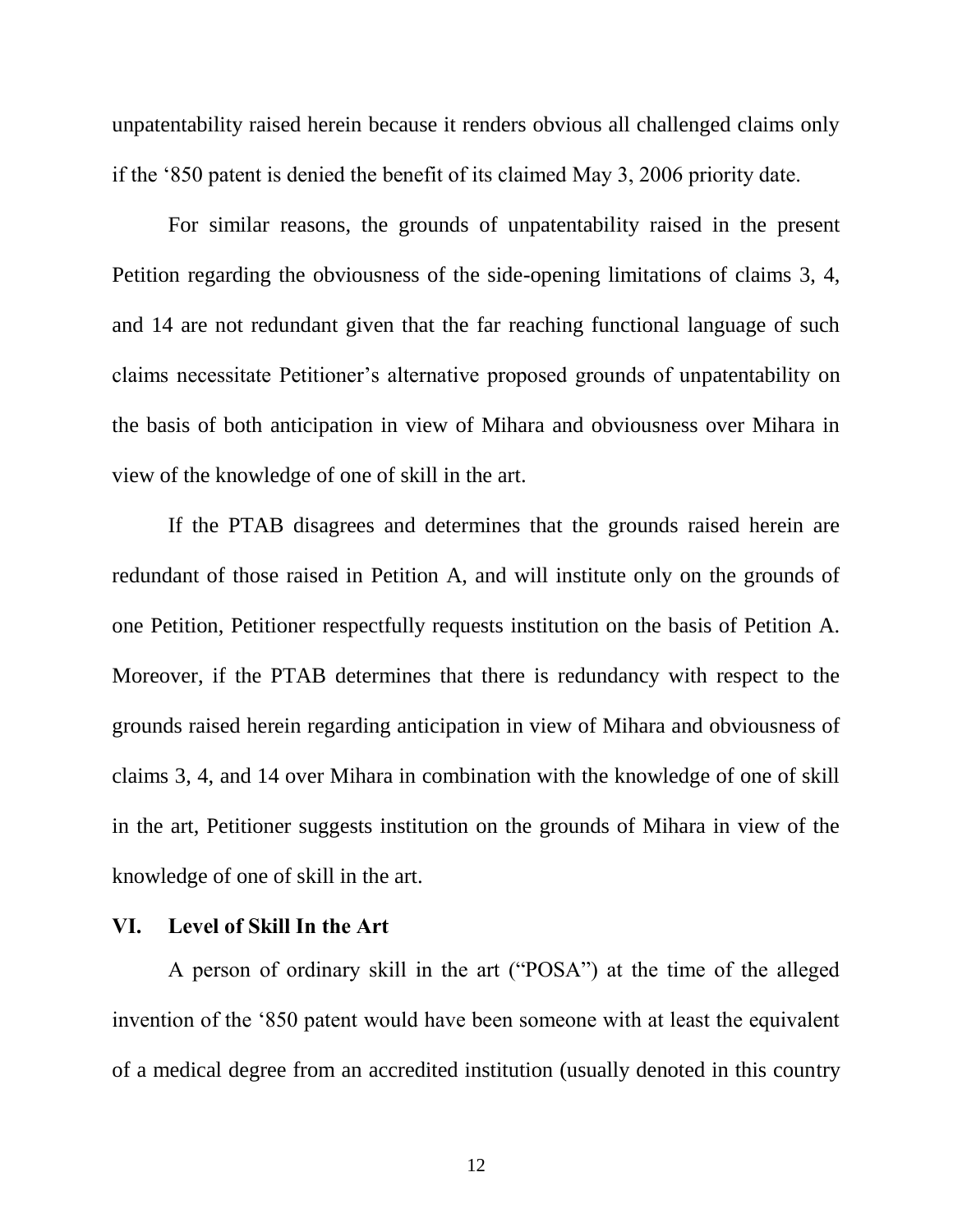as a M.D. degree) or someone with the equivalent of a masters degree from an accredited institution (usually denoted in this country as an M.S. degree) in biomedical engineering. The person must have at least three years of experience working as an interventional cardiologist, interventional radiologist, cardiothoracic surgeon, interventionalist, or biomedical engineer or biomedical device designer and/or manufacturer. Extensive experience and technical training might substitute for educational requirements, while advanced degrees might substitute for experience. (Exh. 1003 ¶¶ 28-31).

### **A. Construction Of The Challenged Claims**

<span id="page-17-0"></span>Pursuant to 37 C.F.R. § 42.100(b), the claims subject to *inter partes* review shall receive the "broadest reasonable construction in light of the specification of the patent in which [they] appear[]." Because the standards of claim interpretation used by the Courts in patent litigation differ from those used by the Office in *inter partes* review proceedings, claim interpretations submitted herein to demonstrate a Reasonable Likelihood of Prevailing are not binding upon Petitioner in any litigation may not correspond to claim constructions under the legal standards that govern court proceedings. All claim terms not specifically addressed below have been accorded their broadest reasonable interpretation ("BRI") in light of the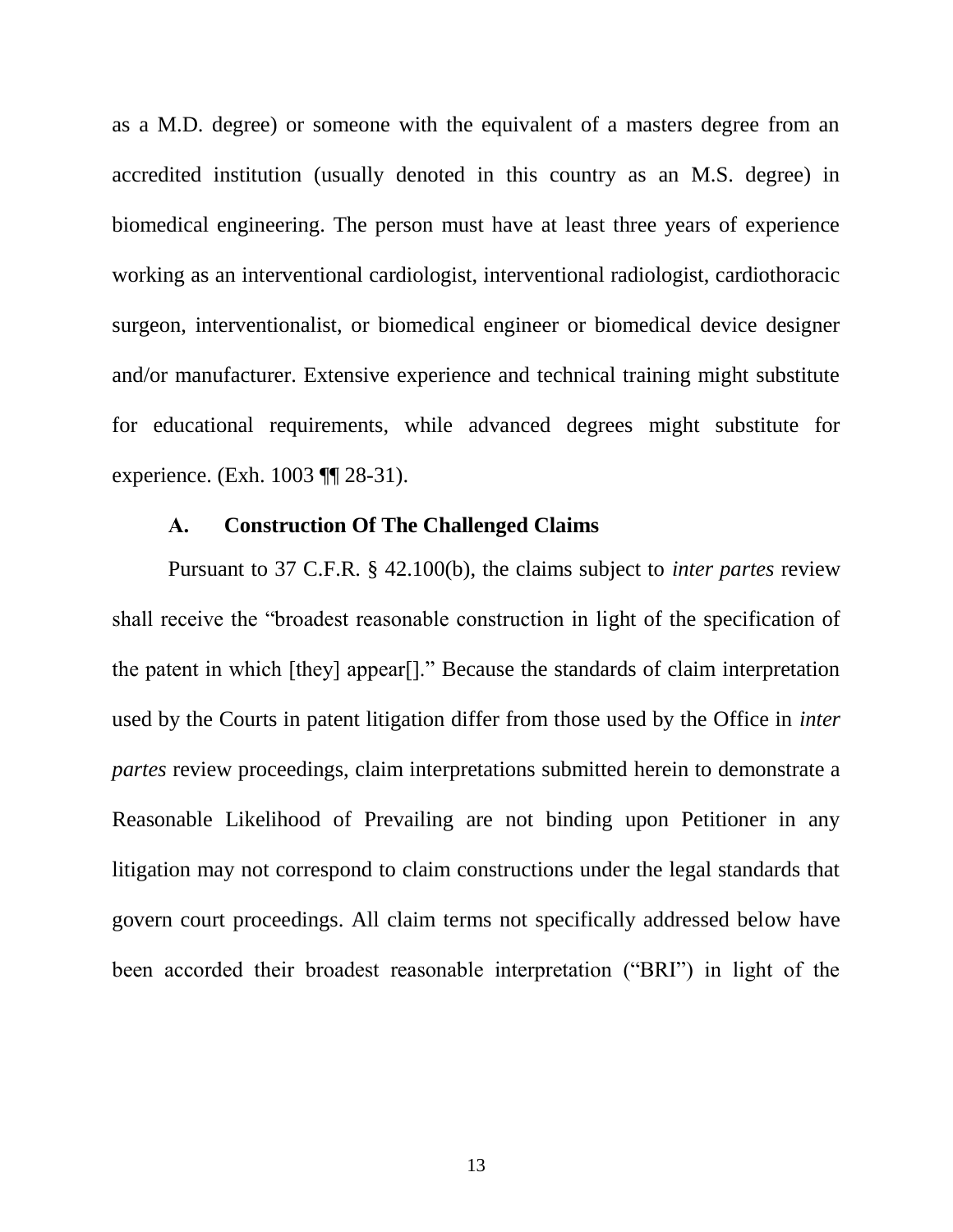patent specification, including their plain and ordinary meaning to the extent such a meaning could be determined by a skilled artisan.<sup>2</sup>

### **1. "rail structure without a lumen"**

<span id="page-18-0"></span>Because the '850 patent does not disclose any structure for the "rail structure without a lumen" limitation of independent claims 1 and 11, it is invalid under 35 U.S.C. §112, ¶ 2. The word "rail" appears in the specification of the '850 patent only twice. *First*, the Summary of the Invention refers to a "guidewire rail segment," defined as "permit[ing] delivery without blocking the use of the guide catheter." (Exh. 1001, 2:65). *Second*, Fig. 17 is described as "a plan view of a coaxial guide catheter having a longer rail segment," without any guidance as to which portion(s) of Figure 17 constitute the "rail segment." Neither of these references discloses any meaning for "rail" in the claim term "rail structure without a lumen." (Exh. 1003 ¶ 64). Moreover, nothing in the specification suggests that the rail structure consists of the "tapered inner catheter," "full circumference portion," "cutout potion," "reinforced portion," "hemicylindrical portion," "second full circumference portion," "arcuate portion," "braid or coil reinforcement," "most proximal portion of braid or coil reinforcement," "relief cut," "hemi-tube portion,"

 $\overline{a}$ 

<sup>&</sup>lt;sup>2</sup> Petitioner reserves the right to challenge the validity of the '032 patent claims based on a failure to comply with § 112 ¶¶ 1, 2, and 6, in any proceeding.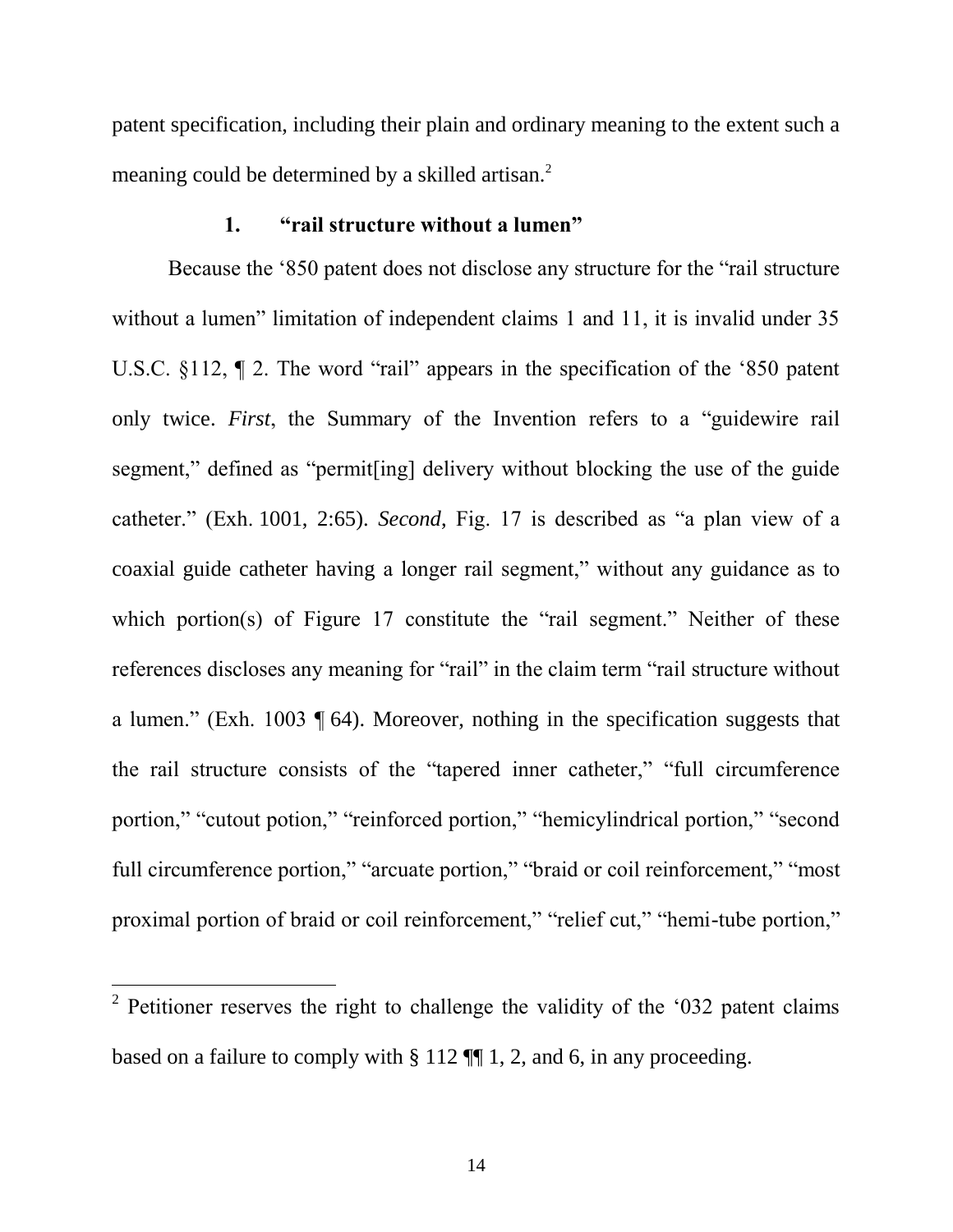"single cuts," "double cuts," "connector hub," "funnel portion," "grip portion," to name a few, nor would be so read by a POSA. (*Id*).

However, 35 U.S.C. § 311(b) prevents Petitioner from challenging the validity of an original claim based on a failure to comply with 35 U.S.C. § 112 in this Petition. Accordingly, solely for the purpose of challenging the patentability of independent apparatus claims 1 and 12 under 35 U.S.C. §§ 102 and 103, and claims 2, 3, 4, 8, 14, and 18 depending therefrom, Petitioner submits that, a POSA would understand "rail structure" to refer to a pushing or advancement structure. "Monorail" or rapid exchange catheters are characterized by a relatively short guide wire lumen; this cannot be the "rail structure" for purposes of the claim, however, because the claimed structure must be "without a lumen." (Exh. 1003 ¶¶ 64-66). A POSA would therefore understand the "rail structure" to be the other feature of rapid exchange catheters, a stiffening element that makes the catheter sufficiently pushable to advance (even though it is not being advanced over a guide wire throughout its entire length). (*Id*). Accordingly, the term "rail structure without a lumen" can be construed for purposes of this Petition to mean a "pushing" or advancement structure without a lumen."

### **2. "interventional cardiology device(s)"**

<span id="page-19-0"></span>Interventional cardiology devices are thin, flexible treatment devices, such as guidewires, balloon catheters, filters, stents, stent catheters, or other devices to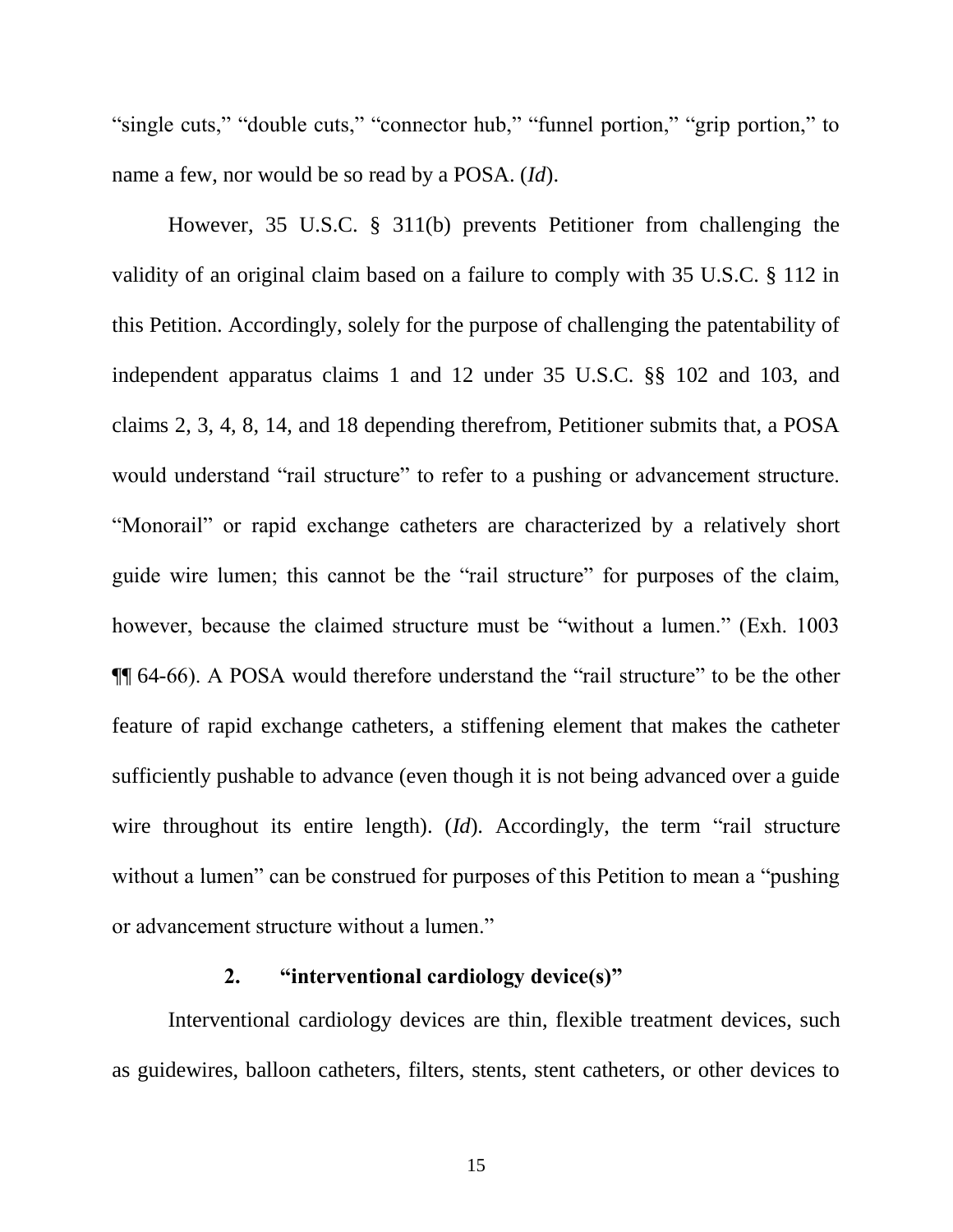treat a blockage or narrowing in the arteries due to atherosclerotic plaques or other lesions. (Exh. 1003 ¶ 67). The specification of the '850 patent expressly defines the term "interventional cardiology devices" consistently with this construction. (Exh. 1001, 1:28-31) ("For the purposes of this application, the term 'interventional cardiology devices is to be understood to include but not be limited to guidewires, balloon catheters, stents and stent catheters").

> <span id="page-20-0"></span>**3. "to receive an interventional cardiology device into the coaxial lumen while the proximal portion remains within the lumen of the guide catheter" / "adapted to receive an interventional cardiology device passed through continuous lumen of the guide catheter and into the coaxial lumen while the device is inserted into the continuous lumen"**

Dependent claim 3 recites that the structure of the proximal side opening to which the claim is directed is "to receive the interventional cardiology devices into the coaxial lumen while the proximal portion remains within the lumen of the guide catheter." Dependent claim 14 similarly recites an opening "adapted to receive an interventional cardiology device passed through continuous lumen of the guide catheter and into the coaxial lumen while the device is inserted into the continuous lumen…." This language merely indicates the intended use of the claimed proximal opening (to receive an interventional cardiology device), and the device itself (for use within a guide catheter) as well as the order in which such intended uses may occur (receiving the device "into the coaxial lumen while the proximal portion remains within the lumen of the guide catheter"). Accordingly,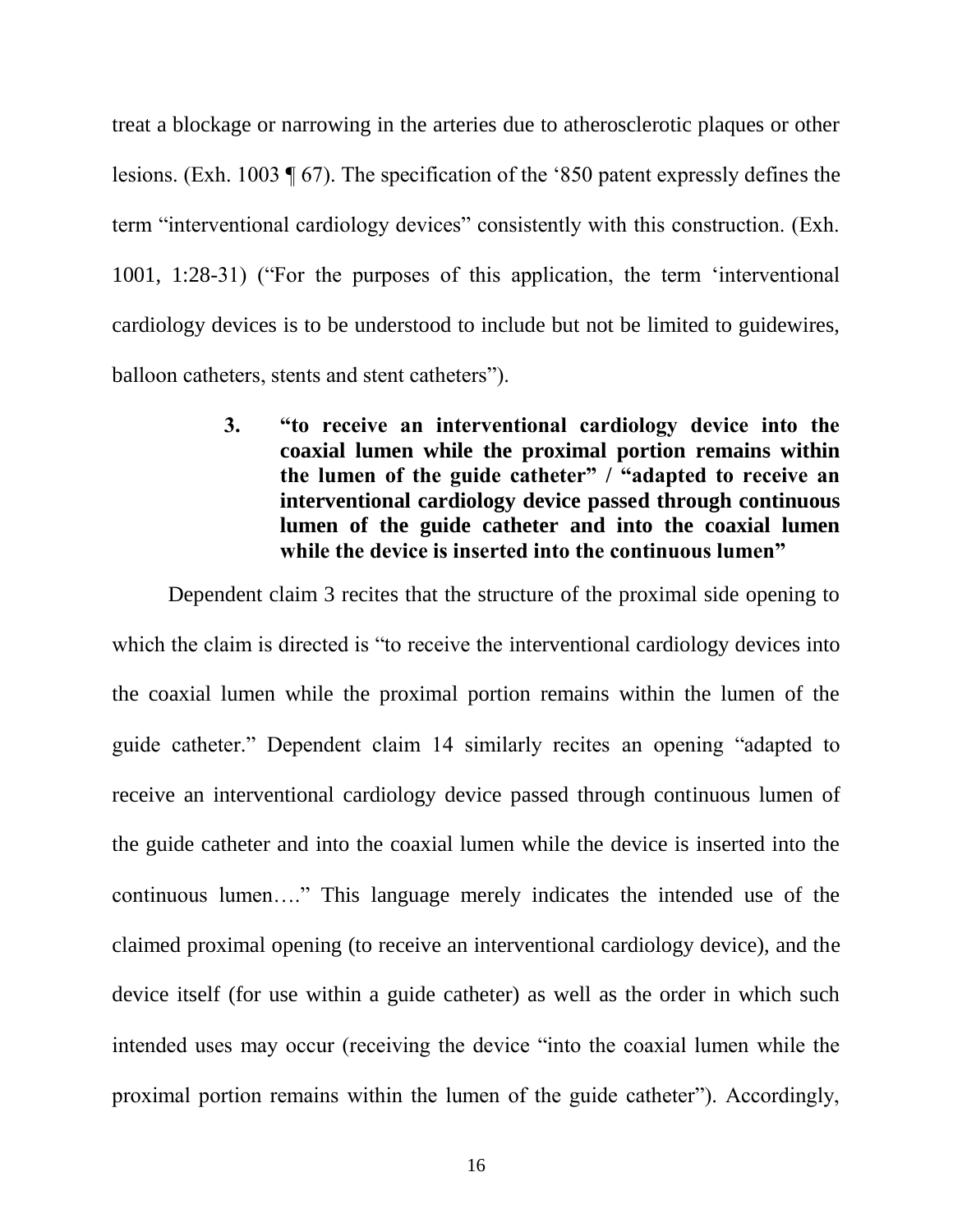such language should not be read as positive limitations on apparatus claims 3 or 14 of the '850 patent. To the extent that there is doubt, the BRI of the claims suggests that only the structural limitation(s) of claims 3 and 14 (namely, a skived proximal opening) be accorded patentable weight. The Federal Circuit has made clear that the validity of an apparatus claim depends *solely* "on the claimed structure [and] not on the use or purpose of that structure." *Catalina Mktg. Int'l Inc. v. Coolsavings.com, Inc*., 289 F.3d 801, 809 (Fed. Cir. 2002).

Because the '850 patent claims are system claims, the requisite invalidity analysis turns on a direct comparison of the claimed *structures* to prior art *structures. See In re Shreiber*, 128 F.3d 1473, 1477 (Fed. Cir. 1997) *Carolina Mktg. Int'l*, 289 F.3d at 810 ("To hold otherwise would effectively impose a method limitation on an apparatus claim without justification"). The functional statements in claims 3 and 14 are not structural because the entire structure of the proximal side opening is described elsewhere in the claim; deletion of the functional phrases from claims 3 and 14 would not affect the structure of the claimed proximal opening. At most, the language requires a proximal opening large enough to allow passage of an interventional cardiology device.

Petitioner has, nevertheless, included sufficient evidence such that, even if the Board were to construe these functional statements of intended use as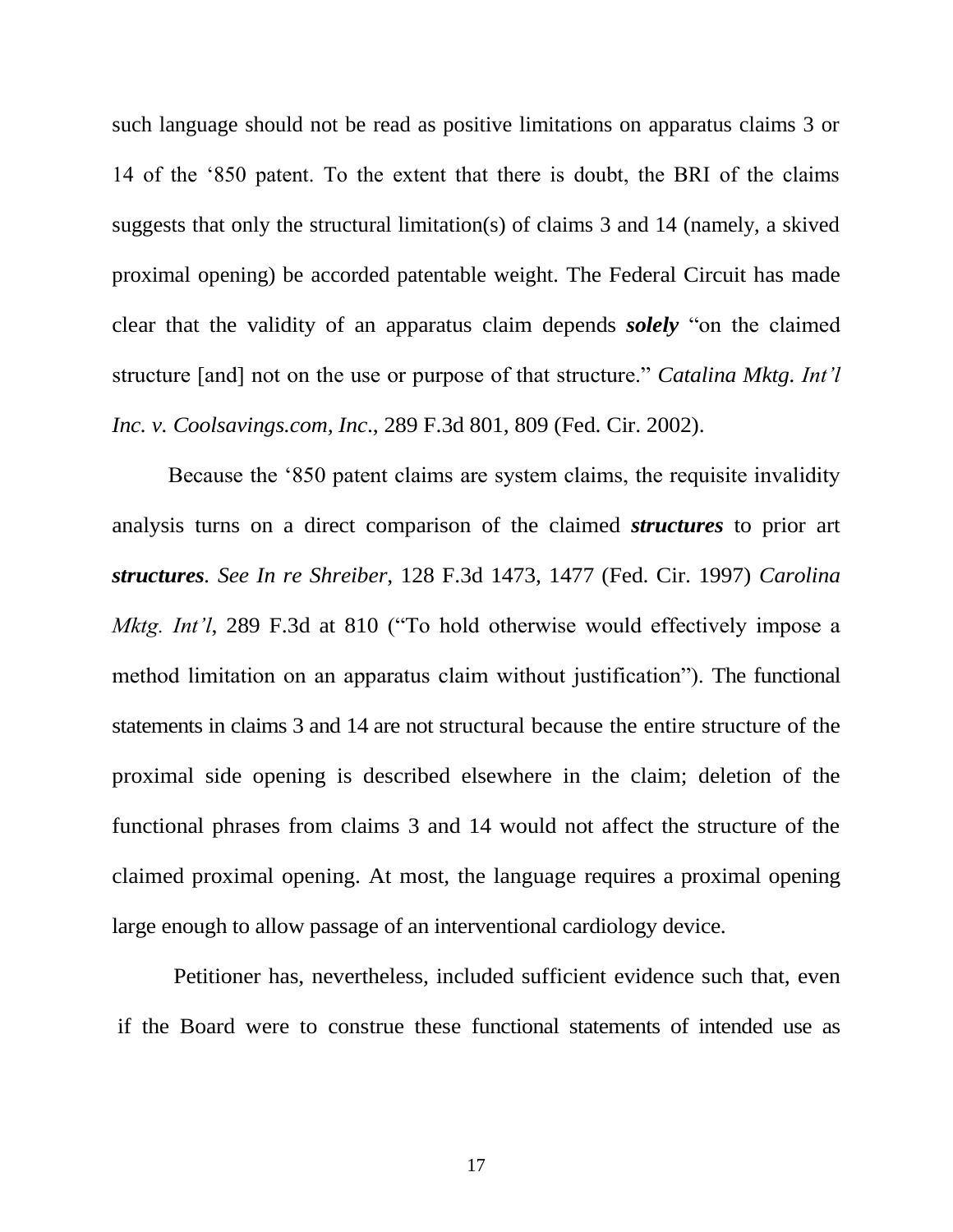<span id="page-22-0"></span>positive limitations of claims 3 and 14, the grounds for unpatentability set forth below still render the challenged claims invalid in view of the cited art.

> **4. "adapted to be extended beyond the distal end of the guide catheter while a proximal portion remains within the lumen of the guide catheter, such that the device assists in resisting axial and shear forces exerted by the interventional cardiology device passed through and beyond the coaxial lumen that would otherwise tend to dislodge the guide catheter from the branch artery"**

Dependent claim 2 recites: "the system of claim 1 wherein the tubular structure includes a distal portion *adapted to be extended beyond the distal end of the guide catheter while a proximal portion remains within the lumen of the guide catheter, such that the device assists in resisting axial and shear forces exerted by the interventional cardiology device passed through and beyond the coaxial lumen that would otherwise tend to dislodge the guide catheter from the branch artery.*" (Exh. 1001, claim 2). These are statements of intended use, not structural language. The relevant structural limitations—a tubular structure having distal and proximal portions—is included elsewhere in the claim. As discussed above, to patentably distinguish the claimed invention from the prior art, a recitation of intended use must result in a structural difference between the claimed invention and the prior art. *See, e.g.,* Practitioner's Manual of Patent Examining Proc. § 707 (paragraph 7.37.09). As long as a prior art structure would be *capable of* performing the intended use, then it meets the claim. *Id*. In any event, even if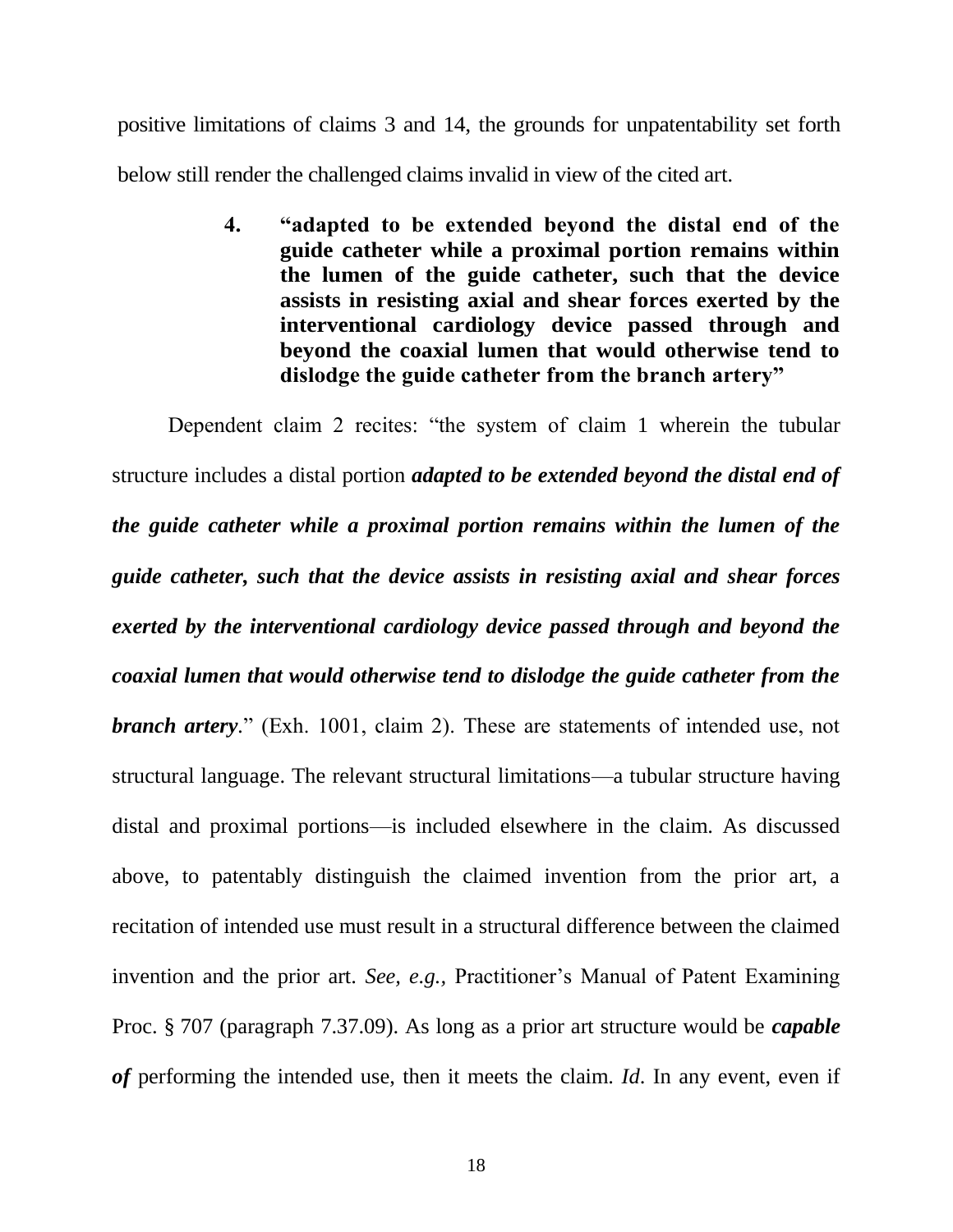this functional language in dependent claim 2 were accorded patentable weight, the prior art expressly discloses this function, as set forth below.

### **B. The Prior Art References**

<span id="page-23-0"></span>As set forth below, the references upon which Petitioner relies all constitute prior art to the '032 patent under §102(b), some of which also constitute prior art under  $$102(a)$ , as set forth below.<sup>3</sup>

#### **1. Adams '292**

 $\overline{a}$ 

<span id="page-23-1"></span>U.S. Patent No. 5,527,292 to Adams, *et al*. ("Adams '292") (Exh. 1011) matured from an application filed on September 9, 1994, prior to the earliest filing date the benefit of which is claimed by the '850 patent and is therefore available as prior art to the '850 patent under 35 U.S.C. § 102(b). Adams '292 describes a guide catheter extension: "The invention is directed to the structure and use of a distal extension (intravascular device) for a guide catheter" (Exh. 1002 4:35-38; Exh. 1003 ¶¶ 69-70), and discloses, *inter alia*:

An intravascular device having an elongated flexible tube sized for insertion into a coronary vessel beyond a distal end of a guide catheter. In use, the flexible tube has its proximal end within a guide

<sup>&</sup>lt;sup>3</sup> All references to 35 U.S.C. §§ 102 and 103 are to the pre-AIA version of the

United States Code, in accordance with the filing date of the patent at issue.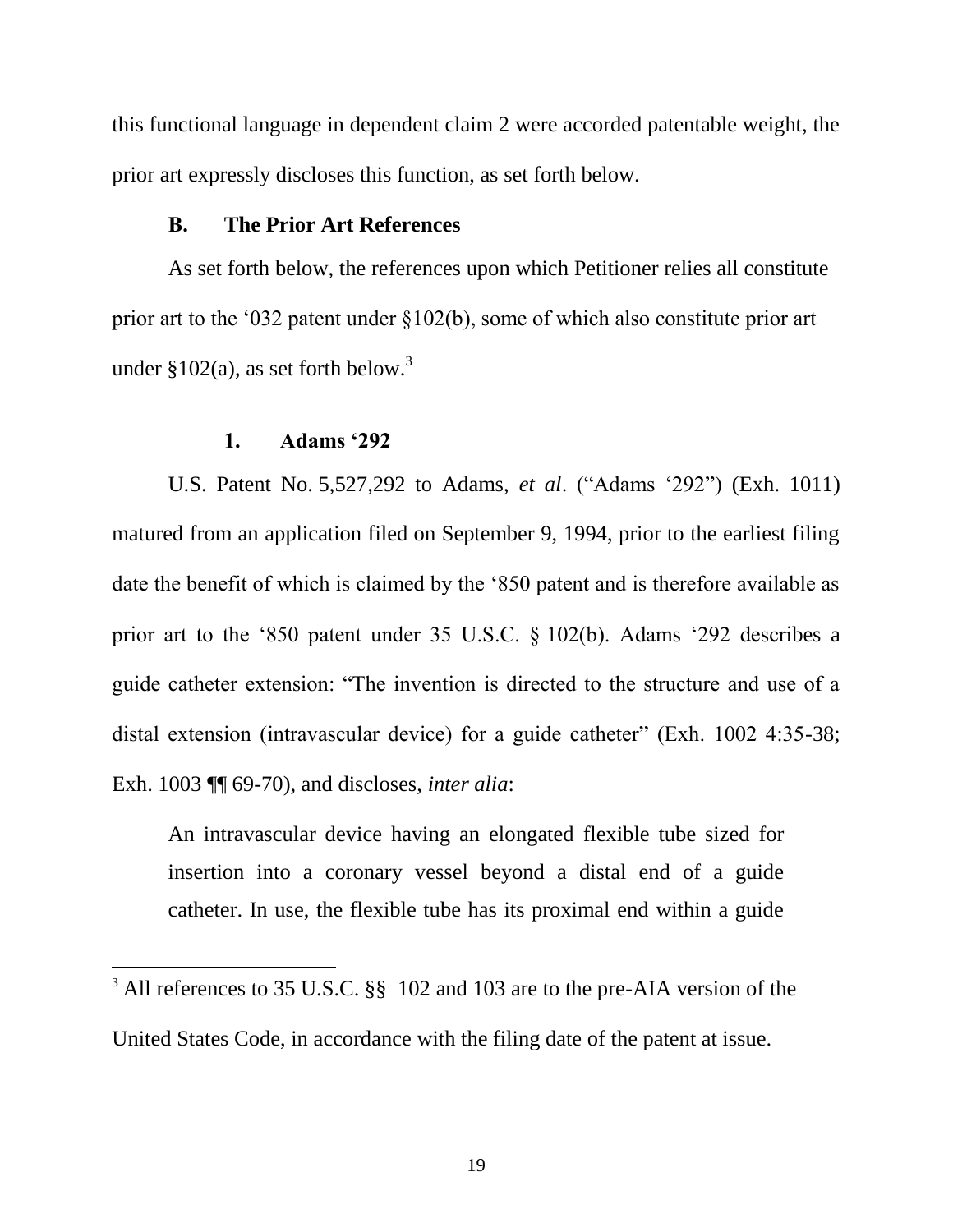catheter and has its distal end extending to a treatment site in a coronary artery. The device also including a push rod attached to a proximal end of the flexible tube to facilitate placement of the flexible tube within the coronary artery requiring treatment.

(*Id.* at Abstract). A benefit of the device disclosed in Adams '292 is the ability to extend the flexible tube beyond the distal tip of the guide catheter so that it is sufficiently deep-seated beyond the ostium to anchor the position of the guide catheter during treatment:

A proximal end of the flexible tube 32 is advanced so that a significant portion of the flexible tube 32 extends into the artery beyond the distal end of the guide catheter 12 to secure the guide catheter 12 at the coronary ostium for guiding a coronary treatment device into the arteries beyond….

<span id="page-24-0"></span>(Exh. 1011*,* 9:12-24; *see* Exh. 1003 ¶¶ 32, 69-70).

#### **2. Klein**

U.S. Patent No. 5,776,141 to Klein ("Klein") matured from an application filed on August 26, 1996, prior to the earliest filing date the benefit of which is claimed by the '850 patent and, thus, qualifies as prior art under §102(b). Klein discloses a delivery catheter having a tubular catheter body with a skived proximal opening sized to receive a balloon catheter and a proximal shaft attached to the proximal end of the tubular catheter body. (Exh. 1003 ¶ 35).

#### <span id="page-24-1"></span>**3. Adams '452**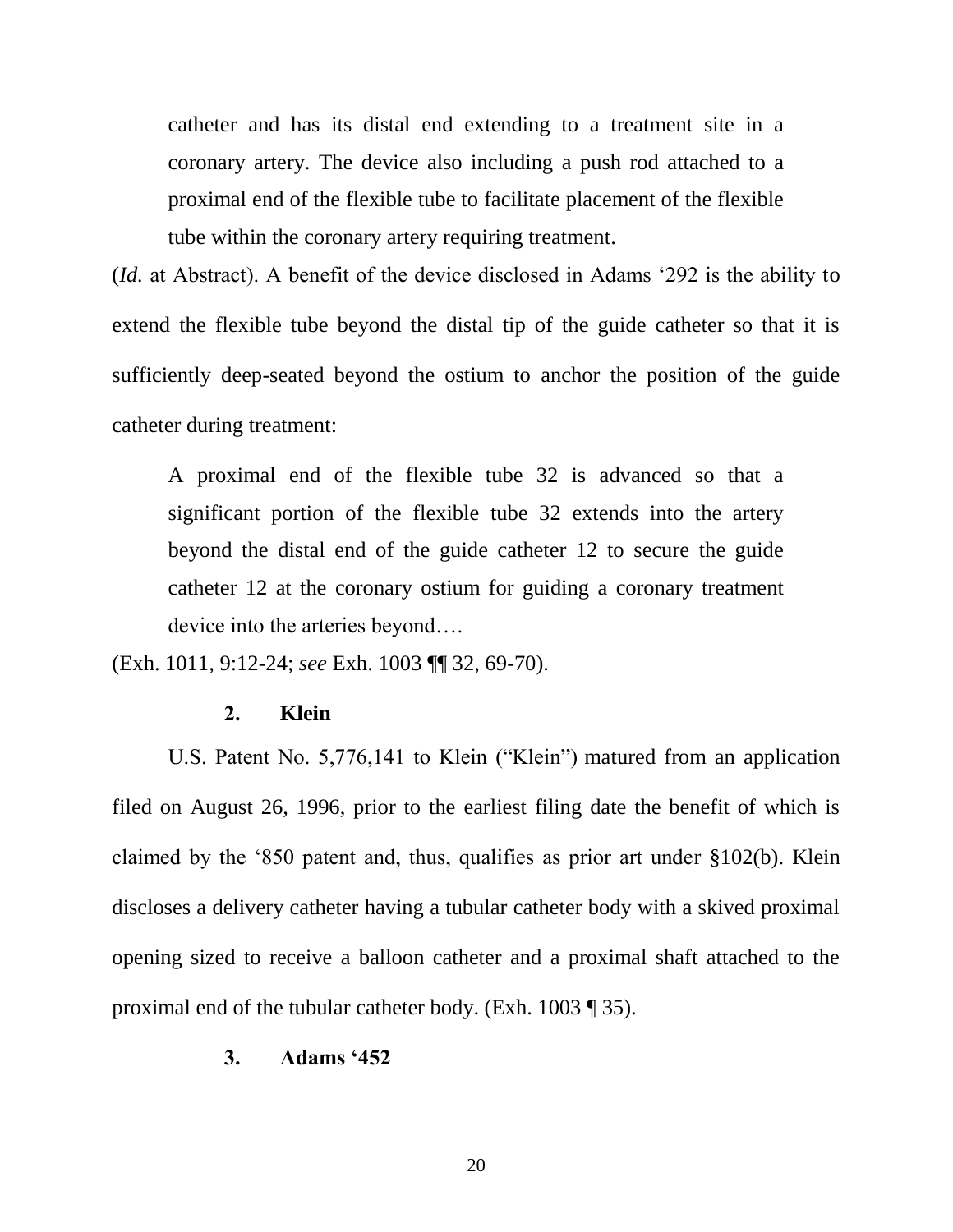U.S. Patent No. 7,232,452 to Adams ("Adams '452") matured from an application filed on July 12, 2002, prior to the earliest filing date the benefit of which is claimed by the '850 patent, and thus qualifies as prior art under § 102(b). The Adams '452 patent discloses a guide seal that "comprises an elongate body defining an interior cavity which, when deployed in a vessel, is large enough to allow passage of a catheter used to deliver … an expandable filter or balloon." (Exh. 1011, 8:47-50; Exh. 1003 ¶ 36). Adams '452 further discloses "A proximal wire or other control means...." (Exh. 1011, 8:27-30). The proximal opening of the guide seal 20 is skived or cut at an angle, forming an opening that extends for a distance along the longitudinal axis and which is accessible from a side transverse to the longitudinal axis. (Exh. 1003 ¶ 36). The guide seal 20 receives an interventional device (the delivery catheter 17) while the proximal portion of the guide seal 20 remains within the lumen of the guide catheter 10. (Exh. 1011, Figs 2A-C).

### **4. Steinke**

<span id="page-25-0"></span>U.S. Patent No. 5,328,472 to Steinke ("Steinke") (Ex. 1020) matured from an application filed on July 27, 1992, prior to the earliest filing date the benefit of which is claimed by the '850 patent and, thus, qualifies as prior art under § 102(b). Steinke discloses "a catheter which allows rapid exchange" where the proximal end of the inner lumen tubing is skived at an angle, forming an opening that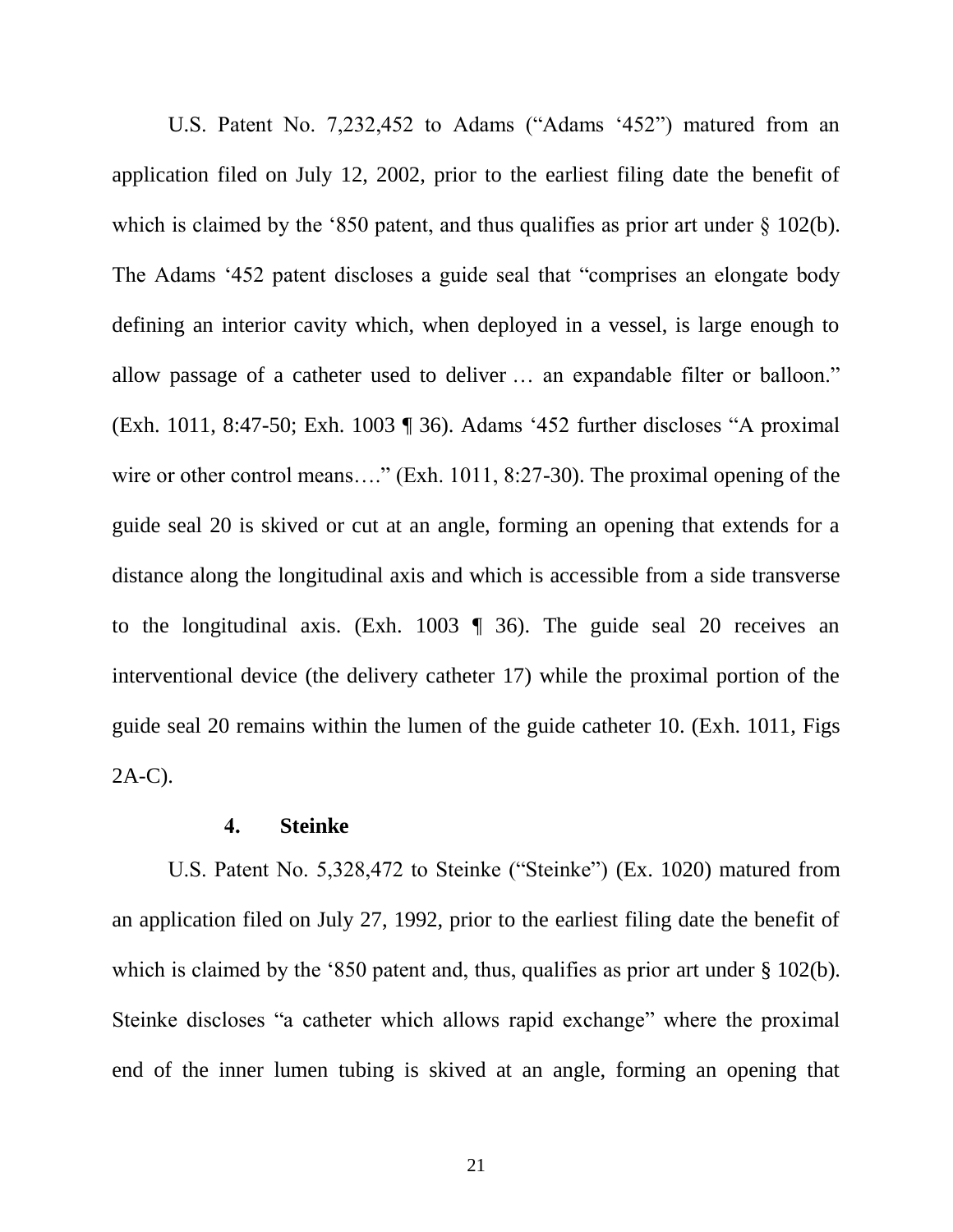extends for a distance along the longitudinal axis and which is accessible from a side transverse to the longitudinal axis. (Exh.1020, 3:1-2; Exh. 1003 ¶ 37).

#### **5. Takahashi**

<span id="page-26-0"></span>Takahashi, New Method to Increase Backup Support of a 6 French Guiding Coronary Catheter, Catheterization and Cardiovascular Interventions Exh. 1021, 452-456 ("Takahashi") is an article that was published in 2004 and, thus, qualifies as prior art under § 102(b). Takahashi describes method for deep-seating a guide catheter beyond the ostium for purposes of providing backup support during interventional cardiology procedures. (Exh. 1003 ¶ 38). The method involves the insertion of a 5 French guide catheter extension through a 6 French guide catheter, whereby the resulting difference in diameters is one French or less. (*Id*)..

#### **C. How The Construed Claim(s) Are Unpatentable**

<span id="page-26-1"></span>Pursuant to 37 C.F.R. § 42.104(b)(4), an explanation of how construed claims 1-4, 8, 12, 14, and 18 of the '850 Patent are unpatentable under the statutory grounds set forth below, including identification of where each element of the claim is found in the prior art patents or printed publications, is provided in Section V below, the corresponding descriptions and claim charts set forth therein, and the referenced portions of the Solar Declaration (Exh. 1003).

### **D. Supporting Evidence Under 37 C.F.R. § 42.104(b)(5)**

<span id="page-26-2"></span>The exhibit numbers of the supporting evidence relied upon to support the challenge and the relevance of the evidence to the challenge, including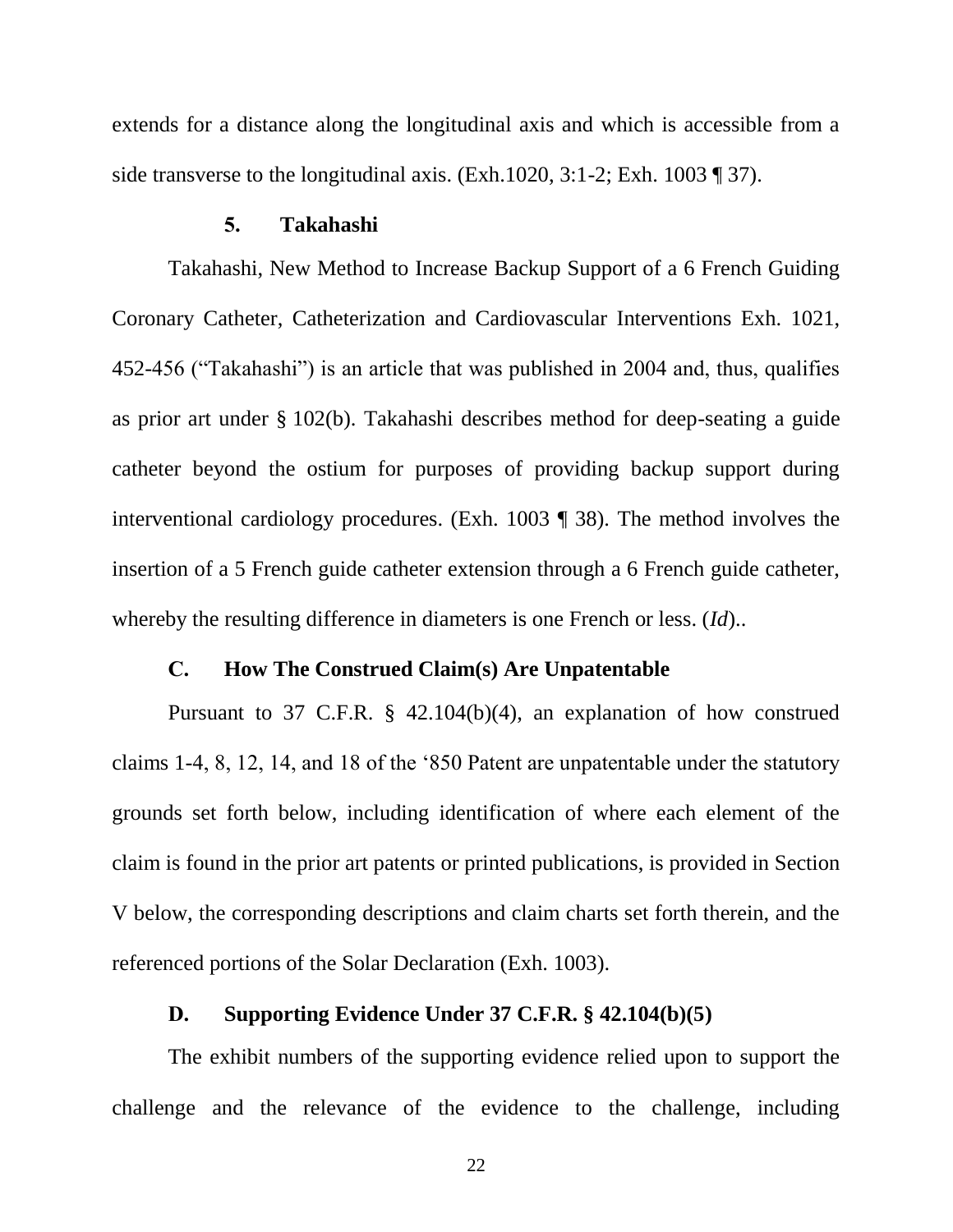identification of specific portions of the evidence that support the challenge, are provided below and in the corresponding claim charts.

# <span id="page-27-0"></span>**VII. DETAILED EXPLANATION OF PERTINENCE AND MANNER OF APPLYING CITED PRIOR ART TO EVERY CLAIM FOR WHICH REVIEW IS REQUESTED UNDER 37 C.F.R. § 42.104(b) (4)**

The purported invention to which the challenged claims are directed is a combination of standard structural features, performing in expected ways, to achieve predictable results, all of which were well known to persons of ordinary skill in the art in the field of interventional cardiology procedures at the time to which the '850 patent claims priority (hereafter "POSA"). The claimed limitations of the alleged invention are therefore unpatentable.

# <span id="page-27-1"></span>**A. Claims 1, 2, 8, 12, And 18 Are Anticipated Under 35 U.S.C. §102(b) By Adams'292**

As shown below, each element recited in claims 1, 2, 8, 12, And 18 is anticipated by Adams '292, which was not disclosed to, cited, or considered by the Examiner during prosecution of the '850 patent. (An unrelated patent by a different inventor with the last name "Adams" was disclosed). "To anticipate a claim, a prior art reference must disclose every limitation of the claimed invention, either explicitly or inherently." *In re Schreiber*, 128 F.3d 1473, 1477 (Fed. Cir. 1997).

### **1. Claim 1**

<span id="page-27-2"></span>Claim 1 of the '850 patent discloses a "system comprising: a guide catheter …"; Adams '292 similarly teaches "The invention is directed to the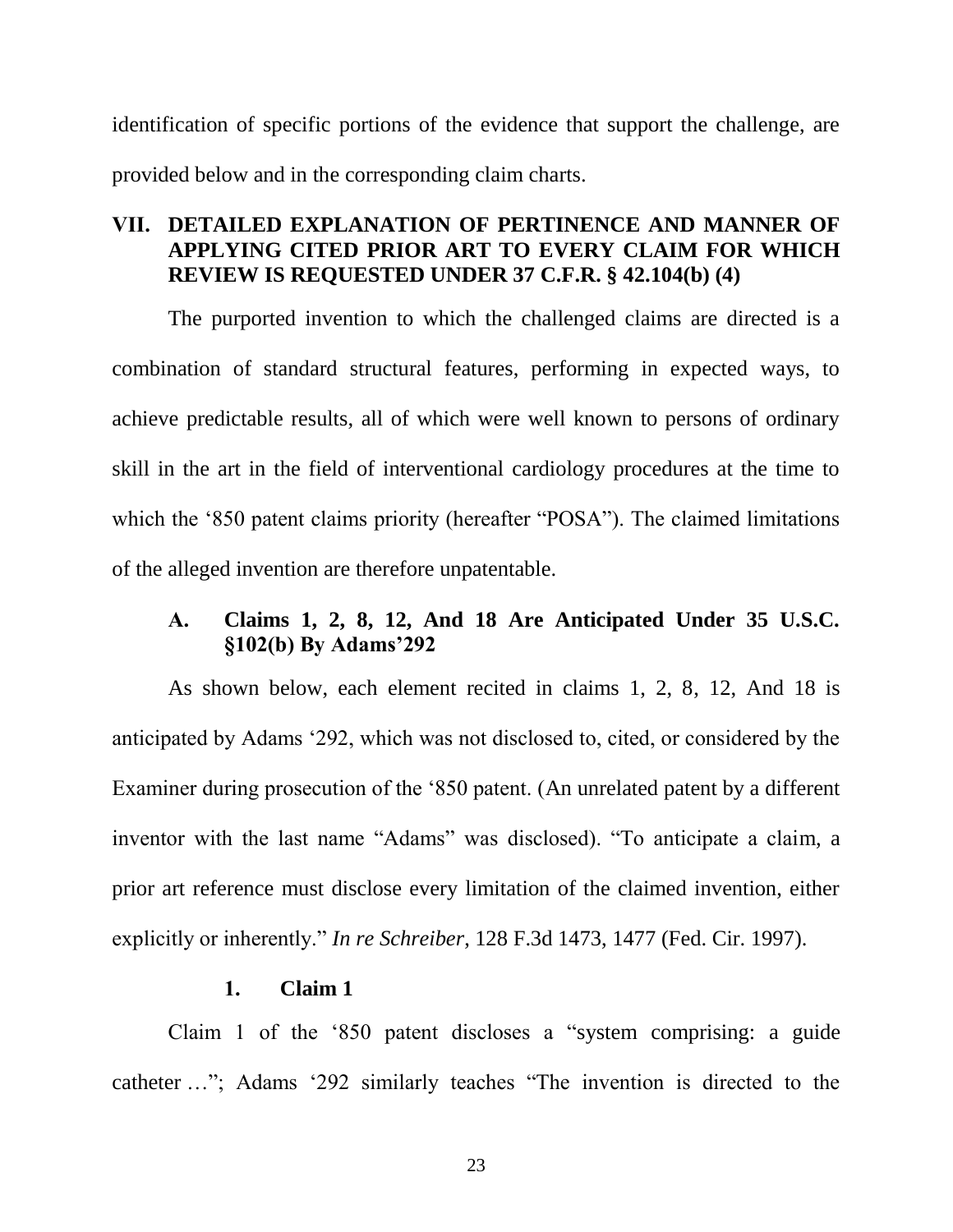structure and use of a distal extension (intravascular device) for a guide catheter." (Exh. 1011, 4:36-37). Claim 1 of the 850 patent recites "a flexible tip portion defining a tubular structure having a circular cross-section" (Exh. 1001, ; Adams discloses that "The intravascular device includes a relatively flexible tube 45.…" (Exh. 1011, 2:44-51). Claim 1 of the '850 patent further recites "the tubular structure having a cross-sectional outer diameter sized to be insertable through the cross-sectional inner diameter of the continuous lumen of the guide catheter …"; Adams discloses that "The outer diameter of the elongated flexible tube 32 is smaller than the first guide catheter lumen 27 defined by the 65 guide catheter 12 so that it may be slidably disposed therethrough and to permit insertion of the tube 32 …" (Exh. 1011, 5:64-67). Claim 1 of the '850 patent further recites "a substantially rigid portion proximal of and operably connected to, and more rigid along a longitudinal axis than, the flexible tip portion …" (Exh. 1001, claim 1); Adams discloses a substantially rigid push rod defined by a wire or stainless steel hypotube and having a "flattened distal end which assumes an elongated crosssection" that provides "sufficient surface area" through which it is secured "to the proximal end of the elongated flexible tube." (Exh. 1011, 7:13-26). Finally, claim 1 of the '850 patent recites "having a length that, when combined with the length of the flexible distal tip portion, defines a total length of the device along the longitudinal axis that is longer than the continuous lumen of the guide catheter ..."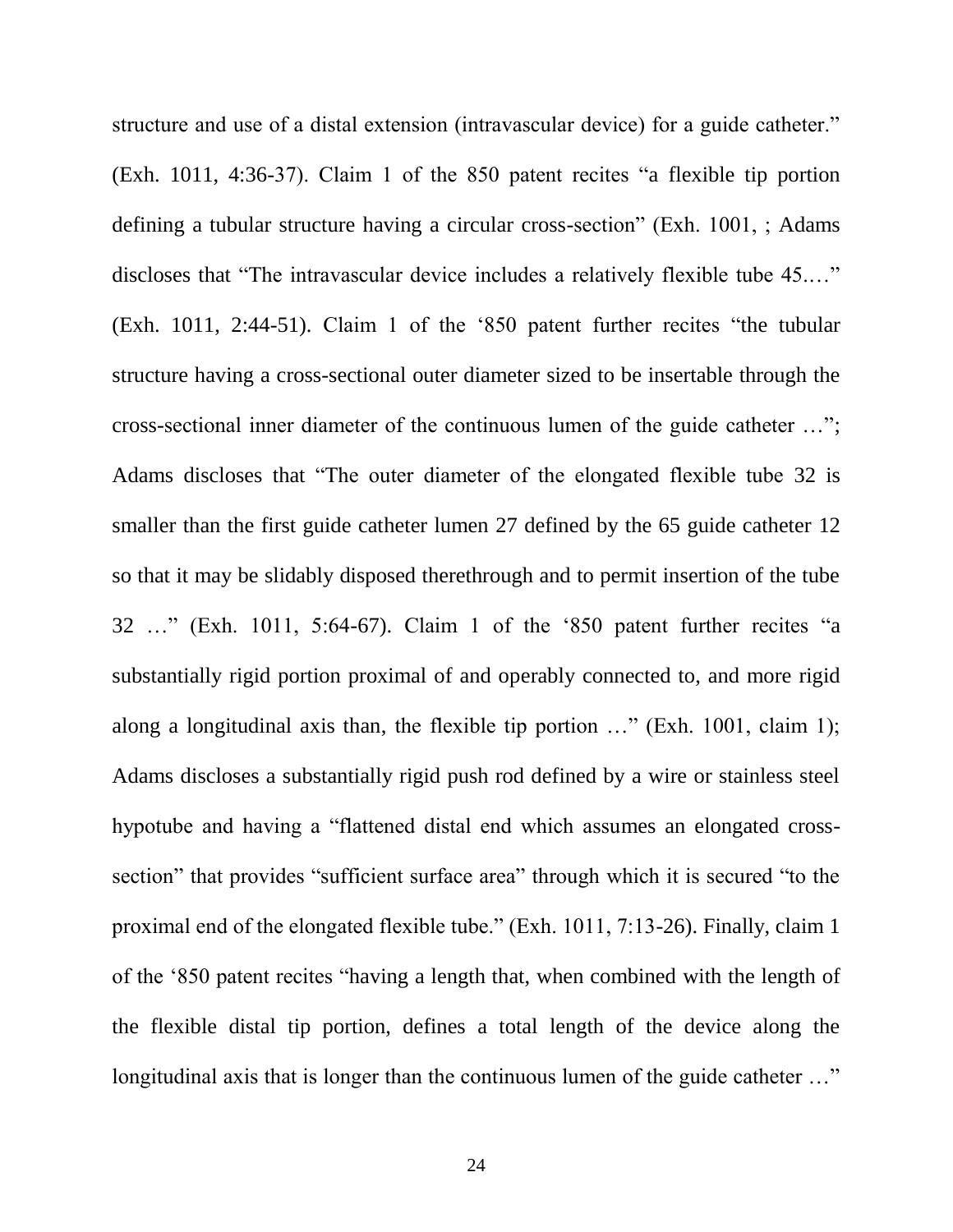(Exh. 1001, claim 1); Adams '292 similarly discloses that "The overall length of the extension 250 is preferably 50.5 inches to 51.5 inches" (Exh. 1011, 15:49-53), which is longer than a standard guide catheter—approximately 40 inches. (Exh. 1003 ¶ 98). Thus, the Adams '292 discloses every element of claim 1 of the '850 patent.

#### **2. Claim 2**

<span id="page-29-0"></span>Both the '850 patent and Adams '292 are directed to the deep seating of a guide extension within a branch artery in order to secure the position of the guide catheter and facilitate the delivery of intravascular devices. (*Compare* Exh. 1001, claim 2 *with* Ex. 1011, 16:49-58; *see* Exh. 1003 ¶ ¶ 102-07).

#### **3. Claim 12**

<span id="page-29-1"></span>As discussed above, claim 12 of the '850 patent includes the same limitations as claim 1, with the exception of one additional element, a "reinforced portion" proximal to the substantially rigid portion. Accordingly, Petitioner references and includes its analysis of all elements of claim 1 set forth above and in the chart below. Adams '292 also disclosed the "reinforced portion" of claim 12, as shown in the claim chart below. (Exh.  $1003$   $\P$   $100-01$ ).

#### **4. Claims 8 and 18**

<span id="page-29-2"></span>Dependent claims 8 (depending from claim 1) and 18 (depending from claim 12) require that "the cross-sectional inner diameter of the coaxial lumen of the tubular structure is not more than one French smaller than the cross-sectional inner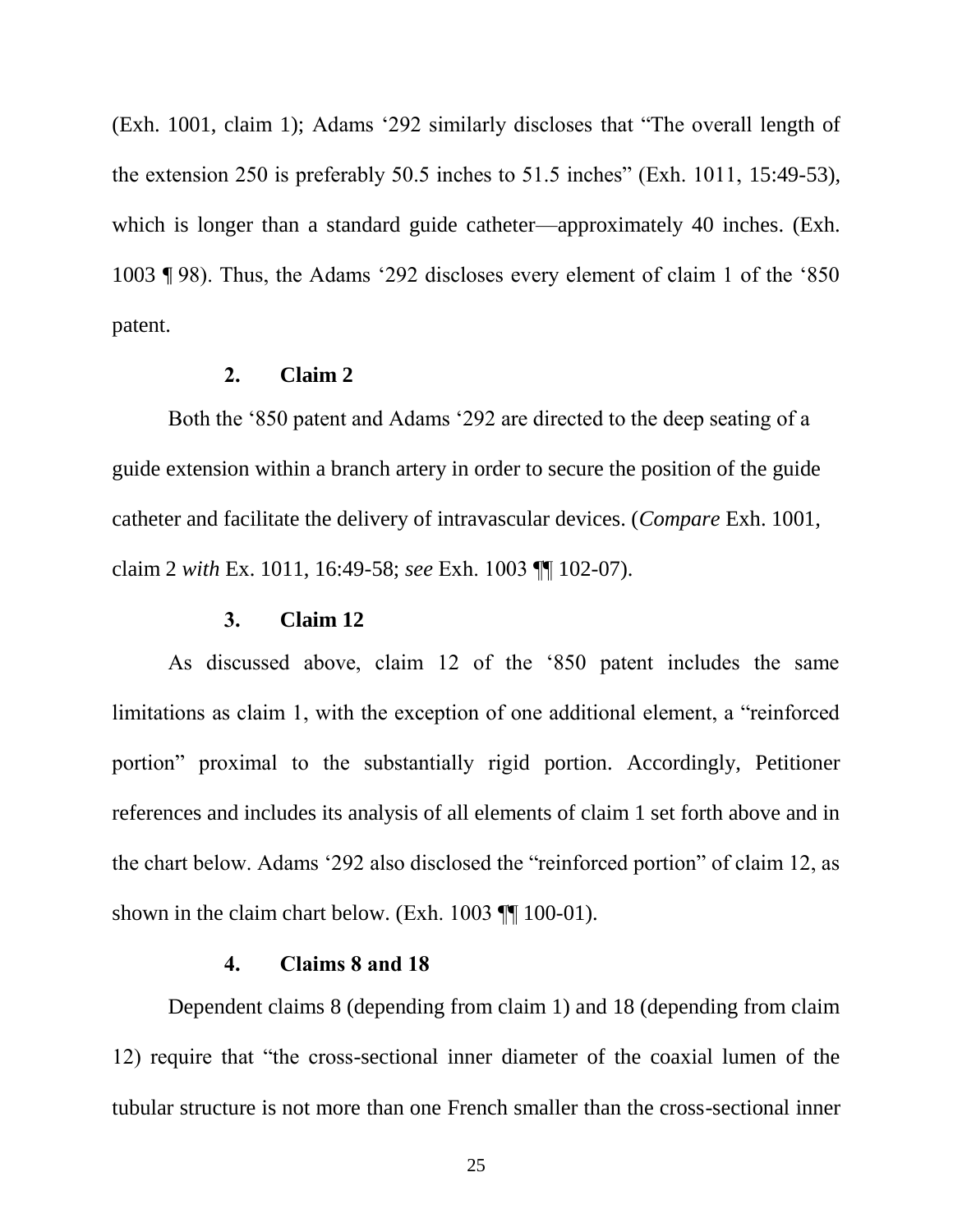diameter of the guide catheter." The Adams '292 patent discloses that the outer diameter of the flexible tube is smaller than the inner diameter of the guide catheter, defining a range of diameters for the flexible tube, the largest of which would include tubes with an inner diameter not more than one French smaller than the cross-sectional inner diameter of the guide catheter. (Exh. 1011, 5: 64-67; Exh 1003 ¶ 121-24 ) In disclosing a range overlapping or touching the claimed range, the Adams '292 thereby anticipates the claimed range with sufficient specificity. *See, e.g., ClearValue, Inc. v. Pearl River Polymers, Inc*., 668 F.3d 1340, 1345 (Fed. Cir. 2012).

| The '850 Patent                 | Claim Chart A-1: Cls. 1, 2, 8, 12 and 18 in view of   |  |  |
|---------------------------------|-------------------------------------------------------|--|--|
|                                 | <b>Adams</b> '292 (Exh. 1011)                         |  |  |
| <b>1.</b> A system for use with | [1] To the extent that the preamble is a limitation,  |  |  |
| interventional cardiology       | Adams discloses a system for use with interventional  |  |  |
| devices adapted to be           | cardiology devices adapted to be insertable for       |  |  |
| insertable into a branch        | extension through a standard guide catheter, the      |  |  |
| artery, the system              | distal end being adapted for placement in a branch    |  |  |
| comprising: a guide             | artery. Abstract ("An intravascular device having an  |  |  |
| catheter having a               | elongated flexible tube sized for insertion into a    |  |  |
| continuous lumen                | coronary vessel beyond a distal end of a guide        |  |  |
| extending for a predefined      | catheter. In use, the flexible tube has its proximal  |  |  |
| length from a proximal end      | end within a guide catheter and has its distal end    |  |  |
| at a hemostatic valve to a      | extending to a treatment site in a coronary artery"); |  |  |
| distal end adapted to be        | 4:36-37 ("The invention is directed to the structure  |  |  |
| placed in the branch artery,    | and use of a distal extension (intravascular device)  |  |  |
| the continuous lumen of         | for a guide catheter.")                               |  |  |
| the guide catheter having a     |                                                       |  |  |
| circular cross-sectional        | [2] The guide catheter used with the Adams device     |  |  |
| inner diameter sized such       | has a continuous central lumen and a proximal end     |  |  |
| that interventional             | with a mounted manifold having a primary channel      |  |  |
| cardiology devices are          | that contains a hemostasic valve. 5:16-29 ("The       |  |  |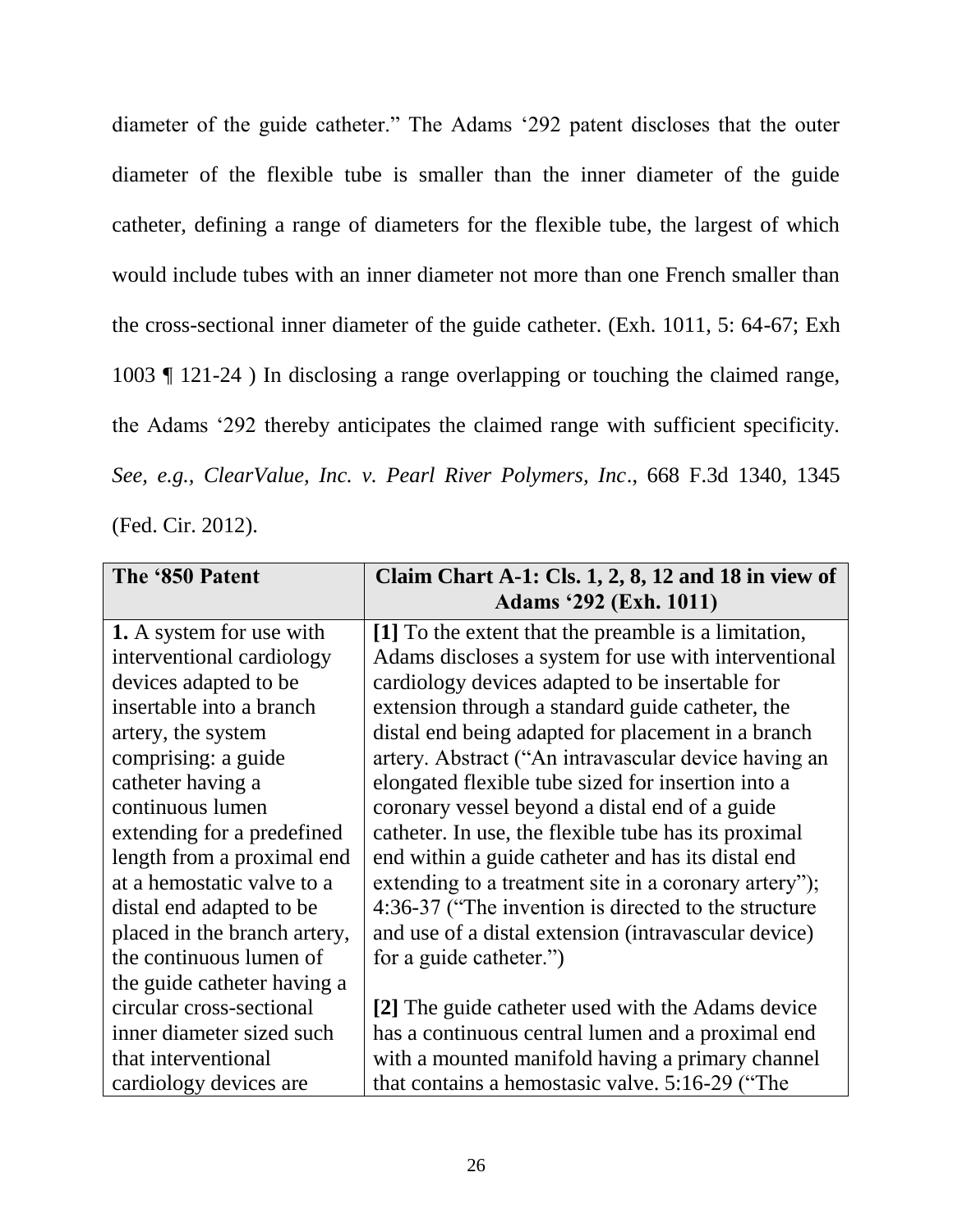| The '850 Patent                                                                                                                                  | Claim Chart A-1: Cls. $1, 2, 8, 12$ and 18 in view of<br><b>Adams</b> '292 (Exh. 1011)                                                                                                                                                                                                                                                                                                                                                                                                                                                                                                                                                                                                                                                                                                                                                                                                                                                                                                                                                                                                                                                                                                                                                                                                                                   |
|--------------------------------------------------------------------------------------------------------------------------------------------------|--------------------------------------------------------------------------------------------------------------------------------------------------------------------------------------------------------------------------------------------------------------------------------------------------------------------------------------------------------------------------------------------------------------------------------------------------------------------------------------------------------------------------------------------------------------------------------------------------------------------------------------------------------------------------------------------------------------------------------------------------------------------------------------------------------------------------------------------------------------------------------------------------------------------------------------------------------------------------------------------------------------------------------------------------------------------------------------------------------------------------------------------------------------------------------------------------------------------------------------------------------------------------------------------------------------------------|
| insertable into and through<br>the continuous lumen of<br>the guide catheter; a device<br>adapted for use with the<br>guide catheter, including: | guide catheter manifold 16 is mounted at the<br>proximal end of the guide catheter 12. Preferably, the<br>guide catheter manifold 16 comprises a Y-shaped<br>structure having a primary channel leg 17 and an<br>extension leg 15 with a guide catheter port 22 on the<br>extension leg 15 A hemostasis valve (not shown)<br>on channel leg 17 provides hemostatic control for the<br>guide catheter system 10 of the present invention");<br>11:20-30 ("Guide catheter 52 is an elongated,<br>flexible tubular member defining a first guide<br>catheter lumen 53 through which an angioplasty<br>balloon catheter 60 or other angioplasty device is<br>disposed and guided to a stenosis or obstruction. The<br>guide catheter manifold 54 is mounted at a proximal<br>end of the guide catheter 52, and preferably<br>comprises a Y-shaped structure having a primary<br>channel leg 51 and an extension leg 55 with a guide<br>catheter port 58. The guide catheter port 58 provides<br>an inlet injection port for dye to travel through the<br>guide catheter system 50 to the arterial system or<br>alternatively for the introduction of drugs into the<br>patient to a treatment site. A hemostatic valve (not<br>shown) on the primary channel leg 51 provides<br>hemostatic control for the guide catheter.") |
|                                                                                                                                                  | [3] The lumen of the guide catheter has a circular<br>cross-section that is sized to allow for interventional<br>cardiology devices to be passed therethrough and<br>into a branch artery. 6:29-31 ("In the embodiment<br>shown in FIG. 2, the elongated tube 32 has a radially<br>flared proximal end 38. The flared proximal end 38<br>of the elongated flexible tube 32 is configured to<br>coincide with the inner diameter of the guide catheter<br>12 so that a catheter advanced, or other angioplasty<br>device such as a guide wire, into and through the<br>first guide catheter lumen 27 is piloted into the flared<br>tip 38 and second guide catheter lumen 33"); 8:40-45                                                                                                                                                                                                                                                                                                                                                                                                                                                                                                                                                                                                                                   |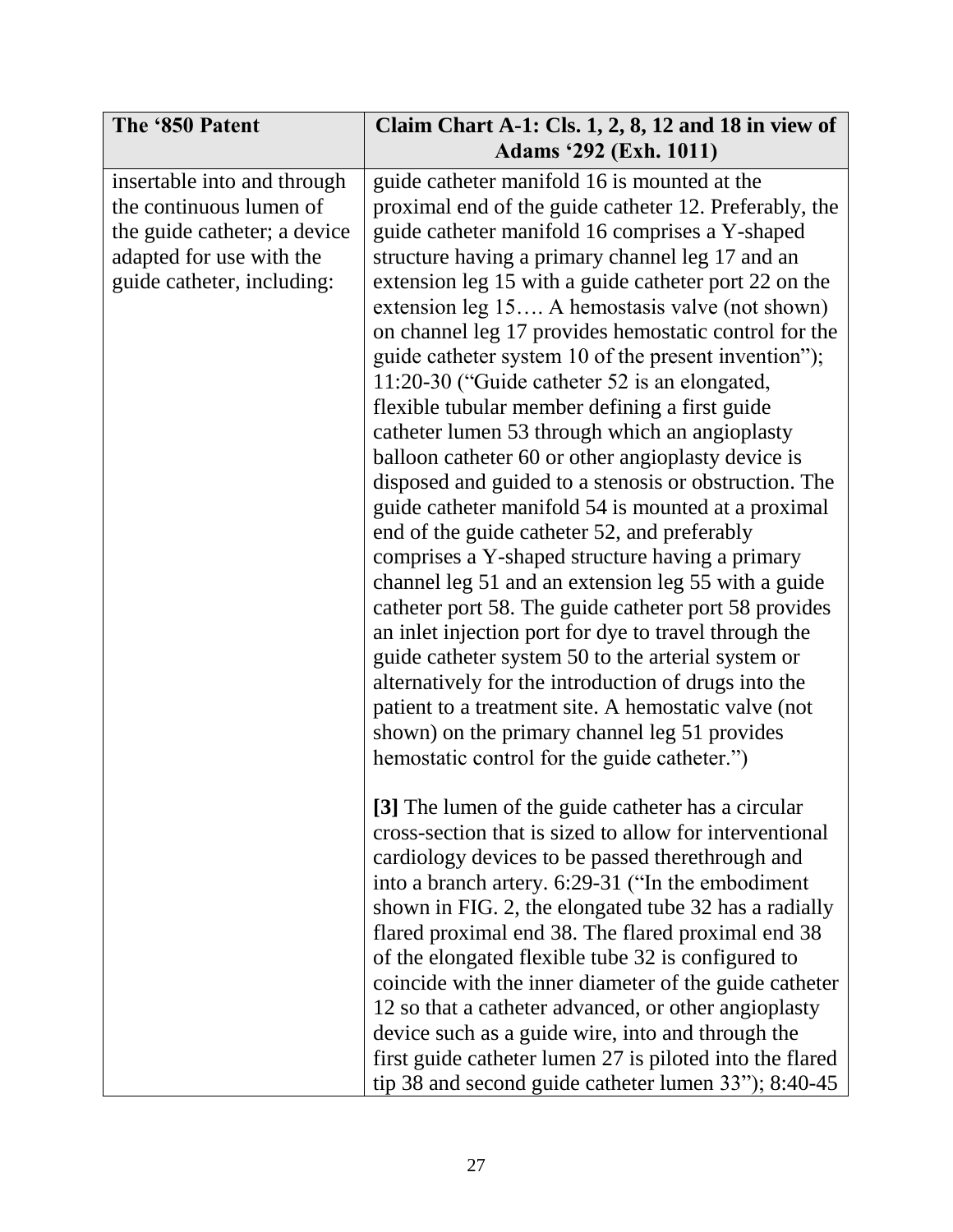| The '850 Patent                                                                                                                                                                                                  | Claim Chart A-1: Cls. $1, 2, 8, 12$ and 18 in view of<br><b>Adams '292 (Exh. 1011)</b>                                                                                                                                                                                                                                                                                                                                                                                                                                                                                                                                                                                                                                                                                                                                           |
|------------------------------------------------------------------------------------------------------------------------------------------------------------------------------------------------------------------|----------------------------------------------------------------------------------------------------------------------------------------------------------------------------------------------------------------------------------------------------------------------------------------------------------------------------------------------------------------------------------------------------------------------------------------------------------------------------------------------------------------------------------------------------------------------------------------------------------------------------------------------------------------------------------------------------------------------------------------------------------------------------------------------------------------------------------|
|                                                                                                                                                                                                                  | ("The diameter of the first guide catheter lumen 27)<br>in the guide catheter 12 and the second guide<br>catheter lumen 33 in the guide catheter extension 32<br>are larger than the outer diameters of the hollow<br>balloon catheter shaft 26 and balloon 24 (deflated)<br>which are advanced therethrough"); 16:39-44 ("a<br>guide catheter 287 is inserted into the patient and<br>advanced until a distal end of the guide catheter 287<br>reaches the aortic arch of the patient. More<br>particularly, the guide catheter 287 is manipulated<br>until a distal opening 288 of the guide catheter 287 is<br>aligned with the coronary ostium so that the guide<br>catheter 287 will direct an original coronary<br>treatment device, such as an angioplasty balloon<br>catheter, or a subsequent coronary treatment device |
| a flexible tip portion<br>defining a tubular structure<br>having a circular cross-<br>section and a length that is<br>shorter than the predefined<br>length of the continuous<br>lumen of the guide<br>catheter, | into the coronary, artery requiring treatment").<br>[1] Adams discloses a flexible tip portion defining a<br>tubular structure in the form of a "relatively flexible<br>tube." 2:44-51 ("The intravascular device includes a<br>relatively flexible tube 45").<br>[2] having an inner and outer diameter. 2:44-50<br>("The flexible tube has an inner diameter sized for<br>insertion over an angioplasty device"); 23:36-37 ("a<br>relatively flexible tube having a proximal end, a<br>distal end, an outer diameter and an internal<br>$lumen \dots$ ").                                                                                                                                                                                                                                                                      |
|                                                                                                                                                                                                                  | [3] Annotated Fig. 1 (cropped) below shows how the<br>length of the flexible tube 14 (dashed black line) is<br>shorter than the length of the continuous lumen 27 of<br>the guide catheter 12 (solid grey line). Fig. 12 also<br>shows that flexible tube 255 is shorter than guide<br>catheter 287.                                                                                                                                                                                                                                                                                                                                                                                                                                                                                                                             |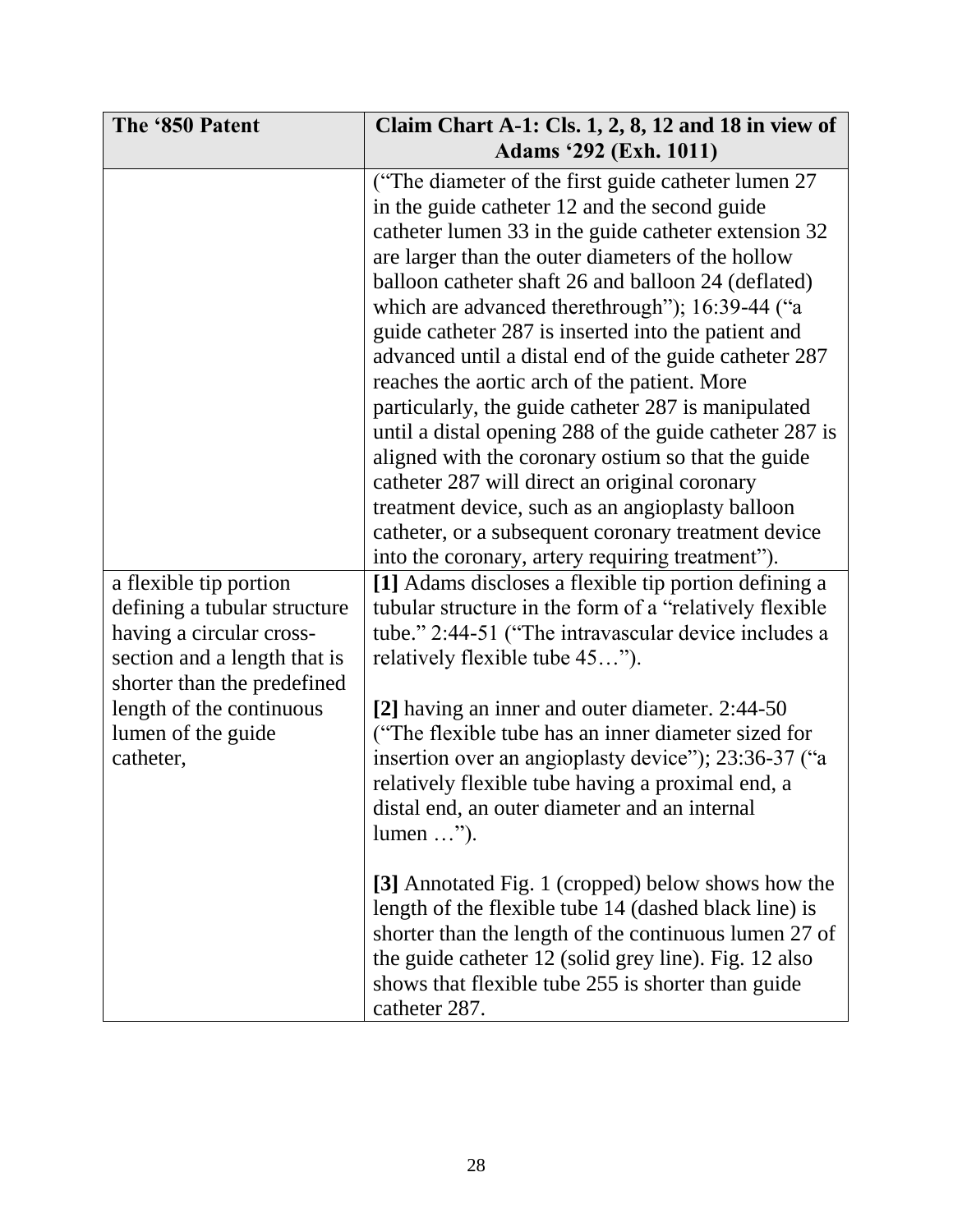| The '850 Patent                                                                                                                    | Claim Chart A-1: Cls. $1, 2, 8, 12$ and 18 in view of                                                                                                                                                                                                                                                                                                                                                                                                                                                  |
|------------------------------------------------------------------------------------------------------------------------------------|--------------------------------------------------------------------------------------------------------------------------------------------------------------------------------------------------------------------------------------------------------------------------------------------------------------------------------------------------------------------------------------------------------------------------------------------------------------------------------------------------------|
|                                                                                                                                    | <b>Adams '292 (Exh. 1011)</b>                                                                                                                                                                                                                                                                                                                                                                                                                                                                          |
|                                                                                                                                    |                                                                                                                                                                                                                                                                                                                                                                                                                                                                                                        |
| the tubular structure having<br>a cross-sectional outer<br>diameter sized to be<br>insertable through the<br>cross-sectional inner | [1] Adams discloses that the outer diameter of the<br>flexible tube is smaller than and sized for insertion<br>through the guide catheter lumen. 5:64-67 ("The<br>outer diameter of the elongated flexible tube 32 is<br>smaller than the first guide catheter lumen 27 defined                                                                                                                                                                                                                        |
| diameter of the continuous<br>lumen of the guide catheter<br>defining a coaxial lumen<br>having a cross-sectional                  | by the 65 guide catheter 12 so that it may be slidably<br>disposed therethrough and to permit insertion of the<br>tube 32 "); 23:37-40.                                                                                                                                                                                                                                                                                                                                                                |
| inner diameter through<br>which interventional<br>cardiology devices are<br>insertable; and                                        | [2] The flexible tube is placed coaxially relative to the<br>guide catheter. 8:57-61 ("the angioplasty balloon<br>catheter 18 and guide catheter extension 14 are coaxially<br>positioned within the guide catheter 12 "); 11:58-60<br>("During use, the guide catheter extension tube 70 is<br>coaxially disposed within the guide catheter 52"); 15:65-<br>66 ("The flexible tube 255 of the intravascular device"<br>250 is 65 designed for coaxial placement relative to the<br>guide catheter "). |
|                                                                                                                                    | [3] When used in combination with the guide catheter,<br>the concentrically aligned flexible tube defines a lumen<br>for the insertion and advancement of coronary treatment<br>devices. 22:35-43 ("For use in combination with a guide"<br>catheter for insertion and advancement of a coronary<br>treatment device through a coronary vessel having an<br>ostium to a treatment site, the guide catheter having a<br>central lumen, a distal end and a distal opening, an                            |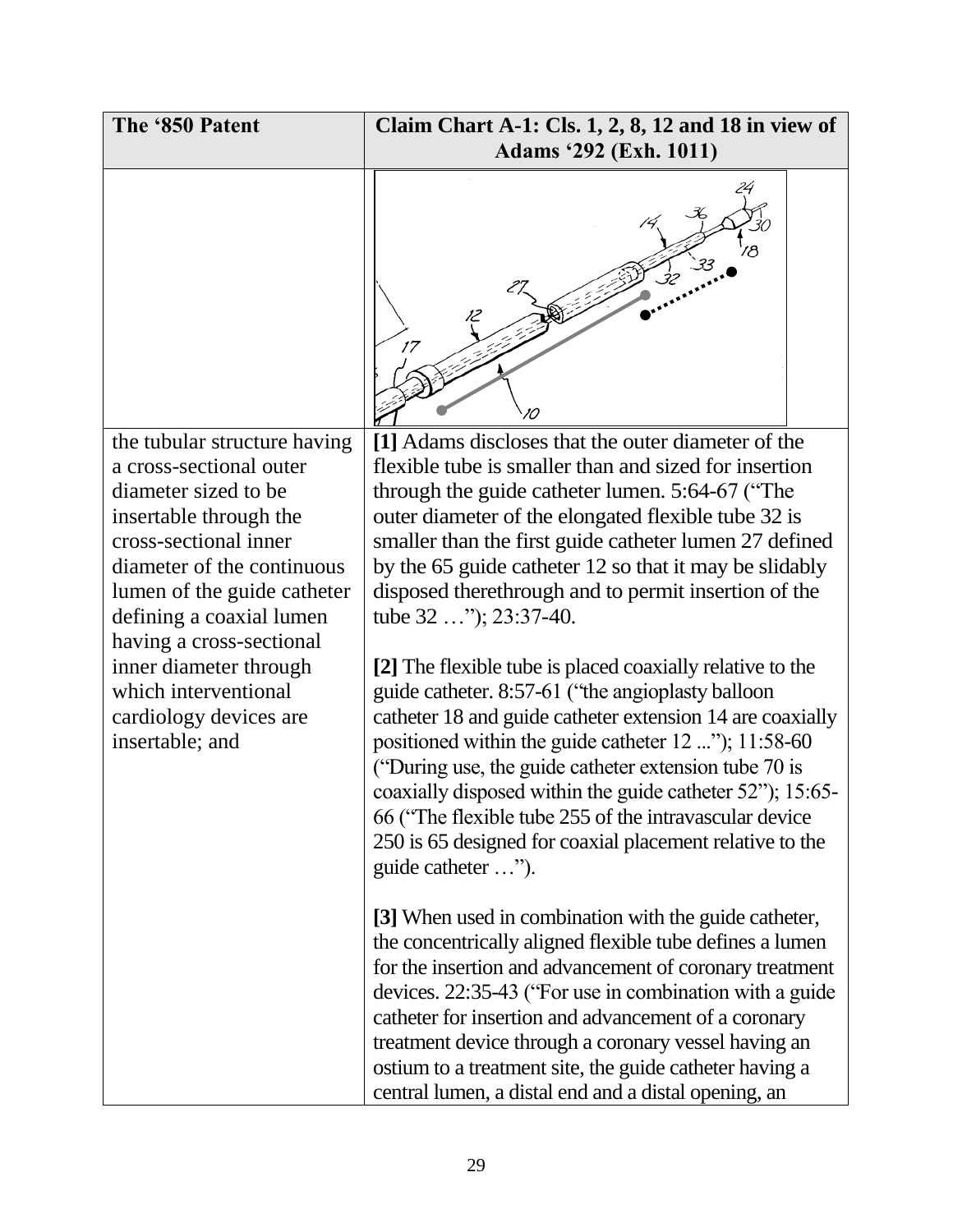| The '850 Patent                                                                                                                                                                                              | Claim Chart A-1: Cls. $1, 2, 8, 12$ and 18 in view of<br><b>Adams '292 (Exh. 1011)</b>                                                                                                                                                                                                                                                                                                                                                                                                                                                                                                                                                                                                                                                                                                                                                                                                                                                                                                                                    |
|--------------------------------------------------------------------------------------------------------------------------------------------------------------------------------------------------------------|---------------------------------------------------------------------------------------------------------------------------------------------------------------------------------------------------------------------------------------------------------------------------------------------------------------------------------------------------------------------------------------------------------------------------------------------------------------------------------------------------------------------------------------------------------------------------------------------------------------------------------------------------------------------------------------------------------------------------------------------------------------------------------------------------------------------------------------------------------------------------------------------------------------------------------------------------------------------------------------------------------------------------|
|                                                                                                                                                                                                              | anchoring device comprising: a relatively flexible tube<br>sized for insertion through the central lumen of the guide<br>catheter into the coronary vessel, the flexible tube being<br>concentrically aligned with the guide catheter ");<br>16:38-44 ("the guide catheter 287 is manipulated until a<br>distal opening 288 of the guide catheter 287 is aligned<br>with the coronary ostium so that the guide catheter 287<br>will direct an original coronary treatment device, such as<br>an angioplasty balloon catheter, or a subsequent<br>coronary treatment device into the coronary artery<br>requiring treatment").                                                                                                                                                                                                                                                                                                                                                                                             |
| a substantially rigid portion<br>proximal of and operably<br>connected to, and more<br>rigid along a longitudinal<br>axis than, the flexible tip<br>portion and defining a rail<br>structure without a lumen | Adams discloses a substantially rigid push rod<br>defined by a wire or stainless steel hypotube and<br>having a "flattened distal end which assumes an<br>elongated cross-section" that provides "sufficient"<br>surface area" through which it is secured "to the<br>proximal end of the elongated flexible tube." 7:13-<br>26; see Abstract; 2:47-48; 6:1-2; 6:13-15; 15:8-12;<br>22:51-52; 23-44-45.                                                                                                                                                                                                                                                                                                                                                                                                                                                                                                                                                                                                                   |
| and having a maximal<br>cross-sectional dimension<br>at a proximal portion that is<br>smaller than the cross-<br>sectional outer diameter of<br>the flexible tip portion                                     | Adams discloses that the diameter of the wire or<br>stainless steel hypotube of the substantially rigid<br>push rod is smaller (0.016 inch) than that of the<br>flexible tube $(0.065$ inch). $6:15-17$ ("the shaft 19 or<br>push rod is defined by an elongated wire 34. The<br>elongated wire 34 is of small diameter, preferably<br>$0.010$ to $0.016$ of an inch in diameter"); $6:56-62$<br>("The rather thin dimension of the wire 34 eliminates")<br>or substantially reduces surface friction introduced<br>by the longitudinal movement of an element within<br>the guide catheter $12$ "); $7:18-21$ ("The tubular shaft<br>member 172 is preferably formed from stainless steel<br>hypotube with an inside diameter of 0.010 inch and<br>an outside diameter of $0.016$ inch"); 8:24-25 ("For<br>example, the outer diameter of the elongated tube<br>32A at its proximal end would be approximately<br>0.065 inch and the outer diameter at its distal end<br>would be approximately 0.053 inch (with a 0.045 |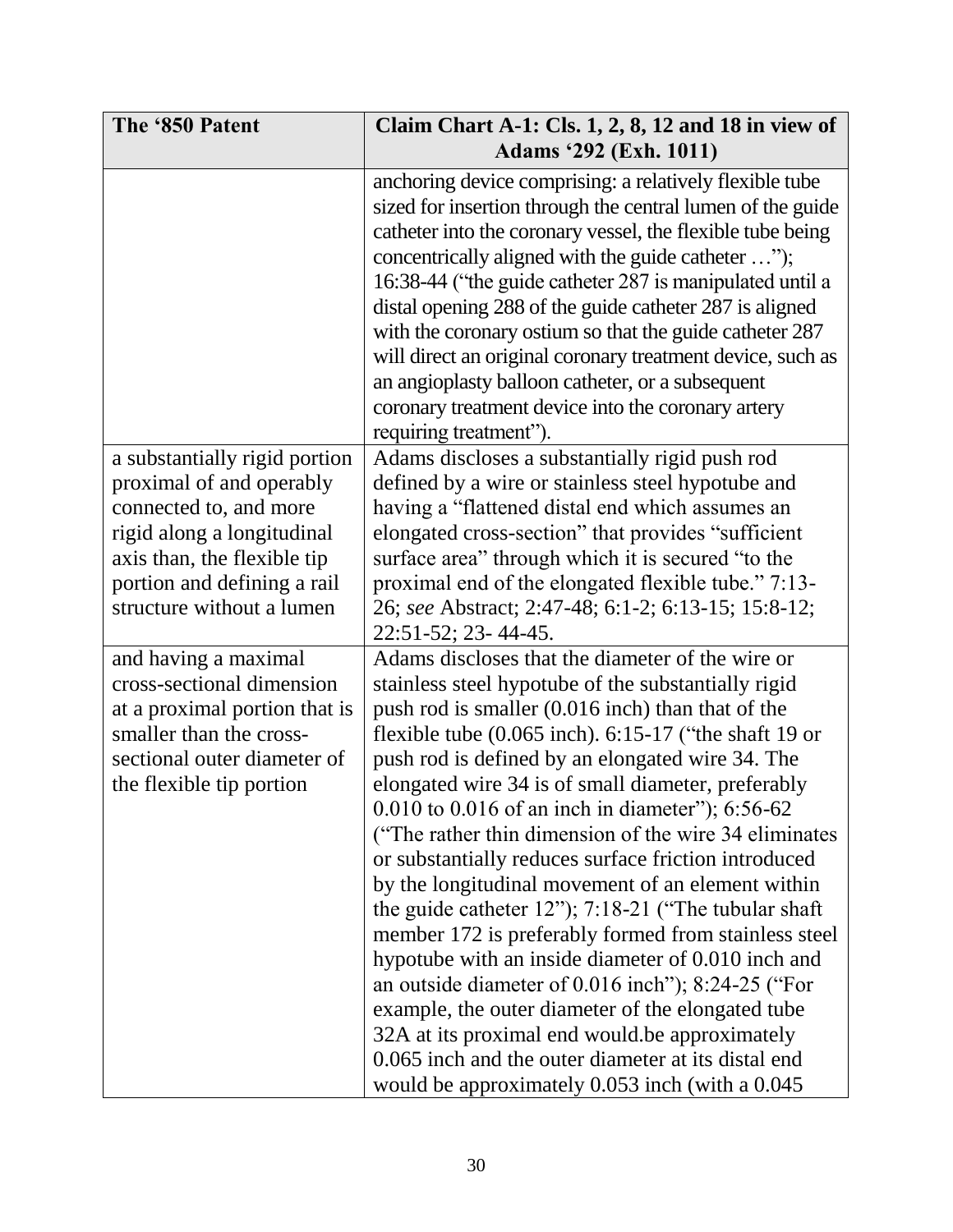| The '850 Patent                                                                                                                                                                                                                                                                                                                    | Claim Chart A-1: Cls. $1, 2, 8, 12$ and 18 in view of<br><b>Adams '292 (Exh. 1011)</b>                                                                                                                                                                                                                                                                                                                                                                                                                                           |
|------------------------------------------------------------------------------------------------------------------------------------------------------------------------------------------------------------------------------------------------------------------------------------------------------------------------------------|----------------------------------------------------------------------------------------------------------------------------------------------------------------------------------------------------------------------------------------------------------------------------------------------------------------------------------------------------------------------------------------------------------------------------------------------------------------------------------------------------------------------------------|
|                                                                                                                                                                                                                                                                                                                                    | inch distal tubular opening ").                                                                                                                                                                                                                                                                                                                                                                                                                                                                                                  |
| and having a length that,<br>when combined with the<br>length of the flexible distal<br>tip portion, defines a total<br>length of the device along<br>the longitudinal axis that is<br>longer than the continuous<br>lumen of the guide<br>catheter, such that when at<br>least a distal portion of the<br>flexible tip portion is | [1] Adams discloses that the combined length of the<br>flexible tube and the push rod (50.5 to 51.5 inches)<br>is longer than the guide catheter lumen (about 40)<br>inches). 15:49-53 ("The flexible tube 255 is<br>approximately 6.0 to 12.0 inches in length, and<br>preferably 9.5 to 10.0 inches in length. The push rod<br>is: approximately 40.0 to 45.0 inches in length. The<br>overall length of the extension 250 is preferably<br>50.5 inches to 51.5 inches").<br>[2] When the flexible tube is extended beyond the |
| extended distally of the<br>distal end of the guide<br>catheter, at least a portion<br>of the proximal portion of<br>the substantially rigid<br>portion extends proximally<br>through the hemostatic<br>valve in common with<br>interventional cardiology<br>devices that are insertable<br>into the guide catheter.               | distal end of the guide catheter, the shaft or push<br>rod extends proximally outside the guide catheter<br>through the catheter manifold, where the hemostatic<br>valve is located, at the same point as the balloon<br>catheter shaft:<br>$\mathcal{F}_{q}$ .                                                                                                                                                                                                                                                                  |
|                                                                                                                                                                                                                                                                                                                                    | "As seen in FIG. 1, shaft 19 or push rod  extends<br>proximally  outside the guide catheter 12 so that<br>it is accessible to the user The elongated flexible<br>tube 32 of the guide catheter extension 14 is<br>designed to extend beyond a distal end of the guide<br>catheter 12" 6:1-10. 17 is the primary channel<br>leg of the catheter manifold, where the hemostatic<br>valve (not shown) is located. 5:17-29. 26 is a                                                                                                  |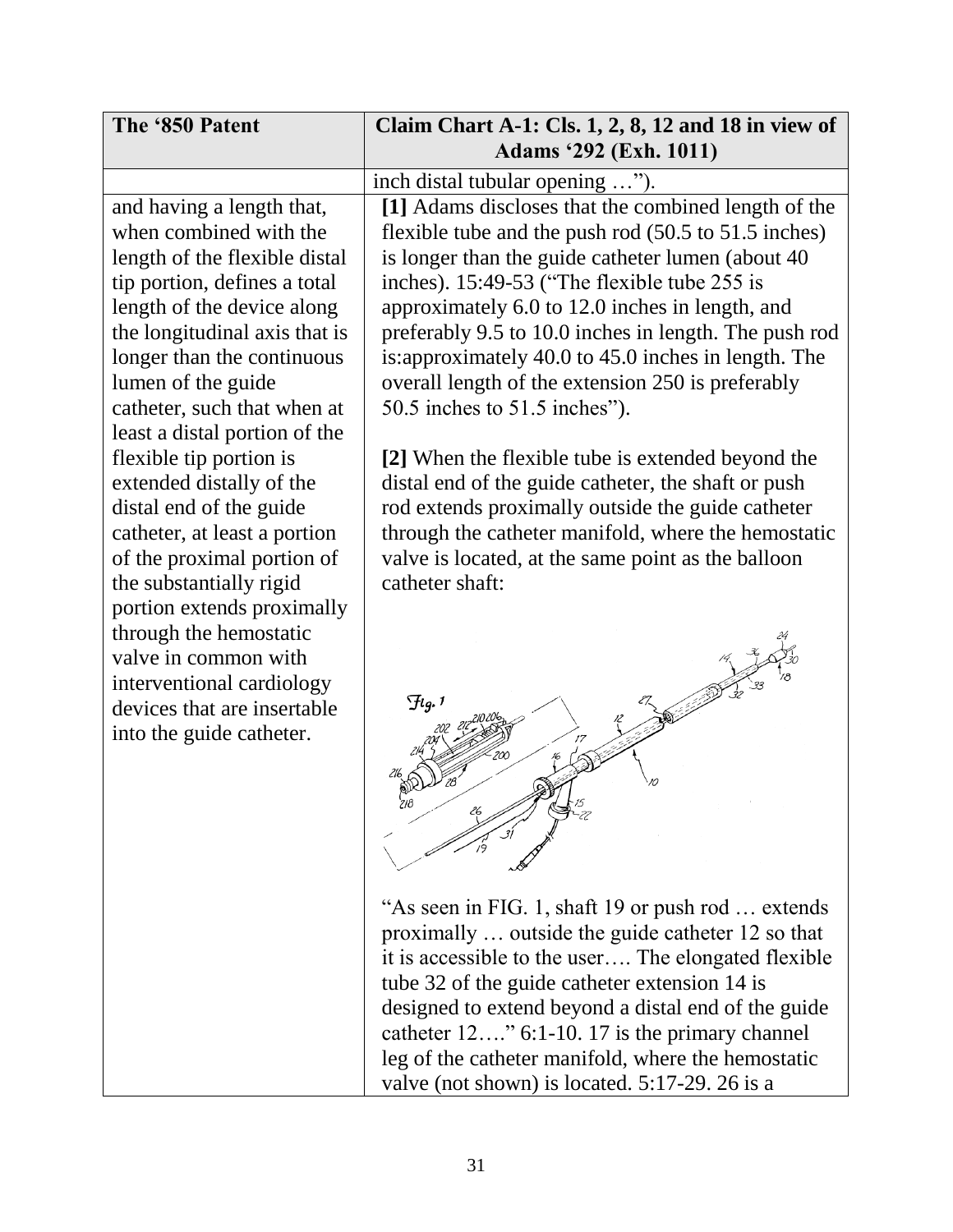| The '850 Patent                  | Claim Chart A-1: Cls. $1, 2, 8, 12$ and 18 in view of    |
|----------------------------------|----------------------------------------------------------|
|                                  | Adams '292 (Exh. 1011)                                   |
|                                  | balloon catheter shaft. 8:40. The shaft 19 or push       |
|                                  | rod extends from the manifold 17 at the same point       |
|                                  | as the balloon catheter shaft 26. 17:3-7 ("The total"    |
|                                  | length of the extension 250 permits the flexible tube    |
|                                  | 255 to remain with the guide catheter 287 and to         |
|                                  | extend beyond a distal end of guide catheter 287         |
|                                  | into and through a coronary artery while the control     |
|                                  | knob 264 remains outside the patient").                  |
| <b>2.</b> The system of claim 1, | The Adams '292 patent discloses that the proximal        |
| wherein the tubular              | end of the flexible tube remains within a guide          |
| structure includes a distal      | catheter while a distal portion of the flexible tube     |
| portion adapted to be            | extends beyond the distal end of the guide catheter:     |
| extended beyond the distal       | "In use, the flexible tube has its proximal end within   |
| end of the guide catheter        | a guide catheter and has its distal end extending to a   |
| while a proximal portion         | treatment site within a coronary artery." (Abstract);    |
| remains within the lumen         | 9:17-22 ("A proximal end of the flexible tube 32 is      |
| of the guide catheter,           | advanced so that a significant portion of the flexible   |
|                                  | tube 32 extends  beyond the distal end of the guide      |
|                                  | catheter $12$ "); $15:57-60$ ("The length of the tube is |
|                                  | sized so that the proximal end  of the tube 255 is       |
|                                  | enclosed within the guide catheter while the distal      |
|                                  | end of the flexible tube 255 reaches the treatment       |
|                                  | site"); 16:60-64 ("A distal portion of the flexible      |
|                                  | tube 255 is advanced past the distal opening 288 of      |
|                                  | the guide catheter 287  while a proximal portion         |
|                                  | thereof and the push rod 262 remain within the guide     |
|                                  | catheter 287").                                          |
| such that the device assists     | 4:63-67 ("the distal extension may be advanced into      |
| in resisting axial and shear     | and through the coronary arteries to the lesion or       |
| forces exerted by the            | obstruction to facilitate original placement of          |
| interventional cardiology        | angioplasty devices by serving to anchor the guide       |
| device passed through and        | catheter at the coronary ostium of the vessel            |
| beyond to the coaxial            | requiring treatment"); 9:12-24 ("The extension of        |
| lumen that would otherwise       | the elongated flexible tube 32 into the smaller          |
| tend to dislodge the guide       | dimension arteries also serves to maintain the           |
| catheter from the branch         | position of the guide catheter 12 at the coronary        |
| artery.                          | ostium during operation [T] he flexible tube 32          |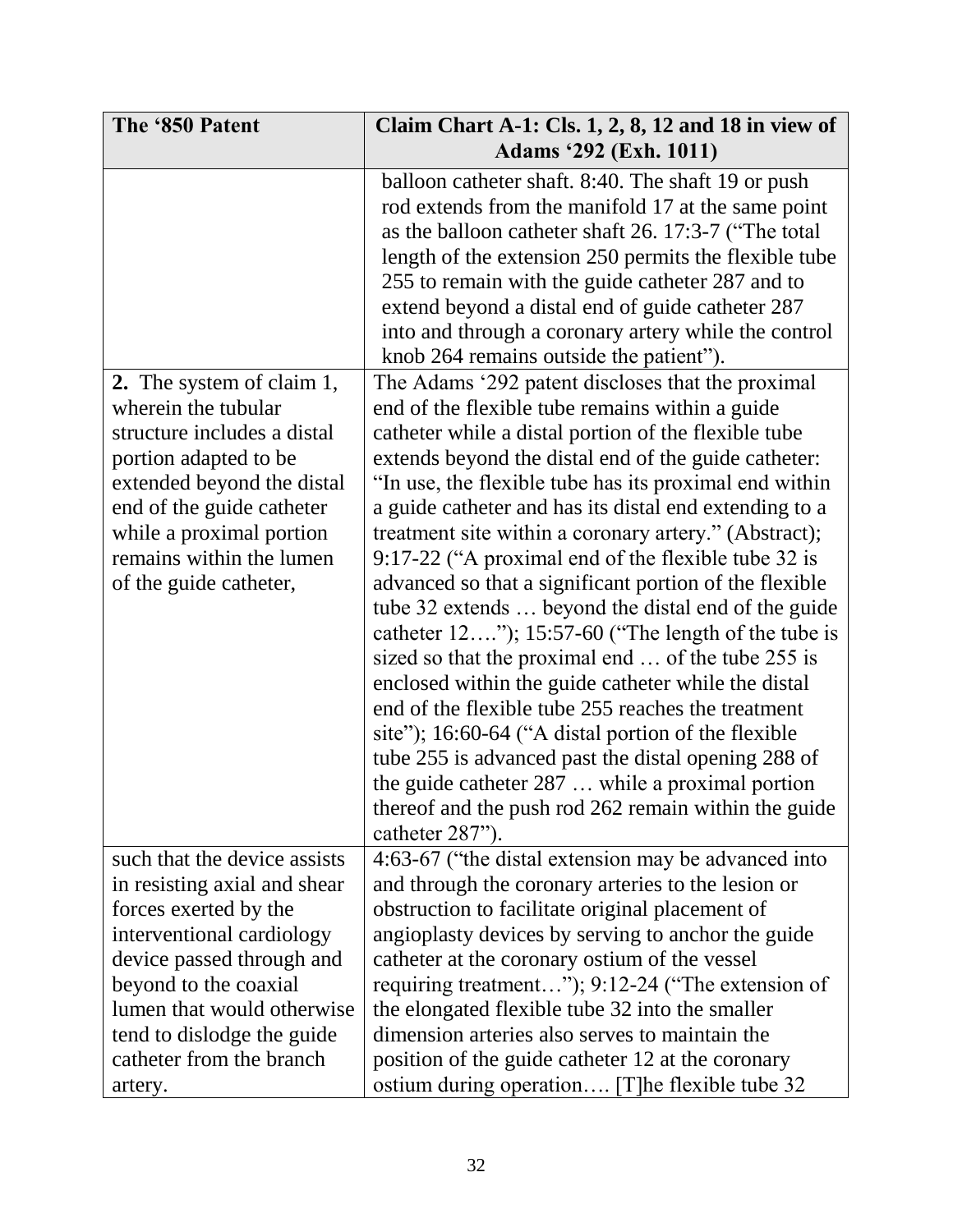| The '850 Patent                 | Claim Chart A-1: Cls. $1, 2, 8, 12$ and 18 in view of    |
|---------------------------------|----------------------------------------------------------|
|                                 | <b>Adams</b> '292 (Exh. 1011)                            |
|                                 | defines an anchoring device for securing the guide       |
|                                 | catheter 12 for operation [A] significant portion        |
|                                 | of the flexible tube 32 extends into the artery beyond   |
|                                 | the distal end of the guide catheter 12 to secure the    |
|                                 | guide catheter 12 at the coronary ostium for guiding     |
|                                 | a coronary treatment device into the arteries            |
|                                 | beyond"); $16:49-58$ ("as a coronary device is           |
|                                 | advanced, the position of the distal opening 288 of      |
|                                 | the guide catheter 287 may shift out of alignment        |
|                                 | with the coronary ostium making placement of the         |
|                                 | coronary treatment device into the coronary artery       |
|                                 | requiring treatment more difficult. As previously        |
|                                 | explained, the present invention discloses an            |
|                                 | anchoring device for securing the guide catheter 287     |
|                                 | relative to the coronary ostium of a patient to          |
|                                 | facilitate original insertion and subsequent insertion   |
|                                 | of a coronary treatment device"); 22:53-56 ("the         |
|                                 | flexible tube anchors the distal opening of the guide    |
|                                 | catheter relative to the ostium of the coronary vessel   |
|                                 | to secure the guide catheter and facilitate insertion of |
|                                 | the coronary treatment device therethrough").            |
| <b>8.</b> The system of claim 1 | Adams '292 discloses the system of claim 1 (see          |
|                                 | above).                                                  |
| wherein the cross-sectional     | Adams '292 discloses that the outer diameter of the      |
| inner diameter of the           | flexible tube is smaller than the inner diameter of      |
| coaxial lumen of the            | the guide catheter, defining a range of diameters for    |
| tubular structure is not        | the flexible tube, the largest of which would include    |
| more than one French            | tubes with an inner diameter not more than one           |
| smaller than the cross-         | French smaller than the cross-sectional inner            |
| sectional inner diameter of     | diameter of the guide catheter:                          |
| the guide catheter              |                                                          |
|                                 | "The outer diameter of the elongated flexible tube 32    |
|                                 | is smaller than the first guide catheter lumen 27        |
|                                 | defined by the guide catheter 12 so that it may be       |
|                                 | slidably disposed therethrough" (5:64-67).               |
| 12. A system for use with       | [1] To the extent that the preamble is a limitation,     |
| interventional cardiology       | Adams discloses a system for use with interventional     |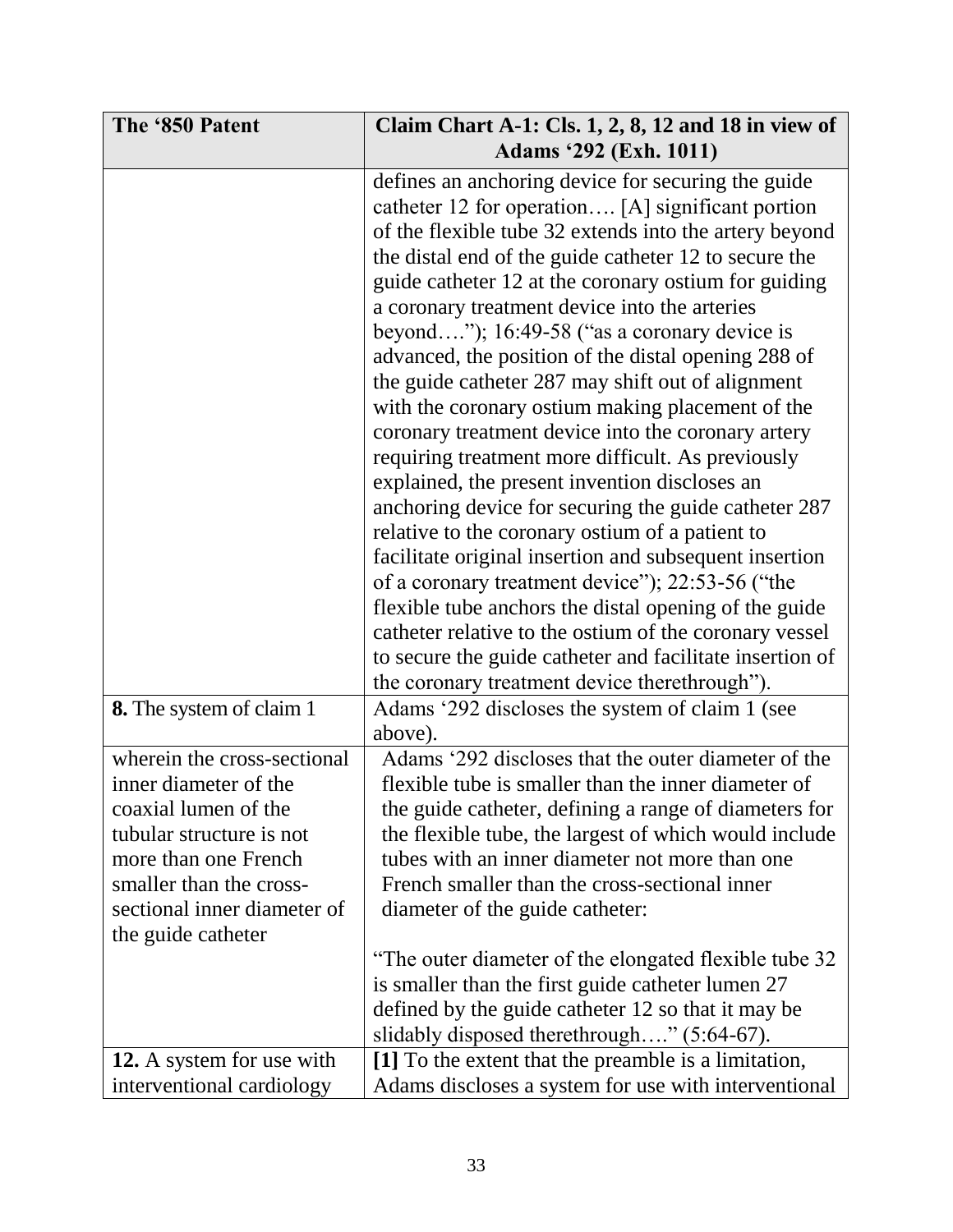| The '850 Patent              | Claim Chart A-1: Cls. $1, 2, 8, 12$ and 18 in view of                      |
|------------------------------|----------------------------------------------------------------------------|
|                              | <b>Adams '292 (Exh. 1011)</b>                                              |
| devices adapted to be        | cardiology devices for extension through a standard                        |
| insertable into a branch     | guide catheter, the distal end being adapted for                           |
| artery, the system           | placement in a branch artery. Abstract and 4:36-37.                        |
| comprising:                  |                                                                            |
| a guide catheter having a    | [2] The guide catheter used with the Adams device                          |
| continuous lumen             | has a continuous central lumen and a proximal end                          |
| extending for a predefined   | with a mounted manifold having a primary channel                           |
| length from a proximal end   | that contains a hemostasic valve. 5:16-29 and 11:20-                       |
| at a hemostatic valve to a   | 30.                                                                        |
| distal end adapted to be     |                                                                            |
| placed in the branch artery, | [3] The lumen of the guide catheter has a circular                         |
| the continuous lumen of      | cross-section that is sized to allow for interventional                    |
| the guide catheter having a  | cardiology devices to be passed therethrough and                           |
| circular cross-section and a | into a branch artery. 8:40-45 and 16:39-44.                                |
| cross-sectional inner        |                                                                            |
| diameter sized such that     |                                                                            |
| interventional cardiology    |                                                                            |
| devices are insertable into  |                                                                            |
| and through the continuous   |                                                                            |
| lumen of the guide           |                                                                            |
| catheter; and                |                                                                            |
| a device adapted for use     | Adams discloses that the combined length of the                            |
| with the guide catheter;     | flexible tube and the push rod $(50.5 \text{ to } 51.5 \text{ inches})$ is |
| including:                   | longer than the guide catheter lumen (about 40)                            |
| an elongate structure        | inches). 15:49-53.                                                         |
| having an overall length     |                                                                            |
| that is longer than the      |                                                                            |
| predefined length of the     |                                                                            |
| continuous lumen of the      |                                                                            |
| guide catheter,              |                                                                            |
| the elongate structure       | [1] Adams discloses a flexible tip portion defining a                      |
| including:                   | tubular structure in the form of a "relatively flexible"                   |
| a flexible tip portion       | tube"                                                                      |
| defining a tubular           |                                                                            |
| structure and having a       | [2] having an inner and outer diameter. 2:44-50 and                        |
| circular cross-section       | 23:36-37.                                                                  |
| that is smaller than the     |                                                                            |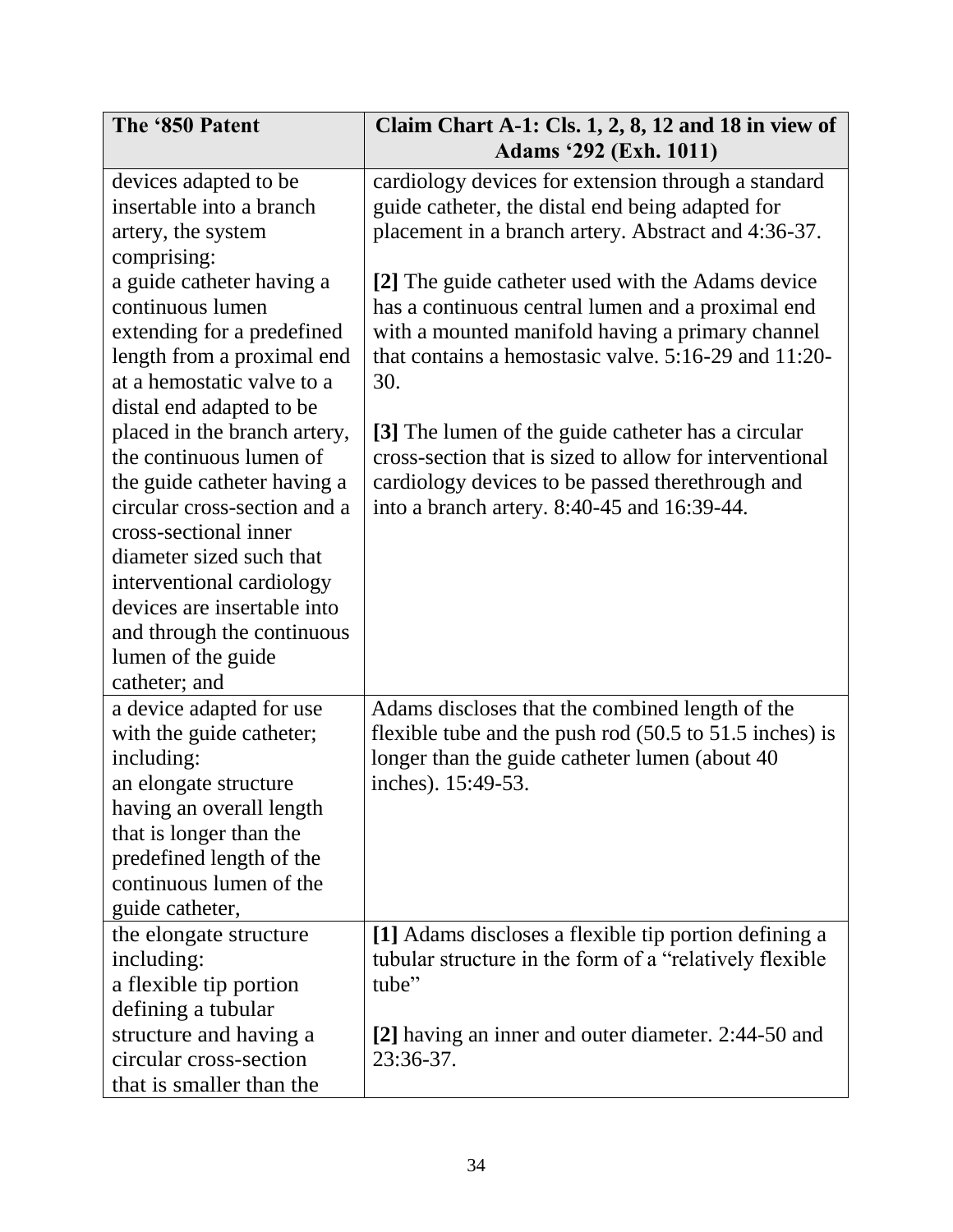| The '850 Patent                                                                                                                                                        | Claim Chart A-1: Cls. $1, 2, 8, 12$ and 18 in view of<br><b>Adams '292 (Exh. 1011)</b>                                                                                                                                                                                                                                    |
|------------------------------------------------------------------------------------------------------------------------------------------------------------------------|---------------------------------------------------------------------------------------------------------------------------------------------------------------------------------------------------------------------------------------------------------------------------------------------------------------------------|
| circular cross-section of<br>the continuous lumen of<br>the guide catheter and a<br>length that is shorter than<br>the predefined length of<br>the continuous lumen of | [3] Annotated Fig. 1 (cropped) below shows how the<br>length of the flexible tube 14 (dashed black line) is<br>shorter than the length of the continuous lumen 27 of<br>the guide catheter 12 (solid grey line). This is also<br>depicted in Fig. 12 which shows flexible tube 255 is<br>shorter than guide catheter 287. |
| the guide catheter,                                                                                                                                                    | 17                                                                                                                                                                                                                                                                                                                        |
| the flexible tip portion                                                                                                                                               | [1] Adams discloses that the outer diameter of the                                                                                                                                                                                                                                                                        |
| having a cross-sectional<br>outer diameter sized to be                                                                                                                 | flexible tube is smaller than and sized for insertion<br>through the guide catheter lumen. 5:64-67 and 23:37-                                                                                                                                                                                                             |
| insertable through the                                                                                                                                                 | 40.                                                                                                                                                                                                                                                                                                                       |
| cross-sectional inner                                                                                                                                                  |                                                                                                                                                                                                                                                                                                                           |
| diameter of the continuous<br>lumen of the guide catheter<br>and defining a coaxial                                                                                    | [2] The flexible tube is placed coaxially relative to the<br>guide catheter. 2:62-64; 11:58-60 and 15:65-66.                                                                                                                                                                                                              |
| lumen having a cross-<br>sectional inner diameter<br>through which<br>interventional cardiology<br>devices are insertable;                                             | [3] When used in combination with the guide catheter,<br>the concentrically aligned flexible tube defines a lumen<br>for the insertion and advancement of coronary treatment<br>devices. 22:35-43.                                                                                                                        |
| a reinforced portion                                                                                                                                                   | "the relatively flexible tube of the intravascular                                                                                                                                                                                                                                                                        |
| proximal to the flexible tip<br>portion; and                                                                                                                           | device includes a coil spring extending along and<br>defining at least a portion of the flexible tube."                                                                                                                                                                                                                   |
|                                                                                                                                                                        | 20:3-6. "The guide catheter extension 14A  has a                                                                                                                                                                                                                                                                          |
|                                                                                                                                                                        | longitudinal guide catheter extension lumen, a                                                                                                                                                                                                                                                                            |
|                                                                                                                                                                        | rounded distal tip 36A and may be reinforced by a                                                                                                                                                                                                                                                                         |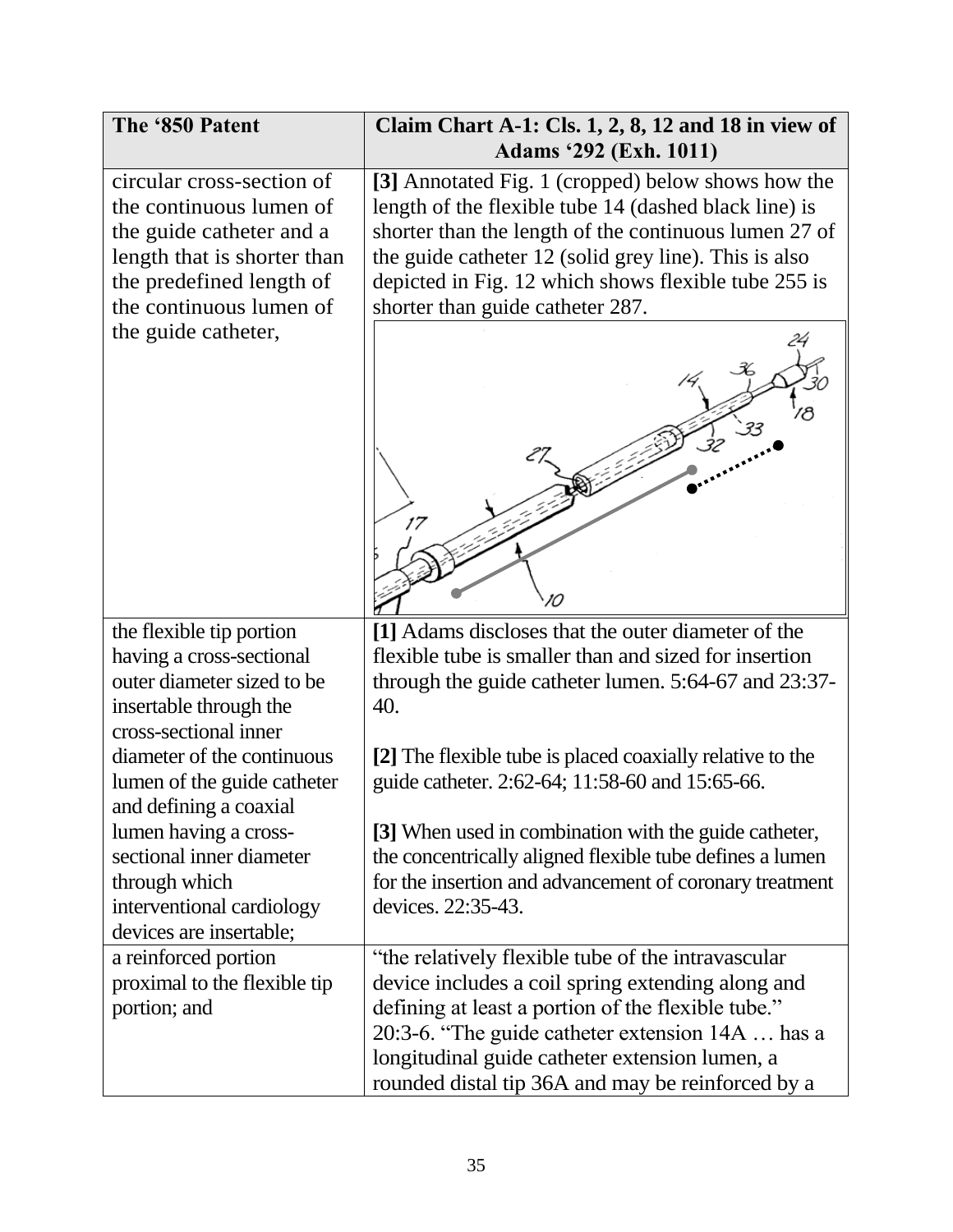| The '850 Patent                                     | Claim Chart A-1: Cls. $1, 2, 8, 12$ and 18 in view of                                                    |
|-----------------------------------------------------|----------------------------------------------------------------------------------------------------------|
|                                                     | <b>Adams '292 (Exh. 1011)</b>                                                                            |
|                                                     | coil 40A." 7:4-7.                                                                                        |
|                                                     | $H_9.9$                                                                                                  |
| a substantially rigid                               | Adams discloses a substantially rigid push rod                                                           |
| portion proximal of,                                | defined by a wire or stainless steel hypotube and                                                        |
| connected to, and more                              | having a "flattened distal end which assumes an                                                          |
| rigid along a longitudinal                          | elongated cross-section" that provides "sufficient                                                       |
| axis rail than the flexible                         | surface area" through which it is secured "to the                                                        |
| tip portion defining a                              | proximal end of the elongated flexible tube." 7:13-                                                      |
| structure without a                                 | 26; see also Abstract; 2:47-48; 6:1-2; 6:13-15; 15:8-                                                    |
| lumen                                               | 12; 22:51-52; and 23-44-45.                                                                              |
| having a maximal cross-<br>sectional dimension at a | Adams discloses that the diameter of the wire or                                                         |
| proximal portion that is                            | stainless steel hypotube of the substantially rigid<br>push rod is smaller (0.016 inch) than that of the |
| smaller than the cross-                             | flexible tube (0.065 inch). 6:15-17; 6:56-62; 7:18-21                                                    |
| sectional outer diameter                            | and 8:24-25.                                                                                             |
| of the flexible tip                                 |                                                                                                          |
| portion,                                            |                                                                                                          |
| such that when at least a                           | Adams discloses that when the flexible tube is                                                           |
| distal portion of the flexible                      | extended beyond the distal end of the guide catheter,                                                    |
| tip portion is extended                             | the shaft or push rod extends proximally outside the                                                     |
| distally of the distal end of                       | guide catheter through the catheter manifold, where                                                      |
| the guide catheter with at                          | the hemostatic valve is located, at the same point as                                                    |
| least proximal portion of                           | the balloon catheter shaft:                                                                              |
| the reinforced portion                              |                                                                                                          |
| remaining within the                                |                                                                                                          |
| continuous lumen of the                             |                                                                                                          |
| guide catheter, at least a                          |                                                                                                          |
| portion of the proximal                             |                                                                                                          |
| portion of the substantially                        |                                                                                                          |
| rigid portion extends                               |                                                                                                          |
| proximally through the                              |                                                                                                          |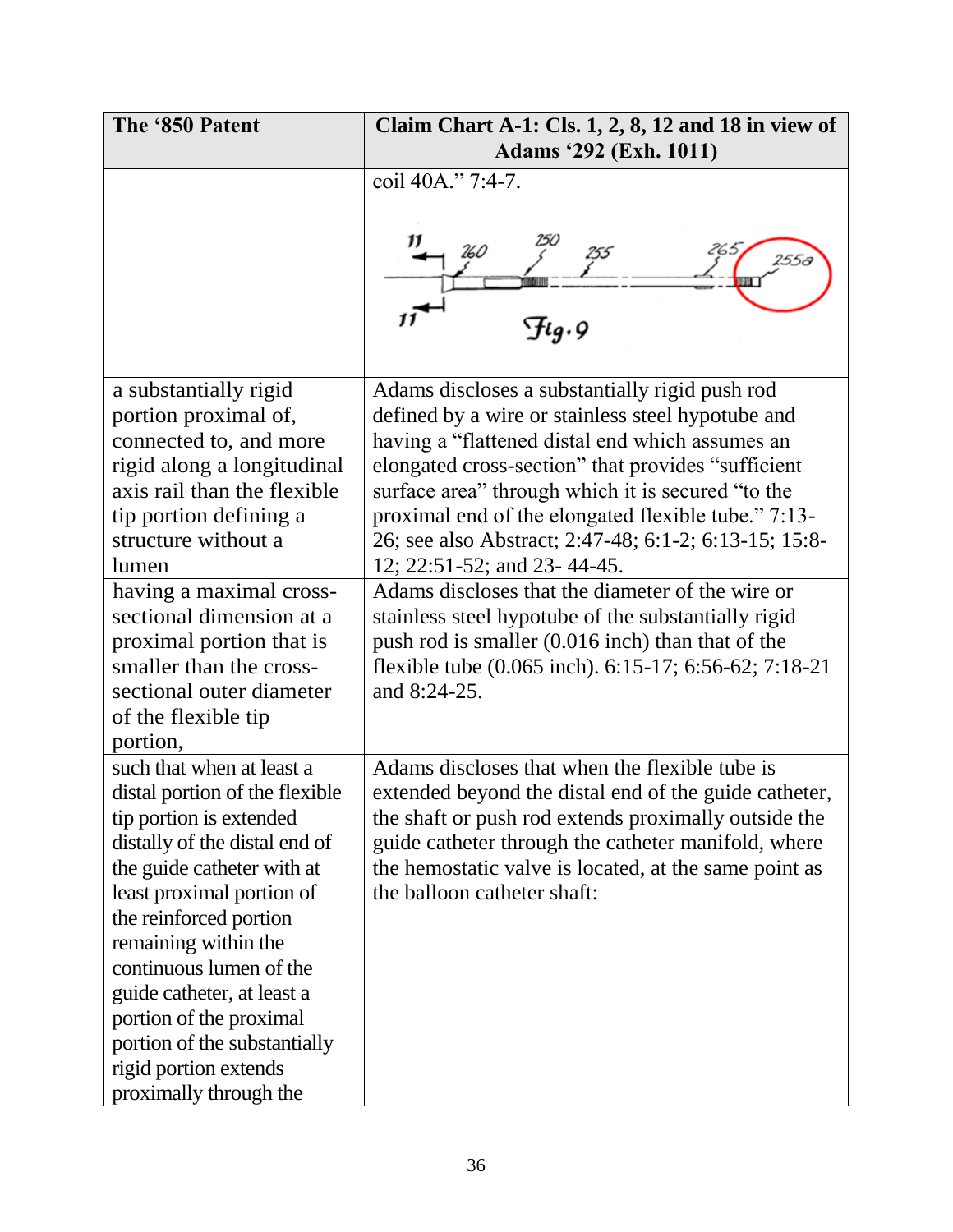| The '850 Patent                                                                                                                                                                                                         | Claim Chart A-1: Cls. 1, 2, 8, 12 and 18 in view of<br><b>Adams '292 (Exh. 1011)</b>                                                                                                                                                                                                                                                                                                                                                                                                                                                                                                                                                                                                                                                                                                                                                                                      |
|-------------------------------------------------------------------------------------------------------------------------------------------------------------------------------------------------------------------------|---------------------------------------------------------------------------------------------------------------------------------------------------------------------------------------------------------------------------------------------------------------------------------------------------------------------------------------------------------------------------------------------------------------------------------------------------------------------------------------------------------------------------------------------------------------------------------------------------------------------------------------------------------------------------------------------------------------------------------------------------------------------------------------------------------------------------------------------------------------------------|
| hemostatic valve in<br>common with<br>interventional cardiology<br>devices that are insertable<br>into the guide catheter.                                                                                              | $\mathcal{F}$ lg. 1                                                                                                                                                                                                                                                                                                                                                                                                                                                                                                                                                                                                                                                                                                                                                                                                                                                       |
|                                                                                                                                                                                                                         | "As seen in FIG. 1, shaft 19 or push rod  extends<br>proximally  outside the guide catheter 12 so that it<br>is accessible to the user The elongated flexible<br>tube 32 of the guide catheter extension 14 is<br>designed to extend beyond a distal end of the guide<br>catheter 12" 6:1-10. 17 is the primary channel leg<br>of the catheter manifold, where the hemostatic valve<br>(not shown) is located. $5:17-29$ . 26 is a balloon<br>catheter shaft. 8:40. The shaft 19 or push rod extends<br>from the manifold 17 at the same point as the balloon<br>catheter shaft 26. "The total length of the extension<br>250 permits the flexible tube 255 to remain with the<br>guide catheter 287 and to extend beyond a distal end<br>of guide catheter 287 into and through a coronary<br>artery while the control knob 264 remains outside the<br>patient." 17:3-7. |
| <b>18.</b> The system of claim<br>12,                                                                                                                                                                                   | Adams '292 discloses the system of claim 12 (See A-<br>1, above).                                                                                                                                                                                                                                                                                                                                                                                                                                                                                                                                                                                                                                                                                                                                                                                                         |
| wherein the cross-sectional<br>inner diameter of the<br>coaxial lumen of the<br>flexible distal portion is not<br>more than one French<br>smaller than the cross-<br>sectional inner diameter of<br>the guide catheter. | See Adams '292 disclosures set forth in claim 8<br>(above).                                                                                                                                                                                                                                                                                                                                                                                                                                                                                                                                                                                                                                                                                                                                                                                                               |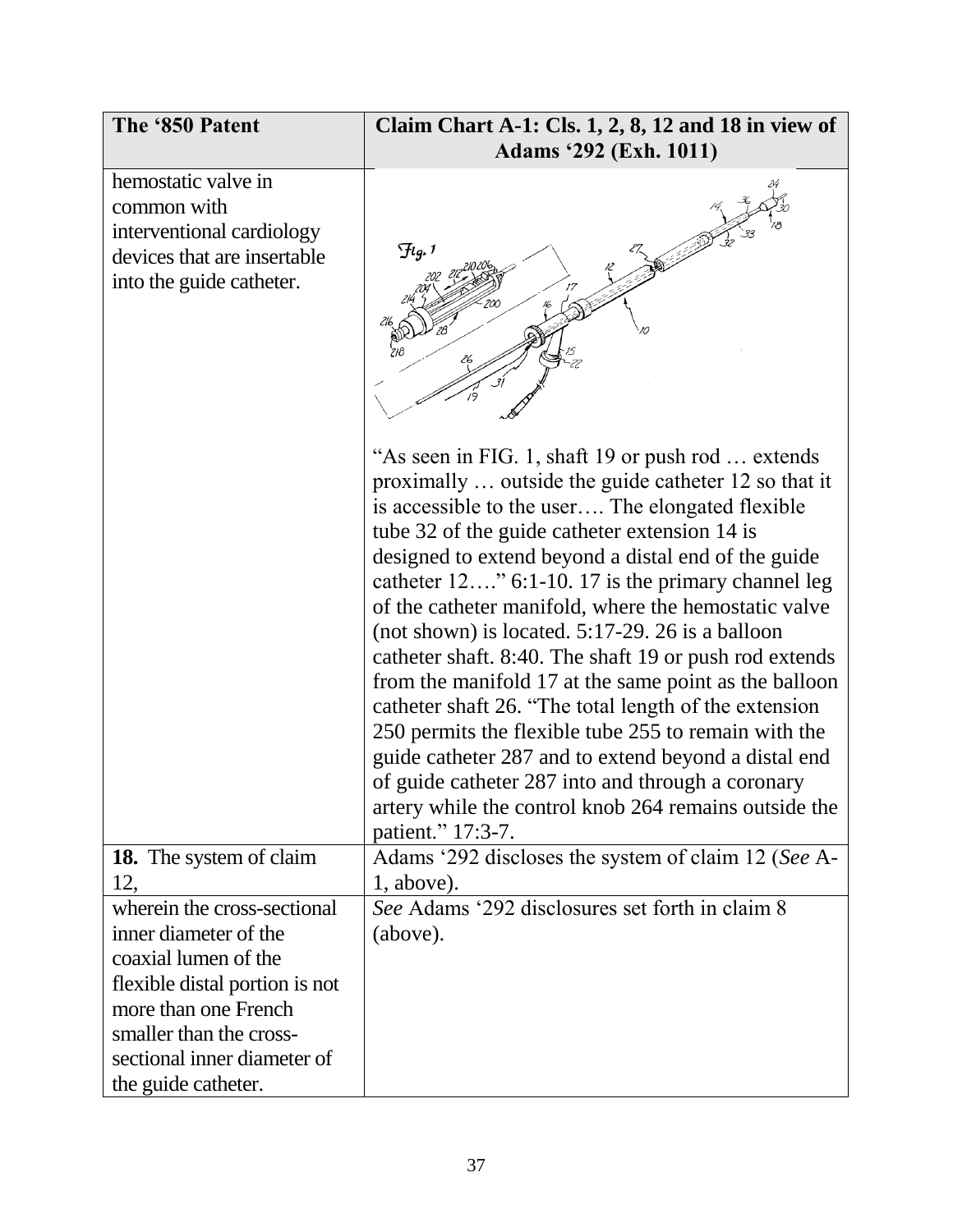#### <span id="page-42-0"></span>**VIII. Obviousness of Challenged Claims**

The below challenged claims of the '850 patent are rendered obvious under  $$103(a)$  in view of the prior art references set forth below,<sup>4</sup> either in view of the knowledge of one of ordinary skill in the art, or in the combinations expressly described herein. Obviousness may be established by combining or modifying the teachings of the prior art to produce the claimed invention where there is some teaching, suggestion, or motivation to do so found either in the references themselves or in the knowledge generally available to one of ordinary skill in the art. *See KSR Int'l Co. v. Teleflex, Inc.,* 550 U.S. 398, 418-20, 82 U.S.P.Q.2d 1385 (2007)*; In re Jones,* 958 F.2d 347, 351, 21 U.S.P.Q.2d 1941 (Fed. Cir. 1992)*; In re Fine,* 837 F.2d 1071, 1075, 5 U.S.P.Q.2d 1596 (Fed. Cir. 1988)*.*

# <span id="page-42-1"></span>**A. Claims 1-4, 8, 12, 14 And 18 Are Obvious Under 35 U.S.C. §103 Over Adams In View Of Klein**

Klein (Exh. 1018) was cited during prosecution of the '032 Patent but was not considered in combination with Adams '292 (Exh. 1011), nor was it considered during prosecution of the '850 Patent. As shown below, each element recited in claims 1-4, 8, 12, 14 And 18 is obvious over Adams '292 in view of Klein. Claims 1, 2, 8, 12, and 18 are anticipated by Adams '292 for the reasons set forth above.  $\overline{a}$ <sup>4</sup> All references cited herein are patents and printed publications constituting prior art under §102(b).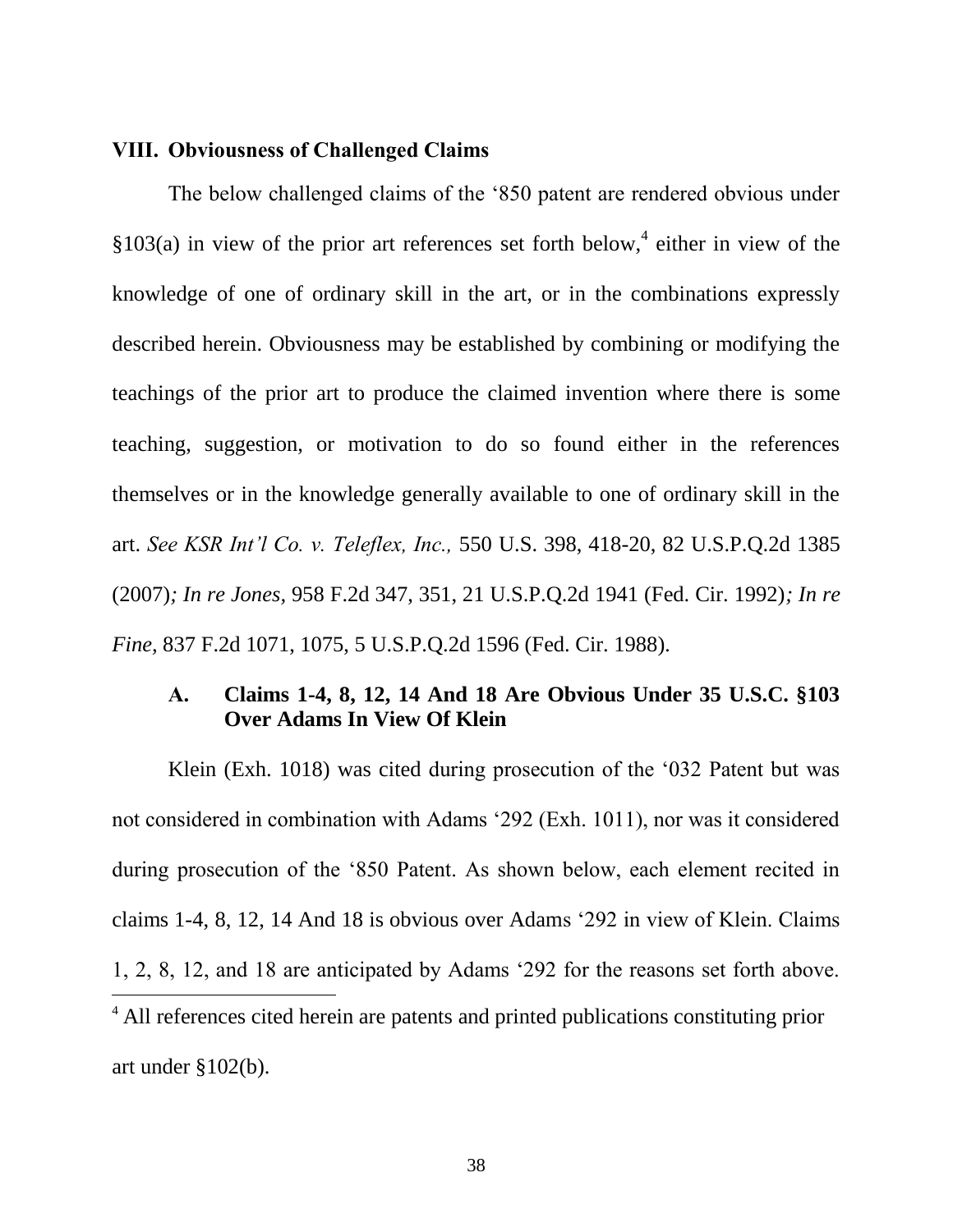As set forth in section VII above, Adams '292 discloses all the limitations of the those claims. (Exh. 1003  $\P$  87-107, 120-124). To the extent any of the claim limitations are not explicitly disclosed in Adams '292, such limitations could be found by one of ordinary skill in one or more of the other references and would have been in the possession of or obvious to one of ordinary skill in the art from the disclosures of analogous art, particularly Adams '292 and Klein. (*See* Exh. 1003 ¶¶ 108-111).

Klein discloses a delivery catheter having a tubular catheter body with a skived proximal opening sized to receive a balloon catheter. As set forth in the chart below, this disclosure satisfies the structural limitations of claim 3, requiring that "the proximal portion of the tubular structure further comprises structure defining a proximal side opening extending for a distance along the longitudinal axis, and accessible from a longitudinal side defined transverse to the longitudinal axis," the requirement of claim 4 that "the proximal side opening includes structure defining a full circumference portion and structure defining a partially cylindrical portion," and the limitation of claim 14 that "the substantially rigid portion further includes a partially cylindrical portion defining an opening extending for a distance along a side thereof defined transverse to a longitudinal axis."

Even if the functional language of claims 3 and 14 are accorded patentable weight, Adams '292 expressly discloses such functions. (*See, e.g.,* Exh. 1011,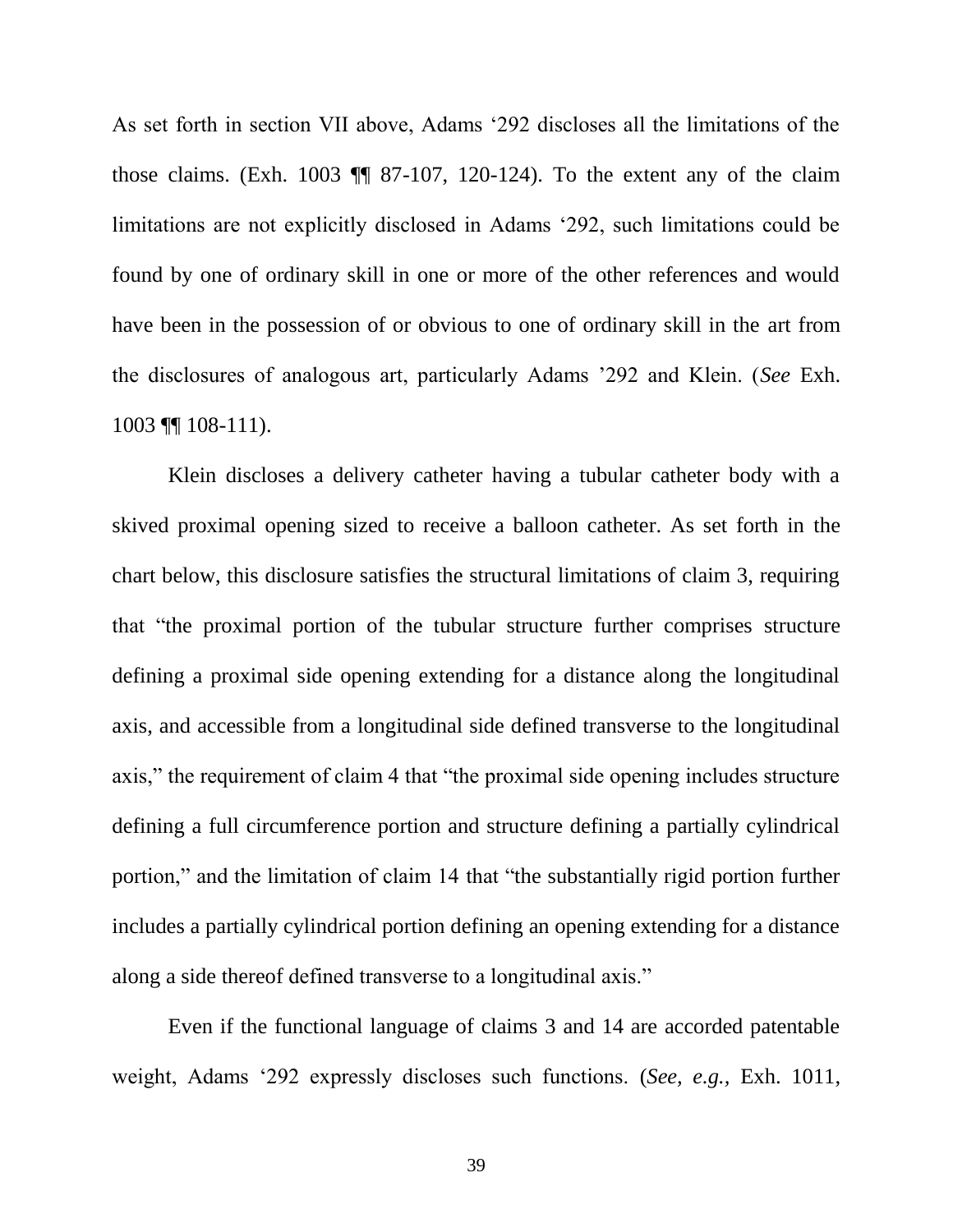15:57-16:13) ("the proximal end … of the tube 255 is enclosed within the guide catheter while the distal end of the flexible tube reaches the treatment site…. [T]he proximal funnel 260 serves to direct an angioplasty device into lumen 269 of extension 250 ..."). *See* (Exh. 1011, 16:11-14).

As confirmed by the Solar Declaration (Exh. 1003 ¶¶ 84-86, 108-111), a POSA would have found it obvious to modify the proximal opening of the Adams '292 device in view of Klein to meet the limitations of the challenged claims. Adams '292 and Klein are both analogous to the '850 patent as they are directed to the same type of device, are in the same field of endeavor, and are reasonably pertinent to the problem faced by the inventor of the '850 patent. (Exh. 1003 ¶¶ 71- 74). As such, one of skill in the art would have been aware of these references and would have referred to Adams '850 and Klein in addressing the problem addressed by the '850 patent.

Adams '292 highlights the advantages of varied designs for the proximal opening to the catheter's device delivery lumen. (*Compare* Exh. 1011, 6:24-34 (flared proximal end 38), *with id*., 11:65-12:12 (longitudinal slit 78)). Accordingly, a POSA would be motivated to combine the device disclosed by Adams '292 with the teaching in Klein of the delivery of larger interventional cardiology devices, such as balloon catheters and stents, through a skived proximal opening of cardiovascular treatment catheter. This is particularly true given that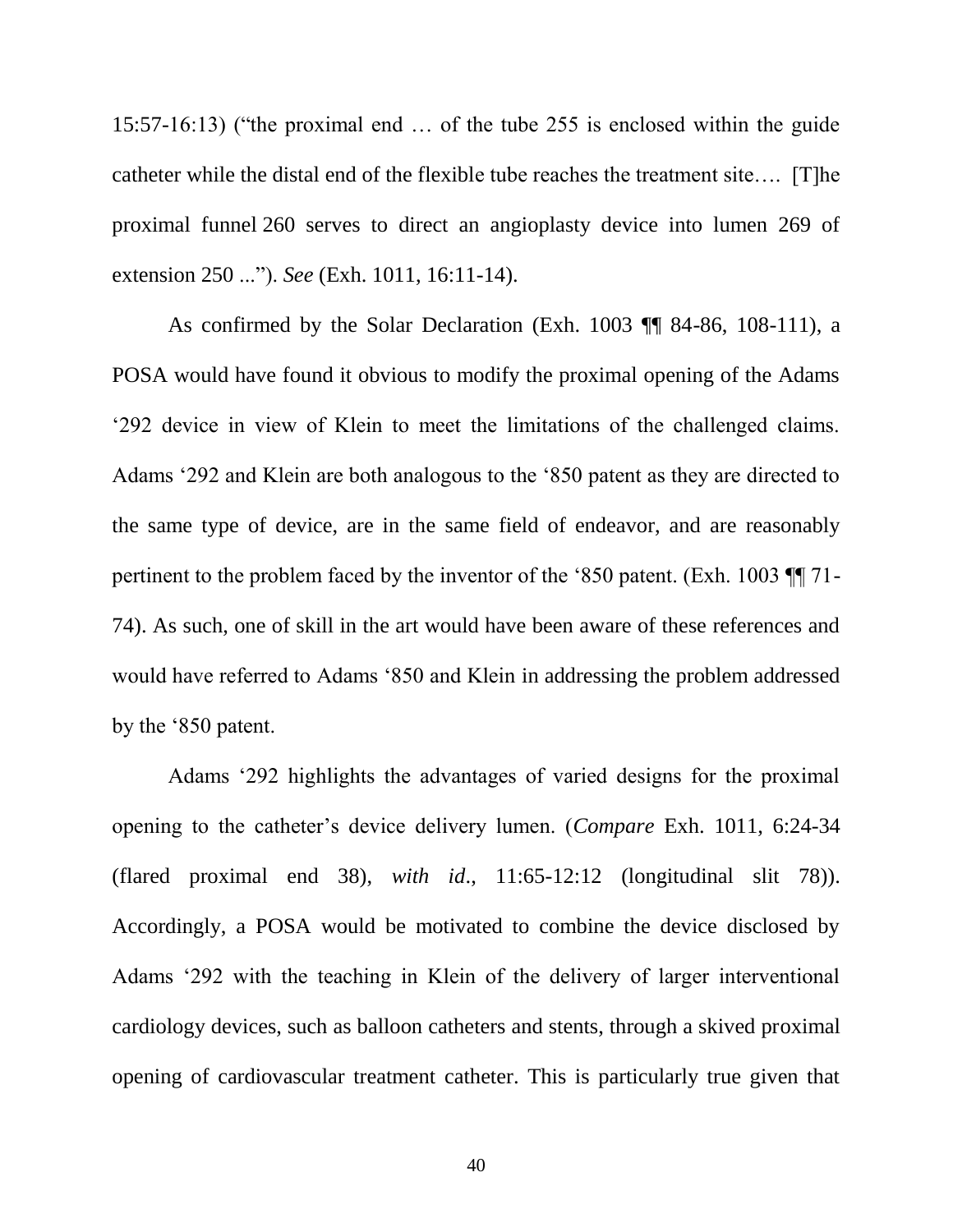Klein and Adams '292 device both disclose intravascular devices for use within a standard guide catheter directed to the delivery of interventional cardiology devices such as stents and balloon catheters. (Exh. 1003 ¶¶ 84-86, 108-111).

Accordingly, Klein shows that using skived proximal openings for the delivery of interventional cardiology devices such as balloon catheters was well known by the time of the '850 patent and employing a skived (as opposed to perpendicular) design for the proximal opening of the Adams '292 device would have required no creativity, experimentation, or invention, but rather would have amounted to a simple substitution of a known element to obtain predictable results. (*See* Exh. 1003 ¶¶ 108-11).

| <b>Claim Chart A-2: Cl. 3-4, 14</b> |                                                                   |
|-------------------------------------|-------------------------------------------------------------------|
| The '850 Patent                     | <b>Adams '292 in view of Klein</b>                                |
| <b>3.</b> The system of             | Adams '292 discloses the system of claim 2 (See A-1, above).      |
| claim 2,                            |                                                                   |
| wherein the                         | "Tubular catheter body 16 includes an internal lumen 24           |
| proximal portion                    | which extends from a proximal port 26 to a distal port 28 to      |
| of the tubular                      | receive the balloon catheter 14. In particular, the lumen 24      |
| structure further                   | will be sized sufficiently large to receive the balloon 30 of the |
| comprises                           | balloon catheter 14." 9:17-23. The length of "the tubular body"   |
| structure defining                  | 12" is "sufficient to extend from a treatment site within the     |
| a proximal side                     | coronary arteries back into a guiding catheter In this way,       |
| opening extending                   | the entry port 26 will remain within the guiding catheter at all  |
| for a distance                      | times." 10:16-22. Annotated Fig. 7 (below) depicts that the       |
| along the                           | proximal entry port of the tubular catheter body is skived or     |
| longitudinal axis,                  | cut at an angle, forming an opening that extends for a distance   |
| and accessible                      | along the longitudinal axis and which is accessible from a        |
| from a                              | side transverse to the longitudinal axis:                         |
| longitudinal side                   |                                                                   |
| defined transverse                  |                                                                   |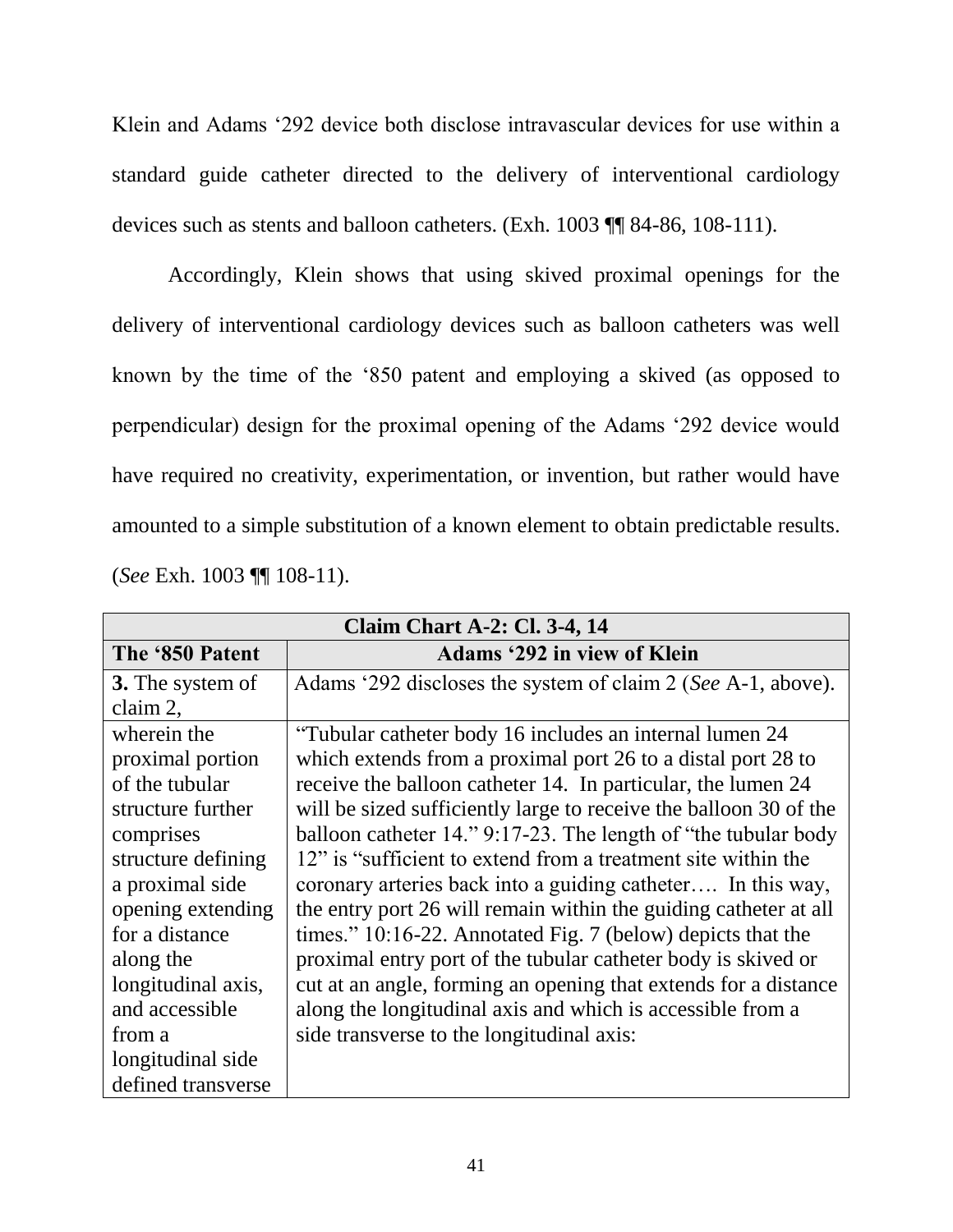|                                                                                                                                                                                                          | <b>Claim Chart A-2: Cl. 3-4, 14</b>                                                                                                                                                                                                                                                            |
|----------------------------------------------------------------------------------------------------------------------------------------------------------------------------------------------------------|------------------------------------------------------------------------------------------------------------------------------------------------------------------------------------------------------------------------------------------------------------------------------------------------|
| The '850 Patent                                                                                                                                                                                          | <b>Adams '292 in view of Klein</b>                                                                                                                                                                                                                                                             |
| to the longitudinal<br>axis,                                                                                                                                                                             | 66,69<br>- 7B<br>64<br>26<br>FIG. 7.                                                                                                                                                                                                                                                           |
|                                                                                                                                                                                                          | (Fig. 6). 12 is the tubular catheter body, 26 is the proximal<br>entry port, and 14 is the balloon catheter.                                                                                                                                                                                   |
|                                                                                                                                                                                                          | 304<br>FIG. 28.                                                                                                                                                                                                                                                                                |
|                                                                                                                                                                                                          | BC<br>In figure 28, the balloon catheter (BC) is shown entering the<br>skived or angled proximal entry port of the tubular catheter<br>body. (See also Figs. 1, 8, 9, 9A, 10-15, 20-27).                                                                                                       |
| to receive the<br>interventional<br>cardiology devices<br>into the coaxial<br>lumen while the<br>proximal portion<br>remains within the<br>lumen of the guide<br>catheter.                               | Adams '292 discloses "the proximal end  of the tube 255 is<br>enclosed within the guide catheter while the distal end of the<br>flexible tube reaches the treatment site [T]he proximal<br>funnel 260 serves to direct an angioplasty device into lumen<br>269 of extension 250 " 15:57-16:13. |
| <b>4.</b> The system of<br>claim 3, wherein<br>the proximal side<br>opening includes<br>structure defining<br>a full<br>circumference<br>portion and<br>structure defining<br>a partially<br>cylindrical | (See, e.g., Klein, Figs. 7, 28)., see also above.                                                                                                                                                                                                                                              |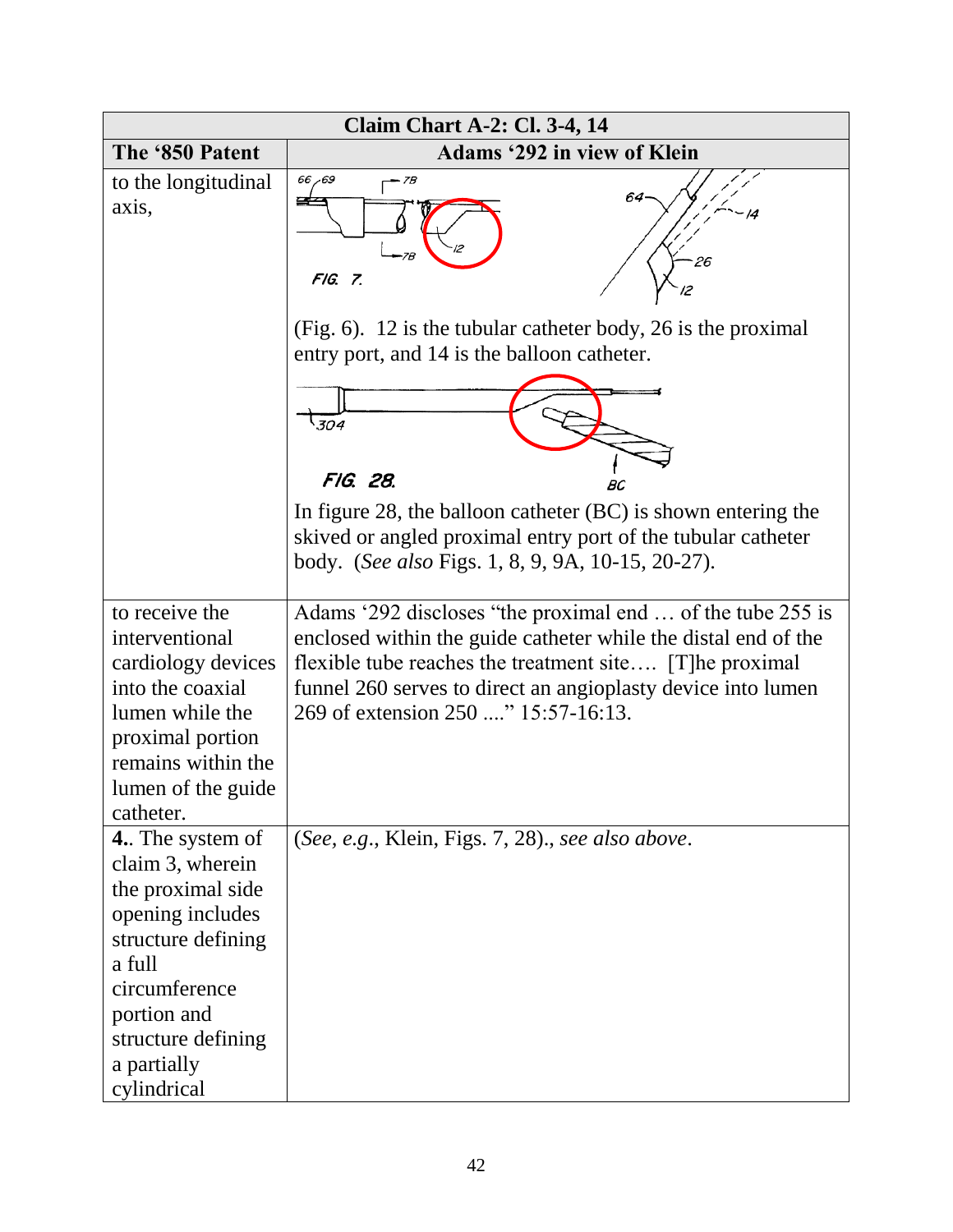| <b>Claim Chart A-2: Cl. 3-4, 14</b> |                                                                                                                                                                                                                                                                                      |
|-------------------------------------|--------------------------------------------------------------------------------------------------------------------------------------------------------------------------------------------------------------------------------------------------------------------------------------|
| The '850 Patent                     | <b>Adams '292 in view of Klein</b>                                                                                                                                                                                                                                                   |
| portion.                            |                                                                                                                                                                                                                                                                                      |
| 14. The system                      | Adams '292 discloses the system of claim 12 (See A-1,                                                                                                                                                                                                                                |
| of claim 12,                        | above).                                                                                                                                                                                                                                                                              |
| wherein the                         | "Tubular catheter body 16 includes an internal lumen 24                                                                                                                                                                                                                              |
| substantially rigid                 | which extends from a proximal port 26 to a distal port 28 to                                                                                                                                                                                                                         |
| portion further                     | receive the balloon catheter 14. In particular, the lumen 24                                                                                                                                                                                                                         |
| includes a                          | will be sized sufficiently large to receive the balloon 30 of the                                                                                                                                                                                                                    |
| partially                           | balloon catheter 14." 9:17-23. The length of "the tubular body"                                                                                                                                                                                                                      |
| cylindrical portion                 | 12" is "sufficient to extend from a treatment site within the                                                                                                                                                                                                                        |
| defining an                         | coronary arteries back into a guiding catheter In this way,                                                                                                                                                                                                                          |
| opening extending                   | the entry port 26 will remain within the guiding catheter at all                                                                                                                                                                                                                     |
| for a distance                      | times." 10:16-22. Annotated Fig. 7 (below) depicts that the                                                                                                                                                                                                                          |
| along a side                        | proximal entry port of the tubular catheter body is skived or                                                                                                                                                                                                                        |
| thereof defined                     | cut at an angle, forming an opening that extends for a distance                                                                                                                                                                                                                      |
| transverse to a                     | along the longitudinal axis and which is accessible from a side                                                                                                                                                                                                                      |
| longitudinal axis                   | transverse to the longitudinal axis:                                                                                                                                                                                                                                                 |
|                                     | FIG. 7.<br>$(Fig. 6)$ . 12 is the tubular catheter body, 26 is the proximal<br>entry port, and 14 is the balloon catheter.<br>304<br>FIG. 28.<br>BC<br>In figure 28, the balloon catheter (BC) is shown entering the<br>skived or angled proximal entry port of the tubular catheter |
|                                     | body. (See also Figs. 1, 8, 9, 9A, 10-15, 20-27).                                                                                                                                                                                                                                    |
| that is adapted to                  | Adams '292 is "directed to the structure and use of a distal                                                                                                                                                                                                                         |
| receive an                          | extension  for a guide catheter" (Adams '292, 4:36-37 (Exh.                                                                                                                                                                                                                          |
| interventional                      | 100), wherein "[g]uide catheter 52 is an elongated, flexible                                                                                                                                                                                                                         |
| cardiology device                   | tubular member defining a first guide cathter lumen 53                                                                                                                                                                                                                               |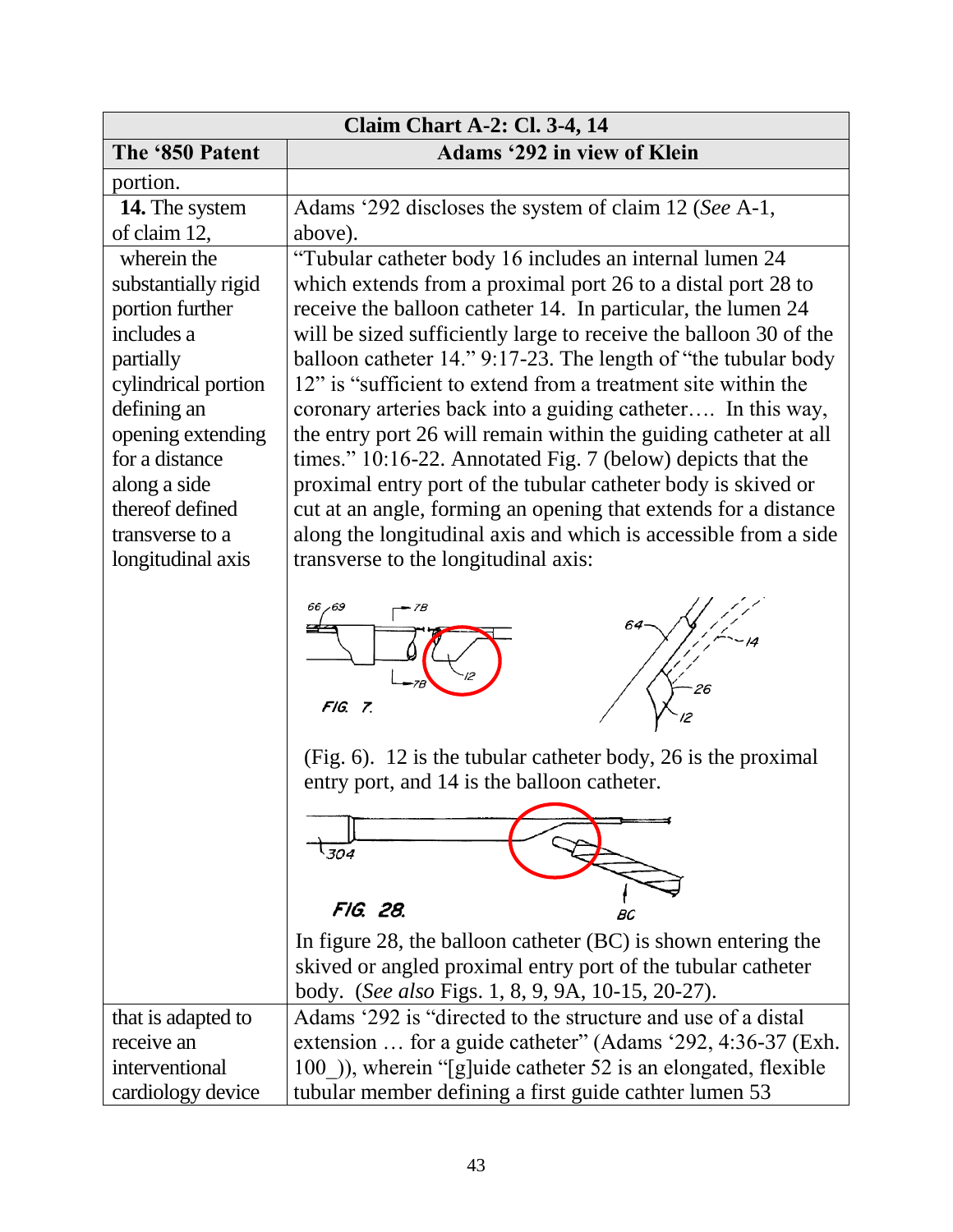| <b>Claim Chart A-2: Cl. 3-4, 14</b>                                                                                                                           |                                                                                                                                                                                                                                                                                                                                                                                                                                                  |
|---------------------------------------------------------------------------------------------------------------------------------------------------------------|--------------------------------------------------------------------------------------------------------------------------------------------------------------------------------------------------------------------------------------------------------------------------------------------------------------------------------------------------------------------------------------------------------------------------------------------------|
| The '850 Patent                                                                                                                                               | <b>Adams '292 in view of Klein</b>                                                                                                                                                                                                                                                                                                                                                                                                               |
| passed through<br>continuous lumen<br>of the guide<br>catheter and into<br>the coaxial lumen<br>while the device is<br>inserted into the<br>continuous lumen, | through which an angioplasty balloon catheter 60 or some<br>other angioplasty device is disposed and guided to a stenosis<br>or obstruction." $(Id., 11:17-20)$ ; and "the proximal end  of<br>the tube 255 is enclosed within the guide catheter while the<br>distal end of the flexible tube reaches the treatment site<br>[T] he proximal funnel 260 serves to direct an angioplasty<br>device into lumen 269 of extension 250 " 15:57-16:13. |
| the opening<br>extending<br>substantially along<br>at least a portion<br>of a length of the<br>substantially rigid<br>portion.                                | (See, e.g., Klein, Figs. 7, 28)., see also above.                                                                                                                                                                                                                                                                                                                                                                                                |

# <span id="page-48-0"></span>**B. Claims 1-4, 8, 12, 14 And 18 Are Obvious Under 35 U.S.C. §103 Over Adams '292 In View Of Adams '452**

As shown below, each element recited in claims 1-4, 8, 12, 14 And 18 is obvious over Adams '292 in view of Adams '452, which was not cited or considered either alone or in combination with Adams '292 during prosecution of the '850 Patent. Claims 1, 2, 8, 12, and 18 are anticipated by Adams '292 for the reasons set forth above. As set forth in section VII above, Adams '292 discloses all the limitations of the those claims. (Exh. 1003 ¶¶ 87-107 and 120-124). To the extent any of the claim limitations are not explicitly disclosed in Adams '292, such limitations could be found by one of ordinary skill in one or more of the other references and would have been in the possession of or obvious to one of ordinary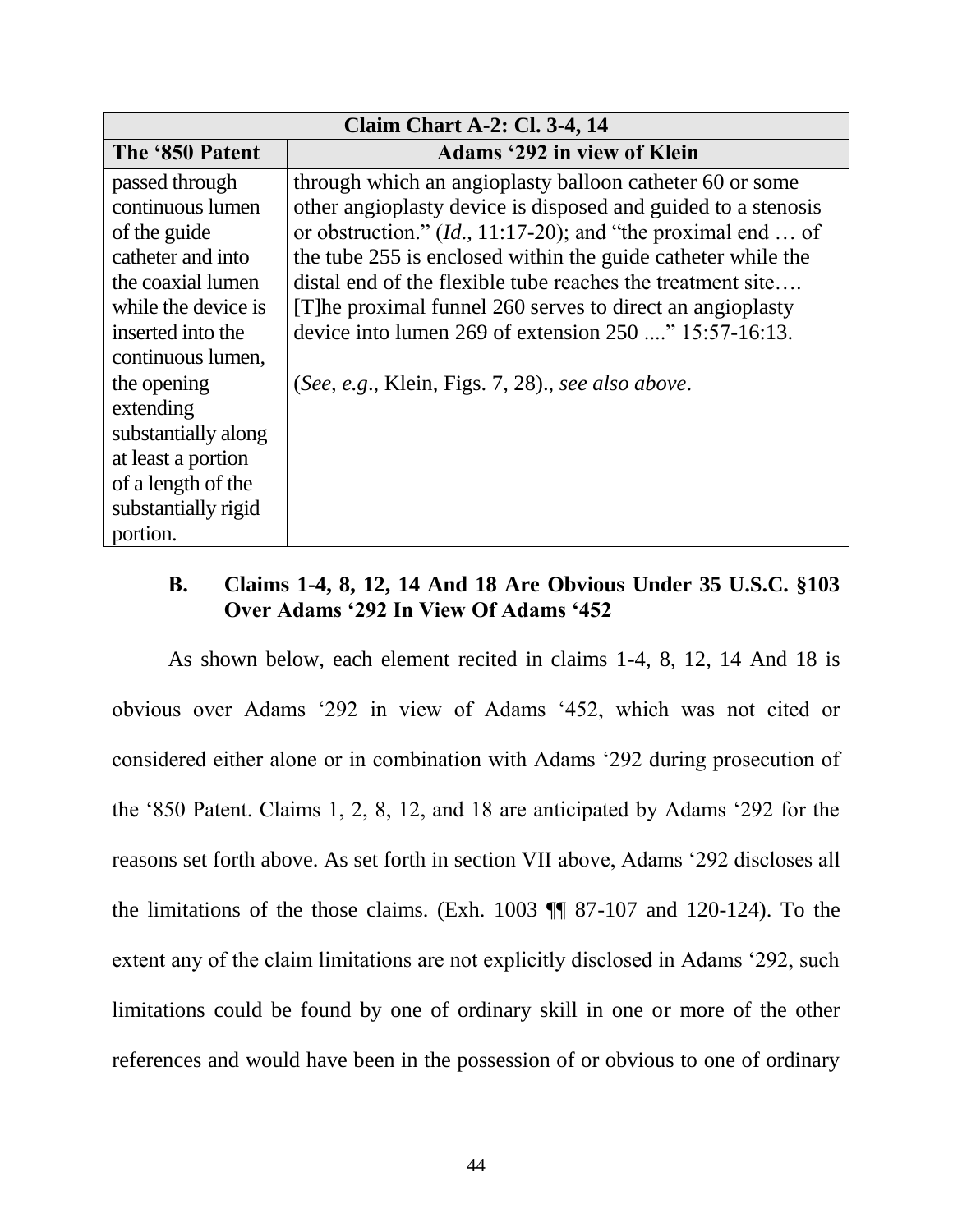skill in the art from the disclosures of analogous art, particularly Adams '292 and Adams '452. *See* (Exh. 1003 ¶¶ 84-86, 112-15).

The Adams '452 patent discloses a guide seal that "comprises an elongate body defining an interior cavity which, when deployed in a vessel, is large enough to allow passage of a catheter used to deliver … an expandable filter or balloon." (Exh. 1011, 8:47-50). The proximal opening of the guide seal 20 is skived or cut at an angle, forming an opening that extends for a distance along the longitudinal axis and which is accessible from a side transverse to the longitudinal axis. (*See* Exh. 1003 ¶ 36). The guide seal 20 receives an interventional device (the delivery catheter 17) while the proximal portion of the guide seal 20 remains within the lumen of the guide catheter 10. (*Id*).

This disclosure satisfies the structural limitations of claim 3 requiring that "the proximal portion of the tubular structure further comprises structure defining a proximal side opening extending for a distance along the longitudinal axis, and accessible from a longitudinal side defined transverse to the longitudinal axis," the requirement of claim 4 that "the proximal side opening includes structure defining a full circumference portion and structure defining a partially cylindrical portion," and the limitation of claim 14 that "the substantially rigid portion further includes a partially cylindrical portion defining an opening extending for a distance along a side thereof defined transverse to a longitudinal axis." (*See* Exh. 1003 ¶¶ 112-15).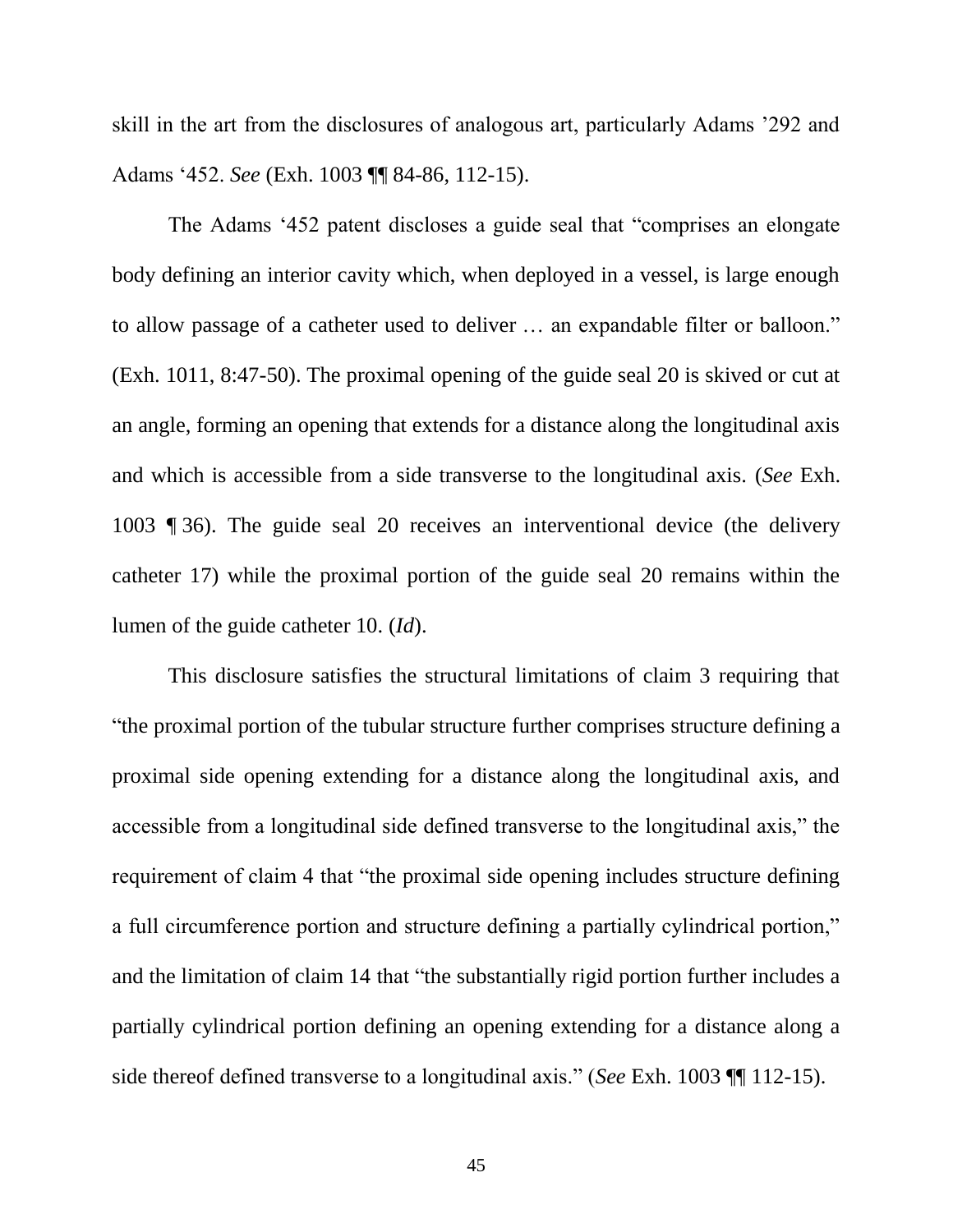Even if the functional language of claims 3 and 14 are accorded patentable weight, Adams '292 expressly discloses such functions. (*See, e.g.,* Exh. 1003  $\P$ [112-115; Exh. 1011, 15:57-16:13 ("the proximal end ... of the tube 255 is enclosed within the guide catheter while the distal end of the flexible tube reaches the treatment site…. [T]he proximal funnel 260 serves to direct an angioplasty device into lumen 269 of extension 250 ...")).

As confirmed by the Solar Declaration (Exh. 1003 ¶¶ 84-86 and 112-15), a POSA would have found it obvious to modify the proximal opening of the Adams '292 device in view of Adams '452 to meet the limitations of the challenged claims. Adams '292 and Adams '452 are both analogous to the '850 patent as they are directed to the same type of device, are in the same field of endeavor and are reasonably pertinent to the problem faced by the inventor of the '850 patent. (*See* Exh. 1003 ¶¶ 71, 75-76). As such, one of skill in the art would have been aware of these references and would have referred to Adams '292 and Adams '452 in addressing the problem addressed by the '850 patent. (*See id*. ¶¶ 84-86, 112-115).

Adams '292 highlights the advantages of varied designs for the proximal opening to the catheter's device delivery lumen. (*Compare* Exh. 1011, 6:24-34 (flared proximal end 38), *with id*., 11:65-12:12 (longitudinal slit 78)). Accordingly, a POSA would be motivated to combine the disclosure of Adams '292 with the teaching in Adams '452 of the advantages of a skived proximal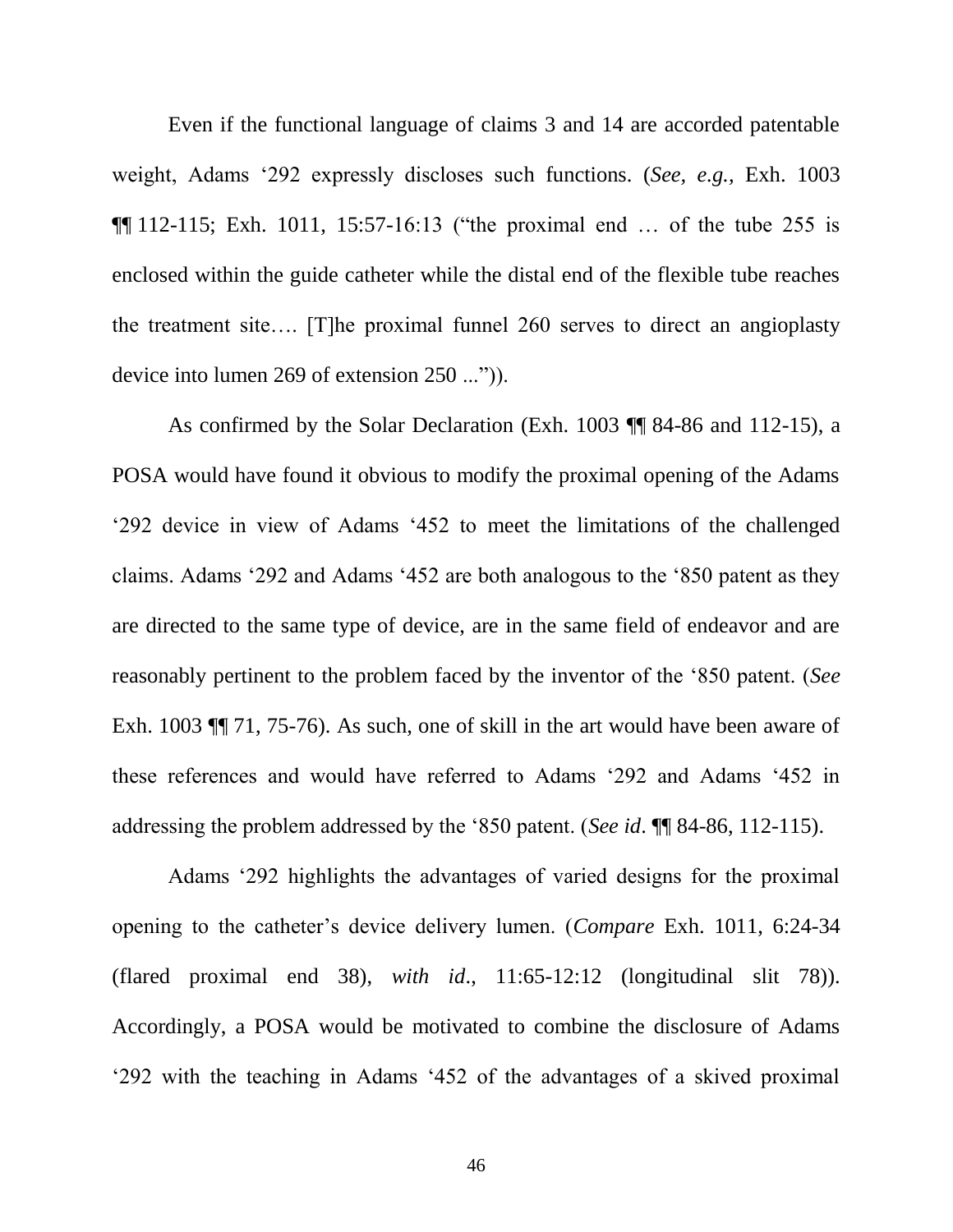opening to the device lumen of a cardiovascular treatment device for facilitating a smoother withdrawal of the device from the guide catheter. (*See* Exh. 1003 ¶¶ 84- 86, 112-115). This is particularly true given that the devices of Adams '452 and Adams '292 are both directed to the receipt of interventional cardiology devices through a proximal opening of the device while a proximal portion of the device is within the standard guide catheter. (*Id.* ¶¶ 32, 36, 71 and 75-76). Moreover, Adams '292 and Adams '452 were both issued to the same named inventor, Daniel O. Adams; the fact that the inventor of the Adams '292 device in 1992 included a skived proximal side opening when designing a similar device (Adams '292 is cited as prior art on the face of the Adams '452 patent) ten years later is further evidence that, by 2006, a POSA would routinely include a skived or angular side opening in such rapid exchange devices.

In sum, Adams '452 shows that using skived proximal lumen openings for the delivery of devices while the proximal opening is within the lumen of a guide catheter was well known by the time of the '850 patent and employing a skived (as opposed to perpendicular) design for the proximal opening of the Adams '292 device would have required no creativity, experimentation, or invention, but rather would have amounted to a simple substitution of a known element to obtain predictable results. (*See* Exh. 1003 ¶¶ 112-15).

| <b>Claim Chart A-4: Cl. 3-4, 14</b> |                                                |
|-------------------------------------|------------------------------------------------|
| The '850 Patent                     | Adams '292 (1011) in view of Adams '452 (1019) |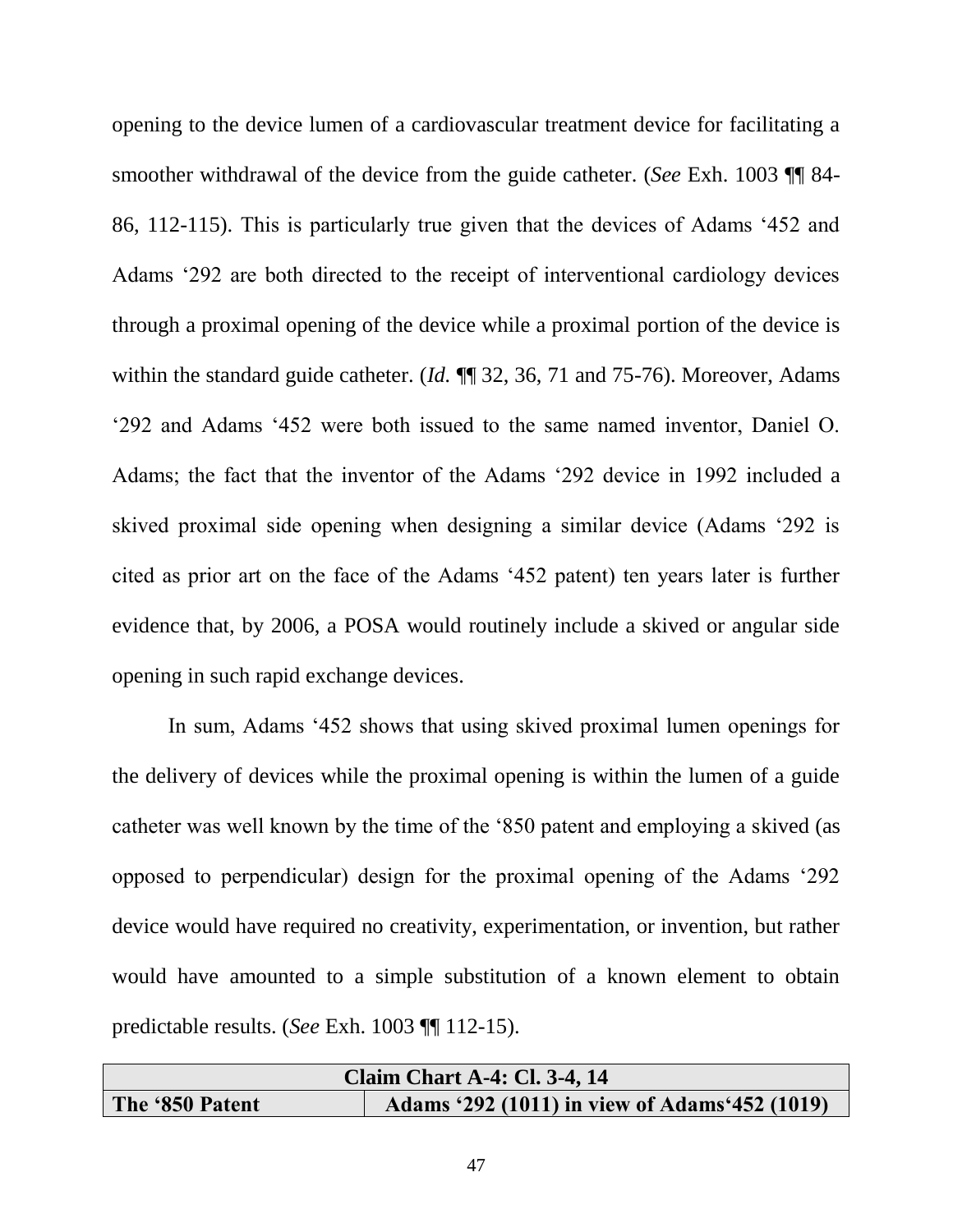| <b>Claim Chart A-4: Cl. 3-4, 14</b> |                                                                                                                                                                                                                                                                                                                                                                                                                     |
|-------------------------------------|---------------------------------------------------------------------------------------------------------------------------------------------------------------------------------------------------------------------------------------------------------------------------------------------------------------------------------------------------------------------------------------------------------------------|
| The '850 Patent                     | Adams '292 (1011) in view of Adams' 452 (1019)                                                                                                                                                                                                                                                                                                                                                                      |
| 3. The system of claim 2,           | Adams '292 discloses the system of claim 2 (See A-                                                                                                                                                                                                                                                                                                                                                                  |
|                                     | 1, above).                                                                                                                                                                                                                                                                                                                                                                                                          |
| wherein the proximal                | Adams '452 discloses a guide seal that "comprises an                                                                                                                                                                                                                                                                                                                                                                |
| portion of the tubular              | elongate body defining an interior cavity which,                                                                                                                                                                                                                                                                                                                                                                    |
| structure further comprises         | when deployed in a vessel, is large enough to allow                                                                                                                                                                                                                                                                                                                                                                 |
| structure defining a                | passage of a catheter used to deliver  an                                                                                                                                                                                                                                                                                                                                                                           |
| proximal side opening               | expandable filter or balloon." 8:47-50. "A proximal                                                                                                                                                                                                                                                                                                                                                                 |
| extending for a distance            | wire  extends axially and controls acuation of the                                                                                                                                                                                                                                                                                                                                                                  |
| along the longitudinal axis,        | guide seal by its position relative to the distal end of                                                                                                                                                                                                                                                                                                                                                            |
| and accessible from a               | the guide catheter." 8:47-50. The guide seal has a                                                                                                                                                                                                                                                                                                                                                                  |
| longitudinal side defined           | "portion which remains in the lumen of the guide"                                                                                                                                                                                                                                                                                                                                                                   |
| transverse to the                   | catheter when the guide seal is deployed." 8:55-56.                                                                                                                                                                                                                                                                                                                                                                 |
| longitudinal axis,                  | The guide seal may be formed of braided wires with                                                                                                                                                                                                                                                                                                                                                                  |
|                                     | a polymer covering or membrane attached. 9:11-46.                                                                                                                                                                                                                                                                                                                                                                   |
|                                     | The proximal opening of the guide seal 20 is skived                                                                                                                                                                                                                                                                                                                                                                 |
|                                     | or cut at an angle, forming an opening that extends                                                                                                                                                                                                                                                                                                                                                                 |
|                                     | for a distance along the longitudinal axis and which                                                                                                                                                                                                                                                                                                                                                                |
|                                     | is accessible from a side transverse to the                                                                                                                                                                                                                                                                                                                                                                         |
|                                     | longitudinal axis:                                                                                                                                                                                                                                                                                                                                                                                                  |
|                                     | Fio. 2C<br>The proximal portion of the guide seal 20 remains<br>within the lumen of the guide catheter 10 while the<br>distal portion of the guide seal 20 extends beyond the<br>distal end of the guide catheter 10. The guide seal 20<br>receives an interventional device (the delivery<br>catheter 17) while the proximal portion of the guide<br>seal 20 remains within the lumen of the guide<br>catheter 10. |
| to receive the                      | Adams '292 discloses "the proximal end  of the                                                                                                                                                                                                                                                                                                                                                                      |
| interventional cardiology           | tube 255 is enclosed within the guide catheter while                                                                                                                                                                                                                                                                                                                                                                |
| devices into the coaxial            | the distal end of the flexible tube reaches the                                                                                                                                                                                                                                                                                                                                                                     |
| lumen while the proximal            | treatment site [T] he proximal funnel 260 serves                                                                                                                                                                                                                                                                                                                                                                    |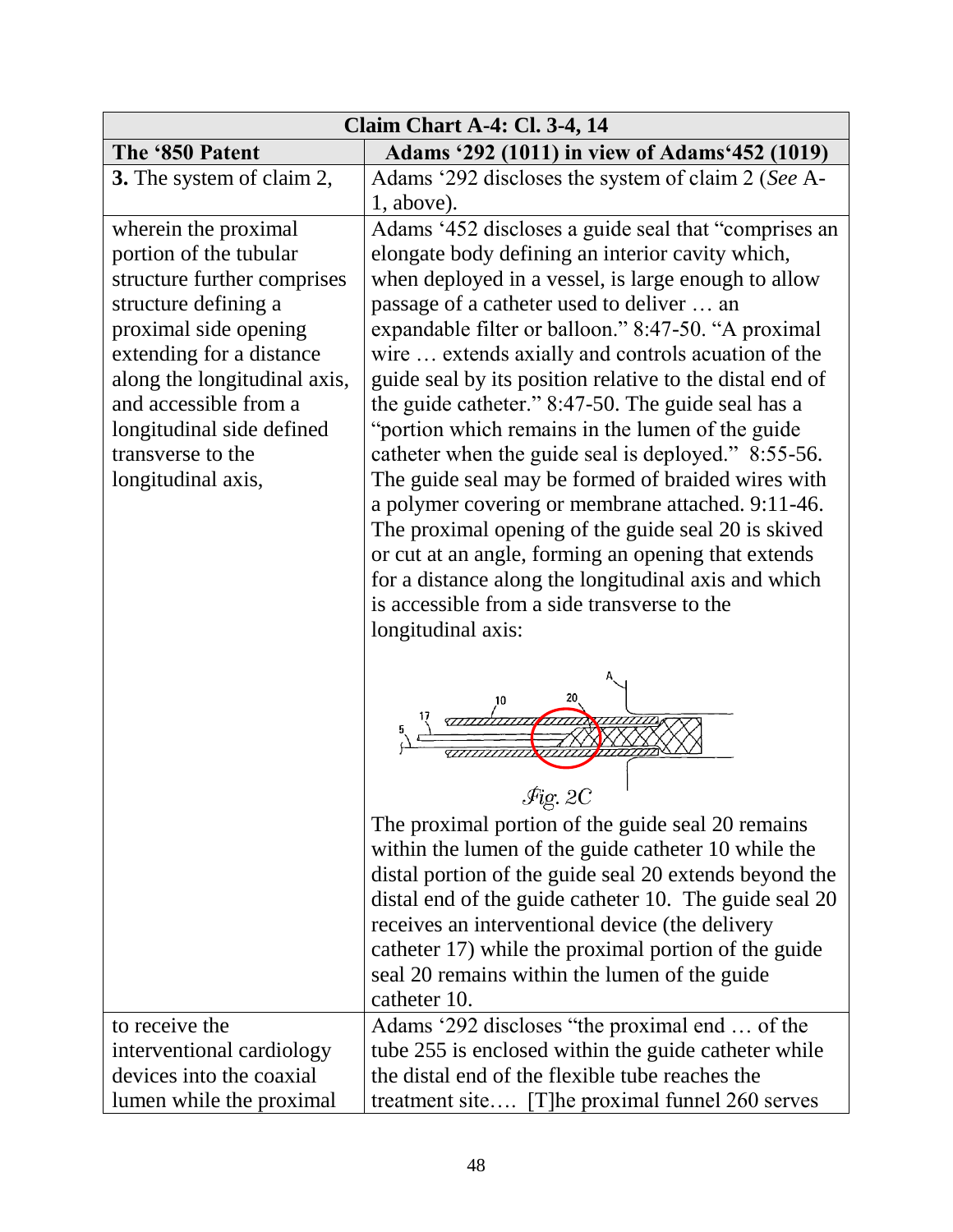|                                                                                                                                                                                                                           | <b>Claim Chart A-4: Cl. 3-4, 14</b>                                                                                                                                                                                                                                                                                                                                                                                                                                                                                                                                                                                                                                                                                                                                                                                                                                                                                                                                                        |
|---------------------------------------------------------------------------------------------------------------------------------------------------------------------------------------------------------------------------|--------------------------------------------------------------------------------------------------------------------------------------------------------------------------------------------------------------------------------------------------------------------------------------------------------------------------------------------------------------------------------------------------------------------------------------------------------------------------------------------------------------------------------------------------------------------------------------------------------------------------------------------------------------------------------------------------------------------------------------------------------------------------------------------------------------------------------------------------------------------------------------------------------------------------------------------------------------------------------------------|
| The '850 Patent                                                                                                                                                                                                           | Adams '292 (1011) in view of Adams' 452 (1019)                                                                                                                                                                                                                                                                                                                                                                                                                                                                                                                                                                                                                                                                                                                                                                                                                                                                                                                                             |
| portion remains within the<br>lumen of the<br>guide catheter.                                                                                                                                                             | to direct an angioplasty device into lumen 269 of<br>extension 250 " 15:57-16:13.                                                                                                                                                                                                                                                                                                                                                                                                                                                                                                                                                                                                                                                                                                                                                                                                                                                                                                          |
| 4. The system of claim 3,                                                                                                                                                                                                 | As shown above, Adams '292 in combination with<br>Adams '452 discloses the system of claim 3.                                                                                                                                                                                                                                                                                                                                                                                                                                                                                                                                                                                                                                                                                                                                                                                                                                                                                              |
| wherein the proximal side<br>opening includes structure<br>defining a full<br>circumference portion and<br>structure defining a<br>partially cylindrical<br>portion.                                                      | As shown above, the Adams '452 patent discloses a<br>proximal opening of a lumen in a catheter skived or<br>cut at an angle, forming structure defining a full<br>circumference portion and structure defining a<br>partially cylindrical portion.                                                                                                                                                                                                                                                                                                                                                                                                                                                                                                                                                                                                                                                                                                                                         |
| 14. The system of claim 12,                                                                                                                                                                                               | Adams '292 discloses the system of claim 12 (See A-<br>1, above).                                                                                                                                                                                                                                                                                                                                                                                                                                                                                                                                                                                                                                                                                                                                                                                                                                                                                                                          |
| wherein the substantially<br>rigid portion further<br>includes a partially<br>cylindrical portion defining<br>an opening extending for a<br>distance along a side<br>thereof defined transverse<br>to a longitudinal axis | Adams '452 discloses a guide seal that "comprises an<br>elongate body defining an interior cavity which,<br>when deployed in a vessel, is large enough to allow<br>passage of a catheter used to deliver  an<br>expandable filter or balloon." 8:47-50. "A proximal<br>wire  extends axially and controls acuation of the<br>guide seal by its position relative to the distal end of<br>the guide catheter." 8:47-50. The guide seal has a<br>"portion which remains in the lumen of the guide"<br>catheter when the guide seal is deployed." 8:55-56.<br>The guide seal may be formed of braided wires with<br>a polymer covering or membrane attached. 9:11-46.<br>The proximal opening of the guide seal 20 is skived<br>or cut at an angle, forming an opening that extends<br>for a distance along the longitudinal axis and which<br>is accessible from a side transverse to the<br>longitudinal axis:<br>$\mathcal{F}$ ig. 2C<br>The proximal portion of the guide seal 20 remains |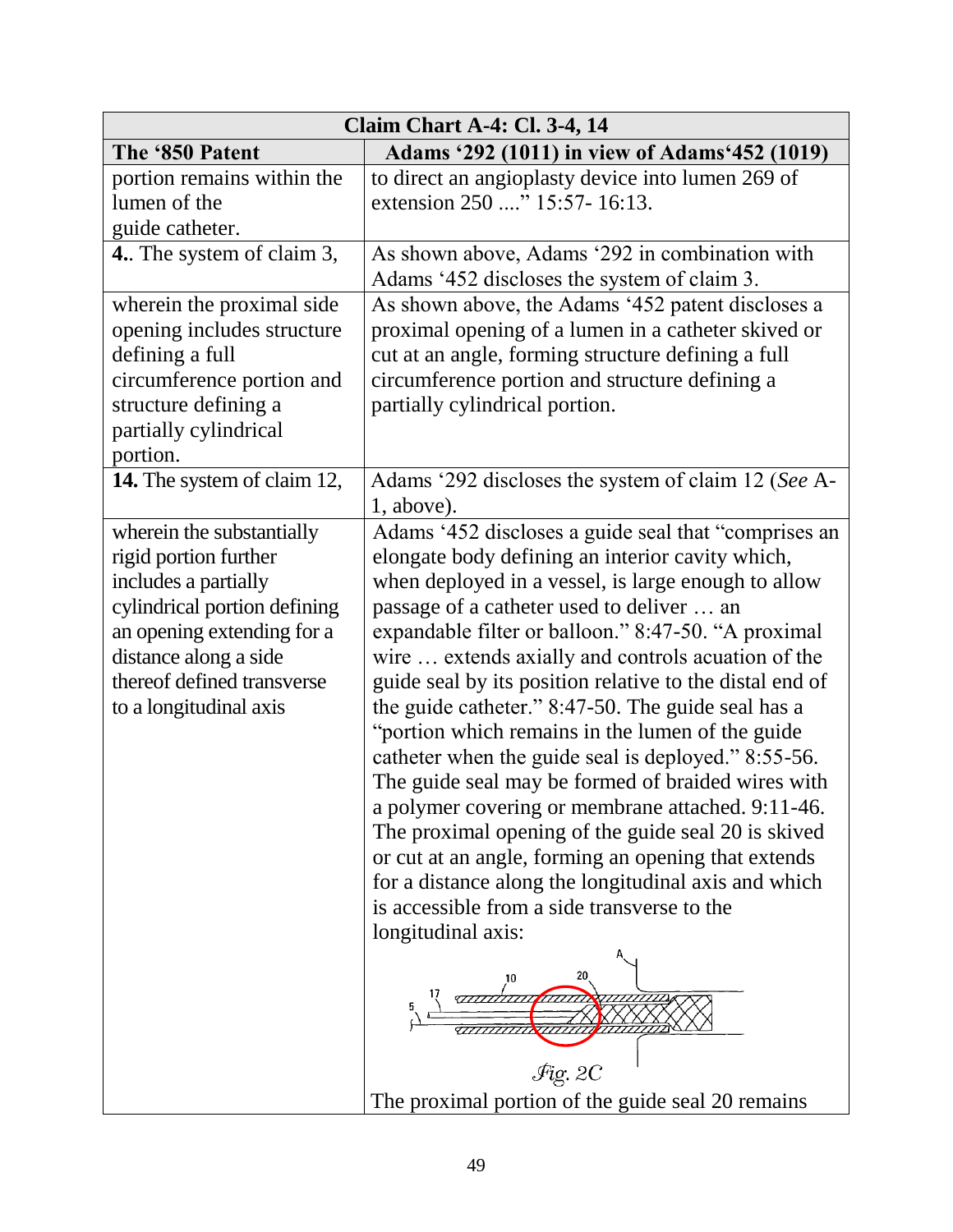| <b>Claim Chart A-4: Cl. 3-4, 14</b>                                                                                                                                                                                          |                                                                                                                                                                                                                                                                                                                                                     |
|------------------------------------------------------------------------------------------------------------------------------------------------------------------------------------------------------------------------------|-----------------------------------------------------------------------------------------------------------------------------------------------------------------------------------------------------------------------------------------------------------------------------------------------------------------------------------------------------|
| The '850 Patent                                                                                                                                                                                                              | Adams '292 (1011) in view of Adams' 452 (1019)                                                                                                                                                                                                                                                                                                      |
|                                                                                                                                                                                                                              | within the lumen of the guide catheter 10 while the<br>distal portion of the guide seal 20 extends beyond the<br>distal end of the guide catheter 10. The guide seal 20<br>receives an interventional device (the delivery<br>catheter 17) while the proximal portion of the guide<br>seal 20 remains within the lumen of the guide<br>catheter 10. |
| that is adapted to receive an<br>interventional cardiology<br>device passed through<br>continuous lumen of the<br>guide catheter and into the<br>coaxial lumen while the<br>device is inserted into the<br>continuous lumen, | Adams '292 discloses "the proximal end  of the<br>tube 255 is enclosed within the guide catheter while<br>the distal end of the flexible tube reaches the<br>treatment site [T] he proximal funnel 260 serves to<br>direct an angioplasty device into lumen 269 of<br>extension 250 " 15:57-16:13.                                                  |
| the opening extending<br>substantially along at least a<br>portion of a length of the<br>substantially rigid portion.                                                                                                        | As shown above, Adams '452, Fig. 2C; $9:11-46$ . The<br>proximal opening of the guide seal 20 is skived or cut<br>at an angle, forming an opening that extends for a<br>distance along the longitudinal axis:                                                                                                                                       |
|                                                                                                                                                                                                                              | $\mathscr{F}\hspace{-1.5pt}\mathit{ic}\hspace{-1.5pt}.$ 2C                                                                                                                                                                                                                                                                                          |

# <span id="page-54-0"></span>**C. Claims 1-4, 8, 12, 14 and 18 Are Obvious Under 35 U.S.C. § 103 Over Adams '292 In View Of Steinke**

As shown below, each element recited in claims 1-4, 8, 12, 14 and 18 is obvious over Adams '292 in view of Steinke, which was not cited or considered either alone or in combination with Adams '292 during prosecution of the '850 Patent. Claims 1, 2, 8, 12, and 18 are anticipated by Adams '292 for the reasons set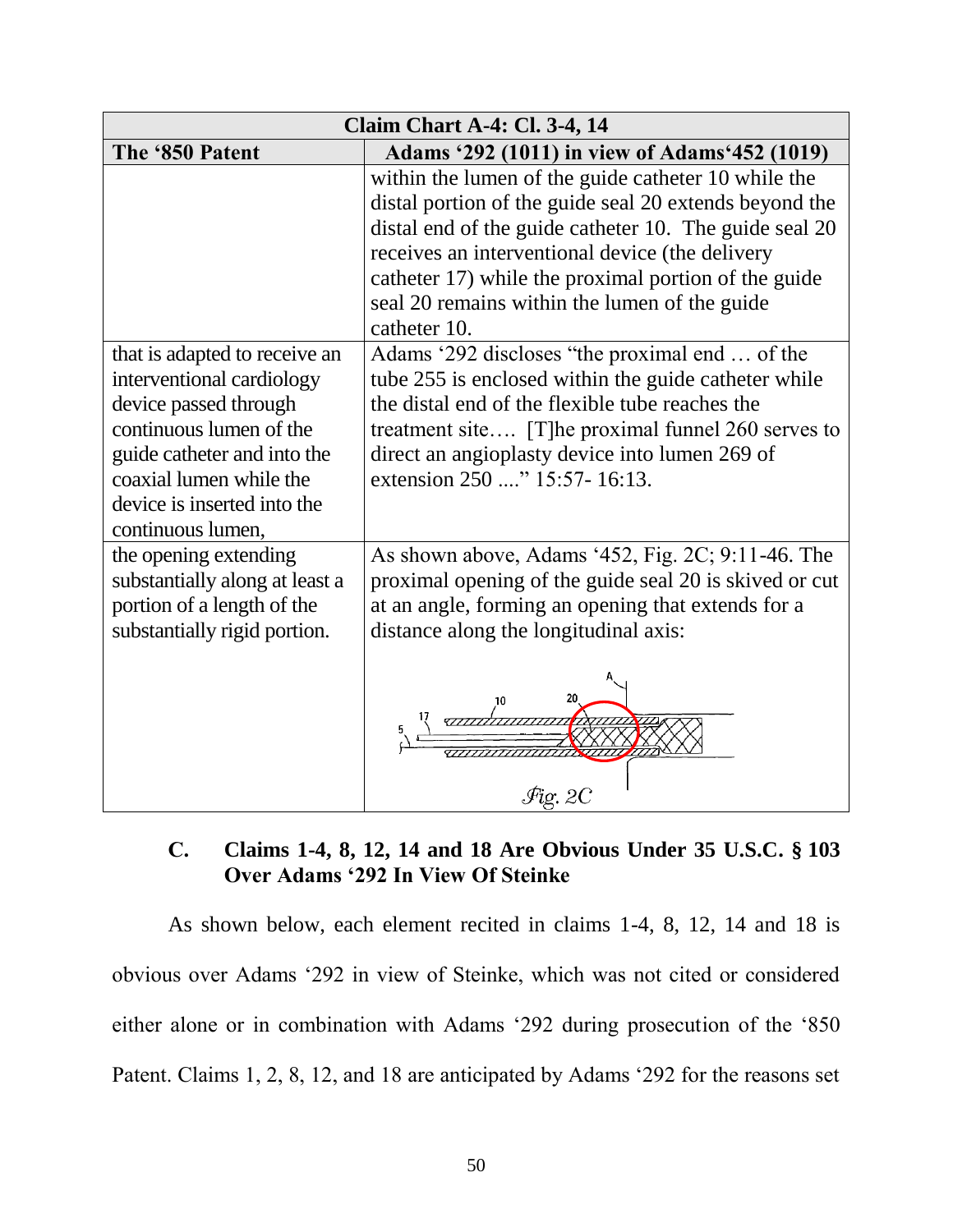forth above. As set forth above, Adams '292 discloses all the limitations of the those claims. (Exh. 1003 ¶¶ 87-107 and 120-124). To the extent any of the claim limitations are not explicitly disclosed in Adams '292, such limitations could be found by one of ordinary skill in one or more of the other references and would have been in the possession of or obvious to one of ordinary skill in the art from the disclosures of analogous art, particularly Adams '292 and Steinke. *See* (Exh. 1003 ¶¶ 108-111).

Steinke discloses "a catheter which allows rapid exchange" (Exh. 1020, 3:1- 2) where the proximal end of the inner lumen tubing is skived at an angle, forming an opening that extends for a distance along the longitudinal axis and which is accessible from a side transverse to the longitudinal axis. A POSA would understand that the skived proximal "entry port" of Steinke functions as both an entryway and exit for an interventional cardiology device as a guidewire is passed or "received" therethrough upon delivering and removing the Steinke balloon catheter during treatment. (Ex. 1003 ¶¶ 35 and 72). This disclosure satisfies the structural limitations of claim 3 requiring that "the proximal portion of the tubular structure further comprises structure defining a proximal side opening extending for a distance along the longitudinal axis, and accessible from a longitudinal side defined transverse to the longitudinal axis," the requirement of claim 4 that "the proximal side opening includes structure defining a full circumference portion and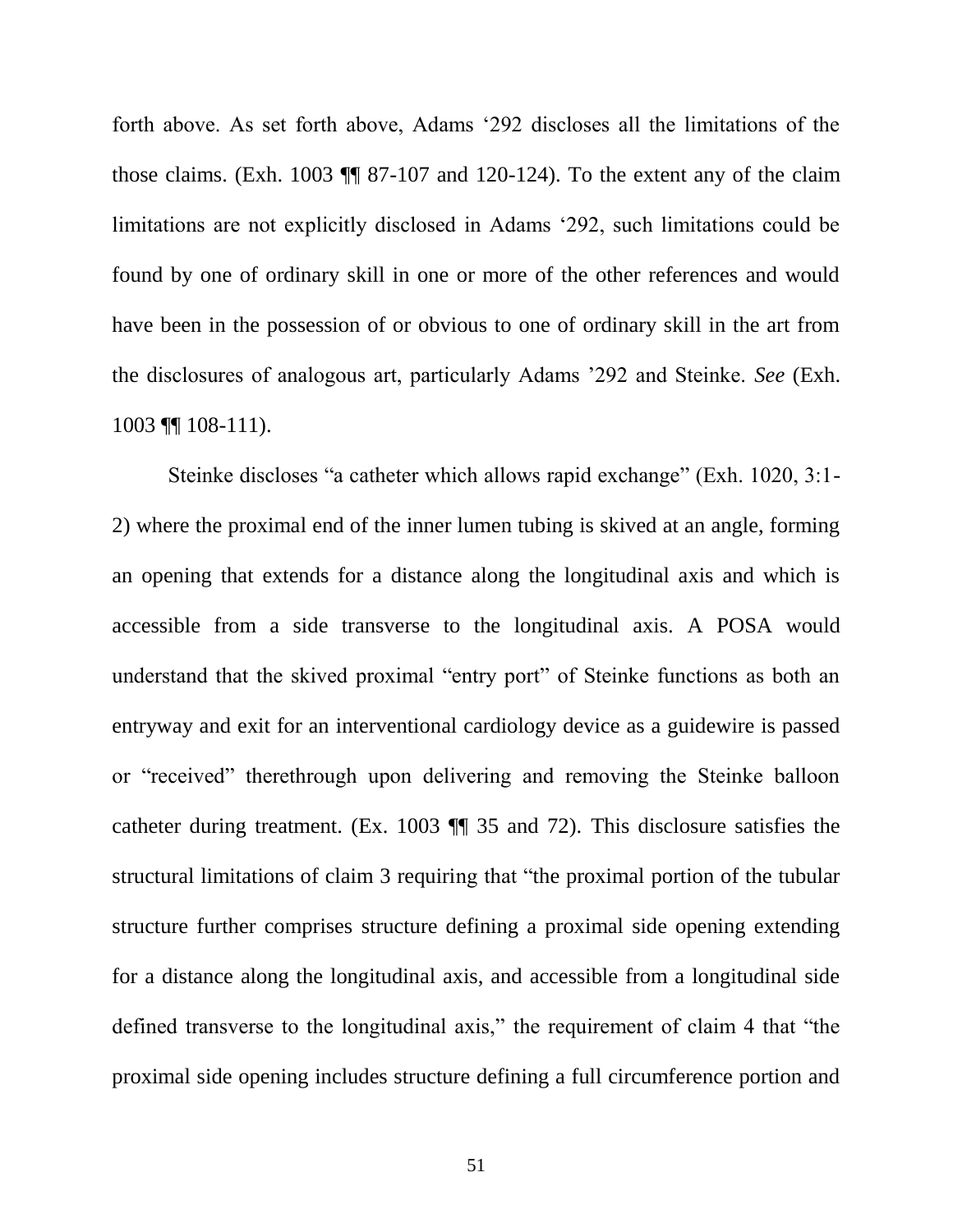structure defining a partially cylindrical portion," and the limitation of claim 14 that "the substantially rigid portion further includes a partially cylindrical portion defining an opening extending for a distance along a side thereof defined transverse to a longitudinal axis."

Even if the functional language of claims 3 and 14 are accorded patentable weight, Adams '292 expressly discloses such functions. (*See, e.g.*; Exh. 1011, 15:57-16:13 ("the proximal end … of the tube 255 is enclosed within the guide catheter while the distal end of the flexible tube reaches the treatment site…. [T]he proximal funnel 260 serves to direct an angioplasty device into lumen 269 of extension 250 ...")).

As confirmed by the Solar Declaration (Exh. 1003 ¶¶ 84-86 and 116-119), a POSA would have found it obvious to modify the proximal opening of the Adams '292 device in view of Steinke to meet the limitations of the challenged claims. Adams '292 and Steinke are both in the same field of endeavor as the '850 patent and are pertinent to the problem faced by the inventor of the '850 patent. (*Id*., 77- 78). As such, one of skill in the art would have been aware of these references and would have referred to Adams '292 and Steinke in addressing the problem addressed by the '850 patent. (*Id*., 116-119).

Adams '292 highlights the advantages of varied designs for the proximal opening to the catheter's device delivery lumen. (*Compare* Exh. 1011, 6:24-34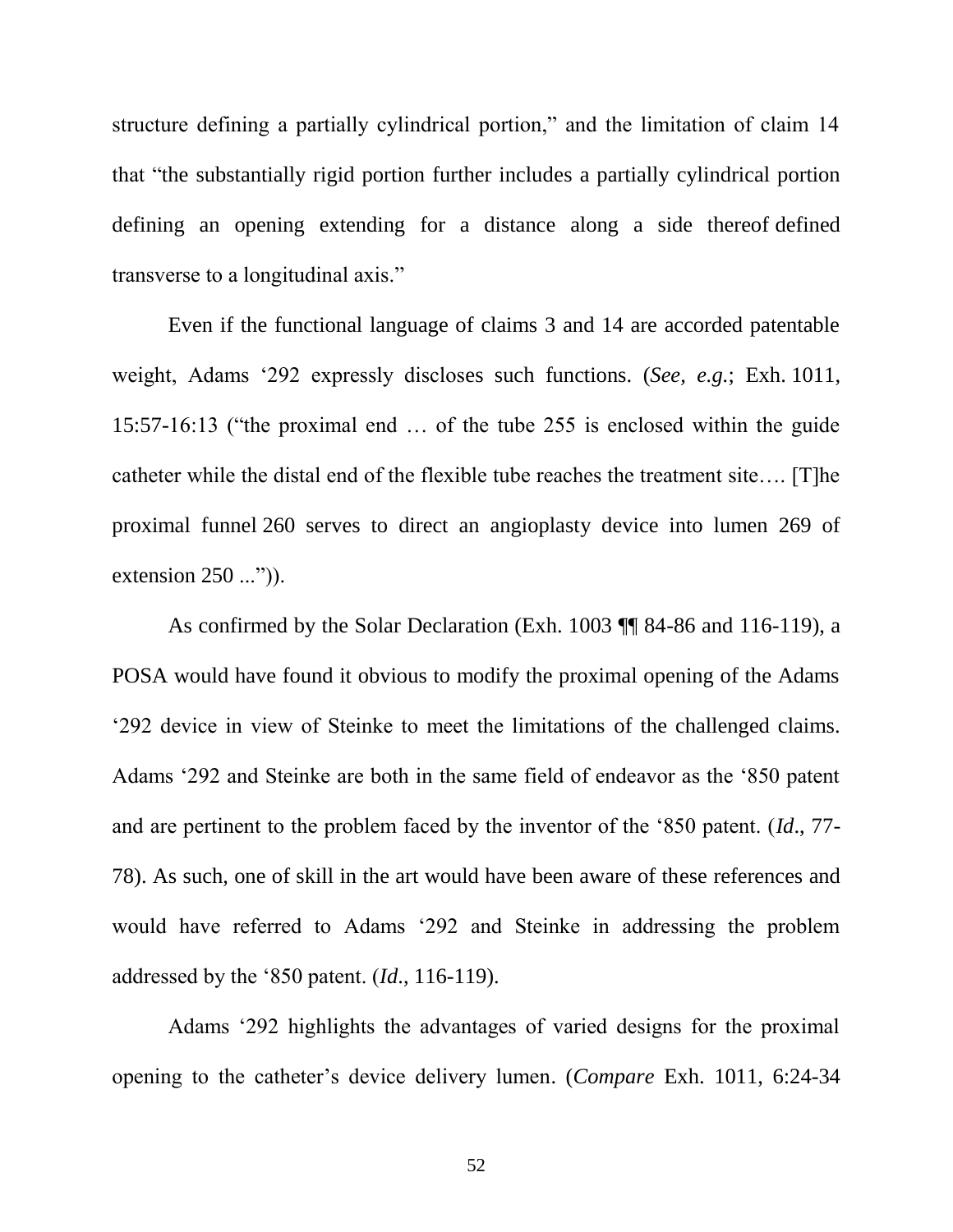(flared proximal end 38) *with id*., 11:65-12:12 (longitudinal slit 78)). Accordingly, a POSA would be motivated to combine the Adams '292 disclosure with the teaching in Steinke of the advantages of a skived proximal opening to the device lumen of a cardiovascular treatment catheter for "varying flexibility along the length of the catheter, without abrupt changes in stiffness or an undesirably stiff transition region." (Exh. 1020, 3:1-7). This is particularly true given that both Steinke and Adams '292 disclose rapid exchange devices, for use within a standard guide catheter, and are directed to extension beyond the distal end of the guide catheter to the treatment site. (Exh. 1003 ¶¶ 32-34, 37 and 84-86).

In sum, Steinke shows that using skived proximal openings with rapid exchange catheters was well known by the time of the '850 patent, and employing a skived (as opposed to perpendicular) design for the proximal opening of the Adams '292 device would have required no creativity, experimentation, or invention, but rather would have amounted to a simple substitution of a known element to obtain predictable results. (*Id.* ¶ 116-19).

| Claim Chart A-5: Cl. 3-4, 14 Adams '292 (1011) in view of |                                                         |
|-----------------------------------------------------------|---------------------------------------------------------|
| US 5,328,472 ("Steinke")                                  |                                                         |
| The '850 Patent                                           | Steinke (Exh. 1020)                                     |
| 3. The system of claim                                    | Adams discloses the system of claim 2 (See A-1, above). |
|                                                           |                                                         |
| wherein the proximal                                      | Steinke discloses "a catheter which allows rapid        |
| portion of the tubular                                    | exchange," 3:1-2, where the proximal end of the inner   |
| structure further                                         | lumen tubing is skived at an angle, forming an opening  |
| comprises structure                                       | that extends for a distance along the longitudinal axis |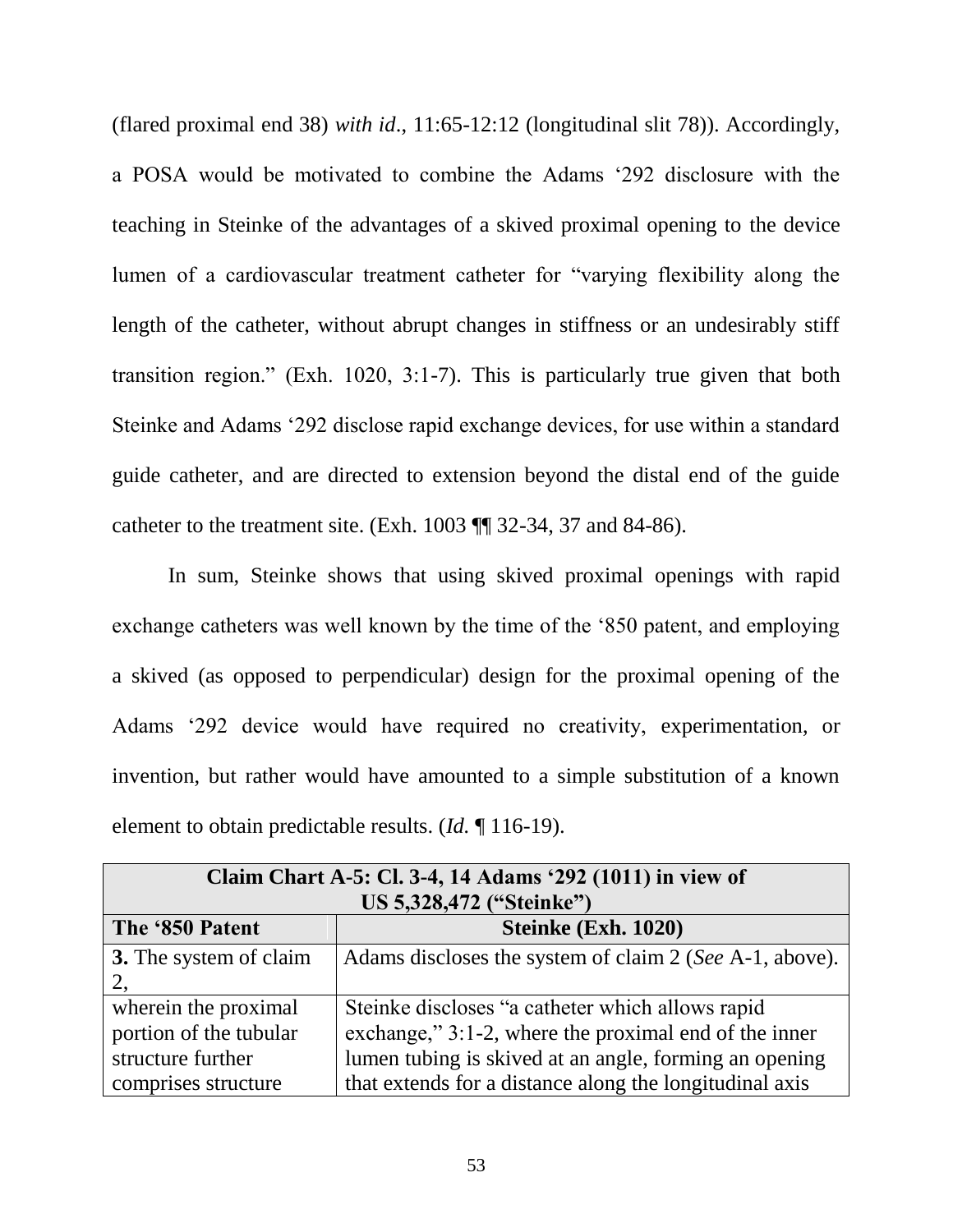| Claim Chart A-5: Cl. 3-4, 14 Adams '292 (1011) in view of<br>US 5,328,472 ("Steinke")                                                                                                             |                                                                                                                                                                                                                                                                                                                                                                       |
|---------------------------------------------------------------------------------------------------------------------------------------------------------------------------------------------------|-----------------------------------------------------------------------------------------------------------------------------------------------------------------------------------------------------------------------------------------------------------------------------------------------------------------------------------------------------------------------|
| The '850 Patent                                                                                                                                                                                   | Steinke (Exh. 1020)                                                                                                                                                                                                                                                                                                                                                   |
| defining a proximal side<br>opening extending for a<br>distance along the<br>longitudinal axis, and<br>accessible from a<br>longitudinal side<br>defined transverse to the<br>longitudinal axis,  | and which is accessible from a side transverse to the<br>longitudinal axis as depicted in Fig. 3:<br>36<br>12<br>10<br>21<br>4E-<br>$4D -$<br>FIG.3                                                                                                                                                                                                                   |
|                                                                                                                                                                                                   | FIG.9<br>ЮB<br>12 is "the guidewire"<br>50<br>entry 12 (also referred to<br>$-IOC$<br>10<br>as the distal entry or side<br>port entry)." 6:51-54.<br>∽lOC<br>Steinke further discloses "a guidewire lumen extending<br>from the spring coil shaft distal end to the side port, said<br>guidewire lumen adapted to receive a guidewire in a<br>sliding fit" 9:66-10:1. |
| to receive the<br>interventional<br>cardiology devices into<br>the coaxial lumen while<br>the proximal portion<br>remains within the<br>lumen of the guide<br>catheter.<br>4. The system of claim | Adams '292 discloses "the proximal end  of the tube<br>255 is enclosed within the guide catheter while the distal<br>end of the flexible tube reaches the treatment site<br>[T] he proximal funnel 260 serves to direct an<br>angioplasty device into lumen 269 of extension 250 "<br>15:57-16:13.<br>(See claim 3 above).                                            |
| 3,<br>wherein the proximal<br>side opening includes<br>structure defining a full<br>circumference portion<br>and structure defining a<br>partially cylindrical                                    | Steinke discloses skived side port entry depicted in Figs.<br>4D, 4E defines a full circumference portion and a<br>partially cylindrical portion:                                                                                                                                                                                                                     |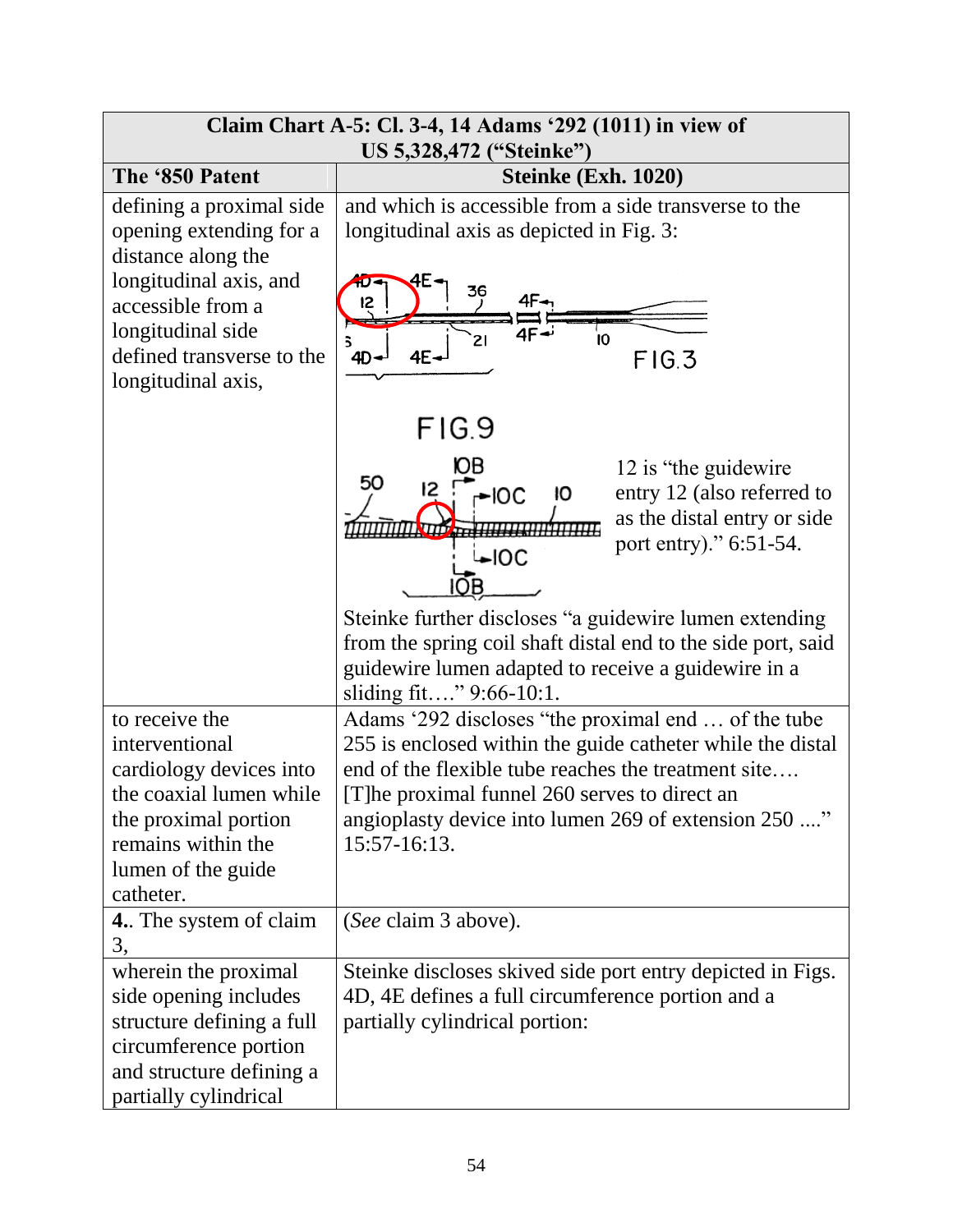| Claim Chart A-5: Cl. 3-4, 14 Adams '292 (1011) in view of<br>US 5,328,472 ("Steinke")                                                                                                                                           |                                                                                                                                                                                                                                                                                                                                                                                                                                                                                                                                                                                                                                                                                                                          |
|---------------------------------------------------------------------------------------------------------------------------------------------------------------------------------------------------------------------------------|--------------------------------------------------------------------------------------------------------------------------------------------------------------------------------------------------------------------------------------------------------------------------------------------------------------------------------------------------------------------------------------------------------------------------------------------------------------------------------------------------------------------------------------------------------------------------------------------------------------------------------------------------------------------------------------------------------------------------|
| The '850 Patent                                                                                                                                                                                                                 | Steinke (Exh. 1020)                                                                                                                                                                                                                                                                                                                                                                                                                                                                                                                                                                                                                                                                                                      |
| portion.                                                                                                                                                                                                                        | 28<br>34<br>$FI_{\rm G.4E}^{\rm 26}$<br>FIG.4D                                                                                                                                                                                                                                                                                                                                                                                                                                                                                                                                                                                                                                                                           |
| 14. The system of claim<br>12,                                                                                                                                                                                                  | Adams discloses the system of claim 12 (See A-1,<br>above).                                                                                                                                                                                                                                                                                                                                                                                                                                                                                                                                                                                                                                                              |
| wherein the<br>substantially rigid<br>portion further includes<br>a partially cylindrical<br>portion defining an<br>opening extending for a<br>distance along a side<br>thereof defined<br>transverse to a<br>longitudinal axis | Steinke discloses "a catheter which allows rapid<br>exchange," 3:1-2, where the proximal end of the inner<br>lumen tubing is skived at an angle, forming an opening<br>that extends for a distance along the longitudinal axis<br>and which is accessible from a side transverse to the<br>longitudinal axis:<br>4E<br>4D<br>36<br>Ю<br>FIG.3<br>4E.<br>12 is "the guidewire"<br>FIG.9<br>entry 12 (also referred<br>to as the distal entry or<br>50<br>side port entry)." $6:51$ -<br>łО<br>54.<br>i⊷lOC<br>Steinke further discloses<br>"a guidewire lumen<br>extending from the spring coil shaft distal end to the side<br>port, said guidewire lumen adapted to receive a<br>guidewire in a sliding fit" 9:66-10:1. |
| that is adapted to receive                                                                                                                                                                                                      | Adams '292 discloses "the proximal end  of the tube                                                                                                                                                                                                                                                                                                                                                                                                                                                                                                                                                                                                                                                                      |
| an interventional                                                                                                                                                                                                               | 255 is enclosed within the guide catheter while the distal                                                                                                                                                                                                                                                                                                                                                                                                                                                                                                                                                                                                                                                               |
| cardiology device                                                                                                                                                                                                               | end of the flexible tube reaches the treatment site                                                                                                                                                                                                                                                                                                                                                                                                                                                                                                                                                                                                                                                                      |
| passed through                                                                                                                                                                                                                  | [T] he proximal funnel 260 serves to direct an                                                                                                                                                                                                                                                                                                                                                                                                                                                                                                                                                                                                                                                                           |
| continuous lumen of the                                                                                                                                                                                                         | angioplasty device into lumen 269 of extension 250 "                                                                                                                                                                                                                                                                                                                                                                                                                                                                                                                                                                                                                                                                     |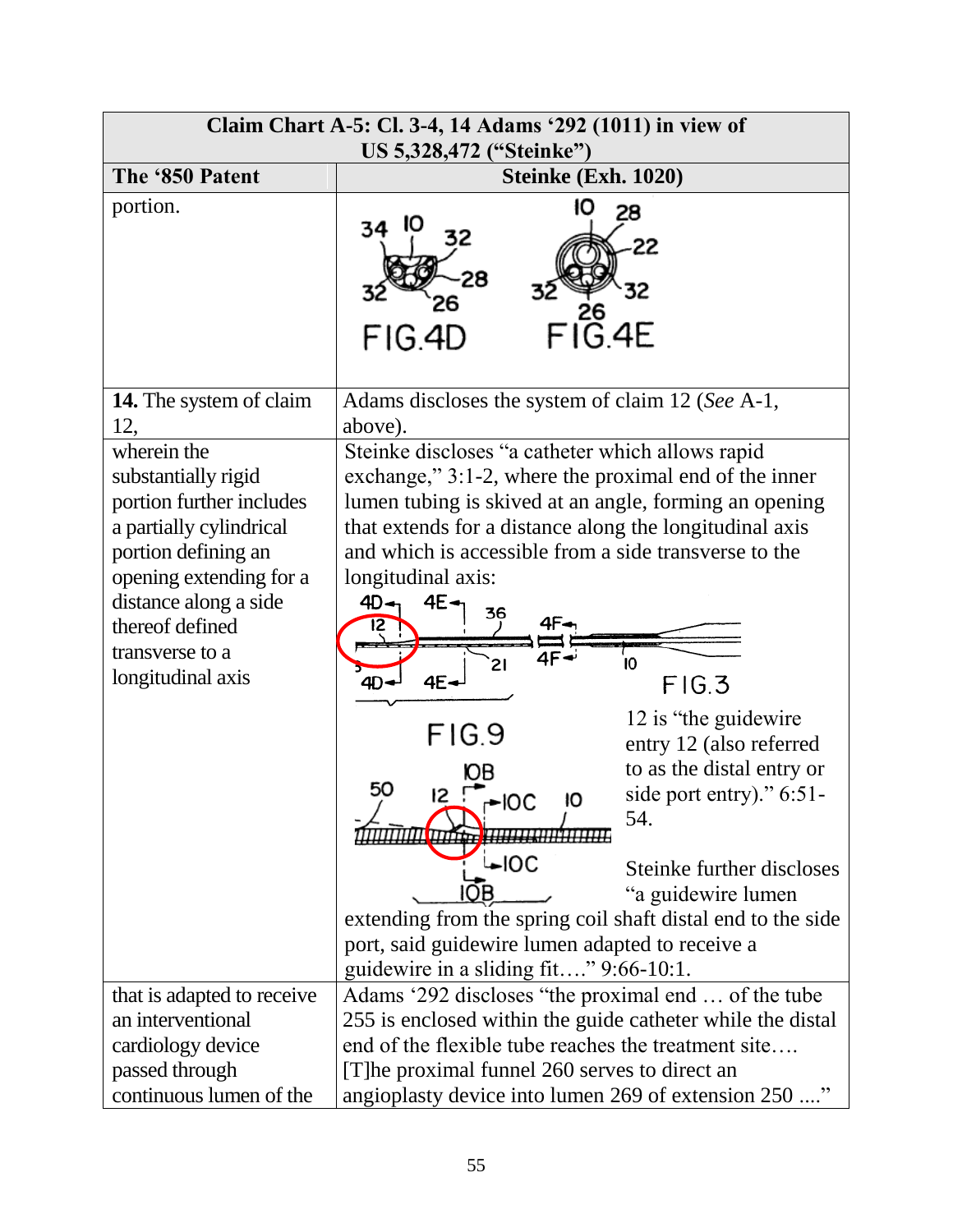| Claim Chart A-5: Cl. 3-4, 14 Adams '292 (1011) in view of<br>US 5,328,472 ("Steinke") |                                                         |
|---------------------------------------------------------------------------------------|---------------------------------------------------------|
| The '850 Patent                                                                       | Steinke (Exh. 1020)                                     |
| guide catheter and into                                                               | 15:57-16:13.                                            |
| the coaxial lumen while                                                               |                                                         |
| the device is inserted                                                                |                                                         |
| into the continuous                                                                   |                                                         |
| lumen,                                                                                |                                                         |
| the opening extending                                                                 | Steinke discloses "a guidewire lumen extending from the |
| substantially along at                                                                | spring coil shaft distal end to the side port, said     |
| least a portion of a                                                                  | guidewire lumen adapted to receive a guidewire in a     |
| length of the                                                                         | sliding fit" $9:66-10:1$ .                              |
| substantially rigid                                                                   |                                                         |
| portion.                                                                              |                                                         |

# <span id="page-60-0"></span>**D. Claims 1, 2, 8, 12 And 18 Are Obvious Under 35 U.S.C. §103 Over Adams '292 In View Of The Knowledge of One Of Skill In The Art**

Dependent claims 8 (depending from claim 1) and 18 (depending from claim

12) require that "the cross-sectional inner diameter of the coaxial lumen of the tubular structure is not more than one French smaller than the cross-sectional inner diameter of the guide catheter." The Adams '292 patent discloses that the outer diameter of the flexible tube is smaller than the inner diameter of the guide catheter, defining a range of diameters for the flexible tube, the largest of which would include tubes with an inner diameter not more than one French smaller than the cross-sectional inner diameter of the guide catheter. (Exh. 1011, 5:64-67). A POSA reading this disclosure of the Adams '292 patent at the time of the claimed invention would have understood the advantages of having minimal difference in diameter between the outer diameter of the inner guide catheter and the inner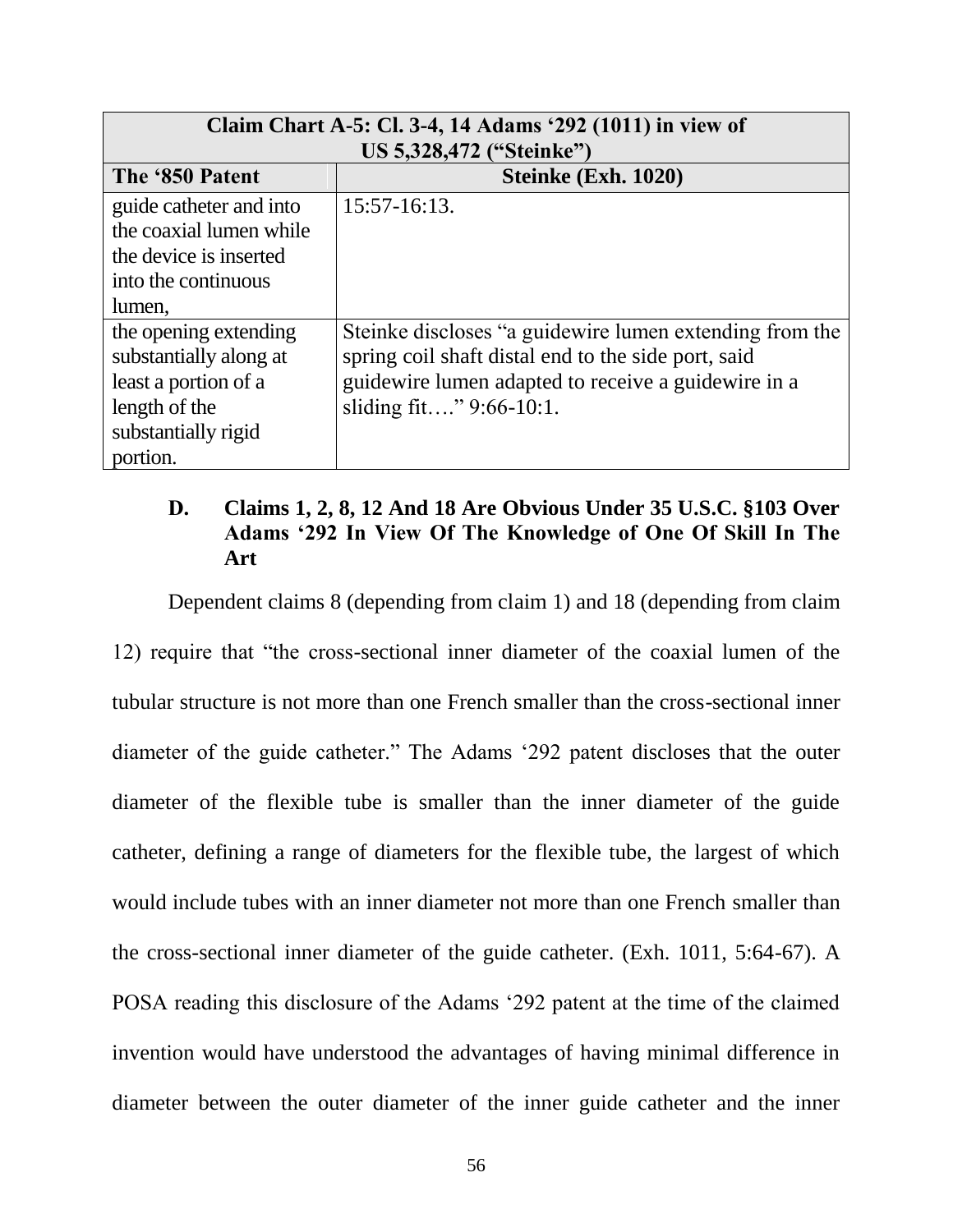diameter of the outer guide catheter and, therefore, would have been motivated to practice the invention within the claimed range of not more than one French. (Exh. 1003 ¶¶ 125-26).

In this case, the disclosed range for the difference in diameters between the outer guide catheter and the inner guide catheter of the device was already known in the field by the time of the '850 patent and, therefore, a POSA would have been motivated to conform to such teachings in practicing the Adams '292 invention with the predictable and expected results of allowing for the insertion of larger devices and avoiding the possibility of the guidewire becoming disposed in the space between the inner and outer guide catheters. (*Id).*

# <span id="page-61-0"></span>**E. Claims 1, 2. 8, 12 And 18 Are Obvious Under 35 U.S.C. §103 Over Adams In View Of Takahashi**

As shown below, each element recited in dependent claims 8 and 18 is obvious over Adams '292 in view of Takahashi, which was cited during prosecution of the '032 Patent but was not discussed in any Office Action of either the '032 Patent or the '850 Patent, or considered in combination with Adams '292. Claims 1, 2, 8, 12, and 18 are anticipated by Adams '292 for the reasons set forth above. As set forth in section above, Adams '292 discloses all the limitations of the those claims. (Exh. 1003 ¶¶ 87-107, 120-124). To the extent any of the claim limitations are not explicitly disclosed in Adams '292, such limitations could be found by one of ordinary skill in one or more of the other references and would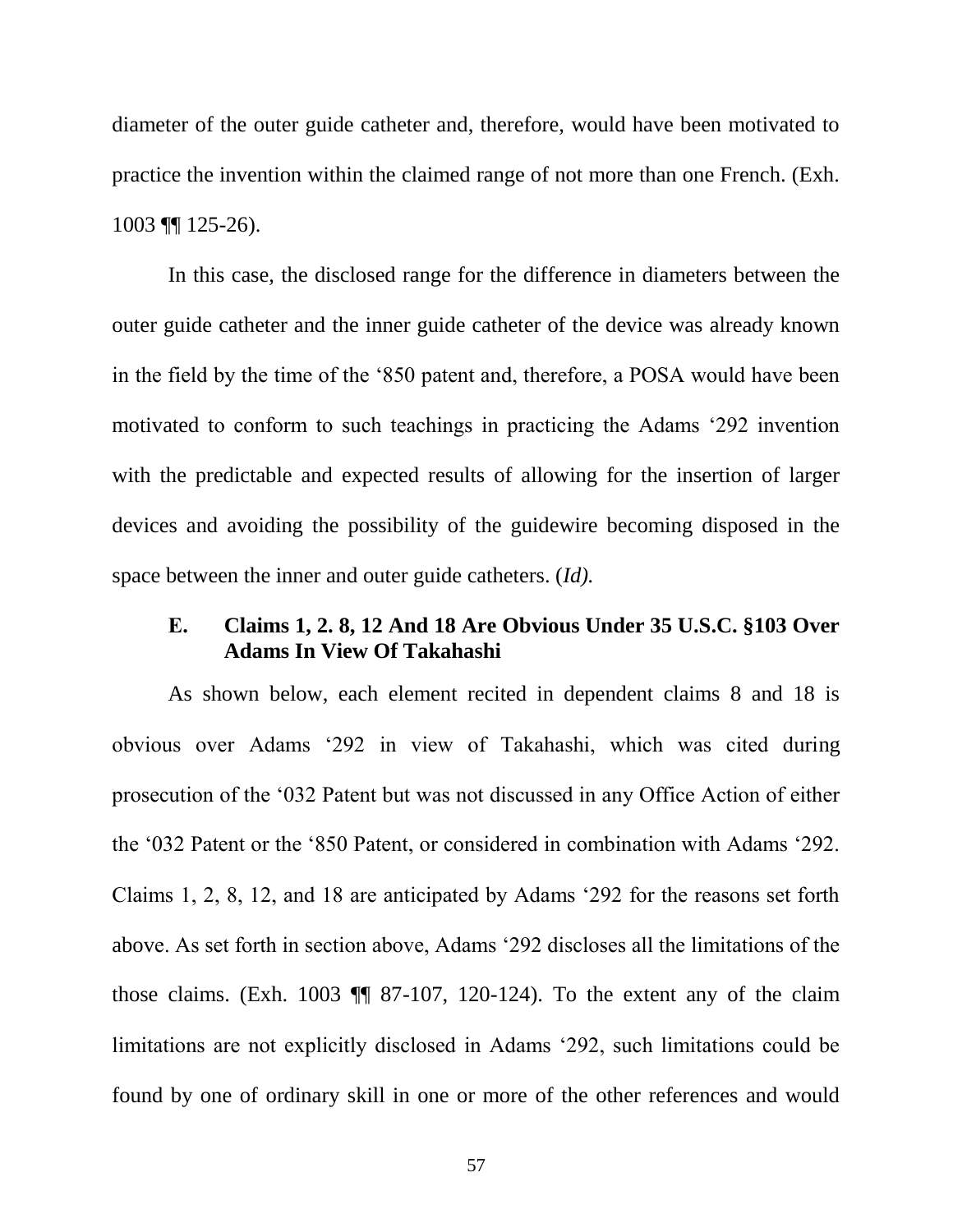have been in the possession of or obvious to one of ordinary skill in the art from the disclosures of analogous art, particularly Adams '292 and the Takahashi article. *See* (Exh. 1003 ¶¶ 127-29).

Claims 8 and 18 require that "the cross-sectional inner diameter of the coaxial lumen of the tubular structure is not more than one French smaller than the cross-sectional inner diameter of the guide catheter."

Takahashi satisfies the limitations of claims 8 and 18 in that it discloses a method of inserting a 5 French guiding catheter into a 6 French guiding catheter such that the cross-sectional inner diameter of the 5 French catheter is not more than one French smaller than the cross-sectional inner diameter of the 6 French catheter. A POSA would have understood the advantages of having minimal difference in diameter between the outer diameter of the inner guide catheter and the inner diameter of the outer guide catheter, and would recognize that this teaching of Takahashi's 5-in-6 system could be applied to any guide extension device for insertion through a standard guide catheter, such as the Adams '292, and would have been motivated to do so. (Ex. 1003 ¶ 122, 127-29).

| Claim Chart A-6: Cl. 8, 18       |                                                            |
|----------------------------------|------------------------------------------------------------|
| The '850 Patent                  | Adams '292 (Exh. 1011) in view of Takahashi<br>(Exh. 1021) |
|                                  |                                                            |
| <b>8.</b> The system of claim 1, | Adams '292 discloses the system of claim 1 (See A-         |
|                                  | $1$ , above).                                              |
| wherein the cross-sectional      | "The five-in-six system is a method of inserting a 5       |
| inner diameter of the            | Fr guiding catheter (Heartrail, Terumo, Japan) into a      |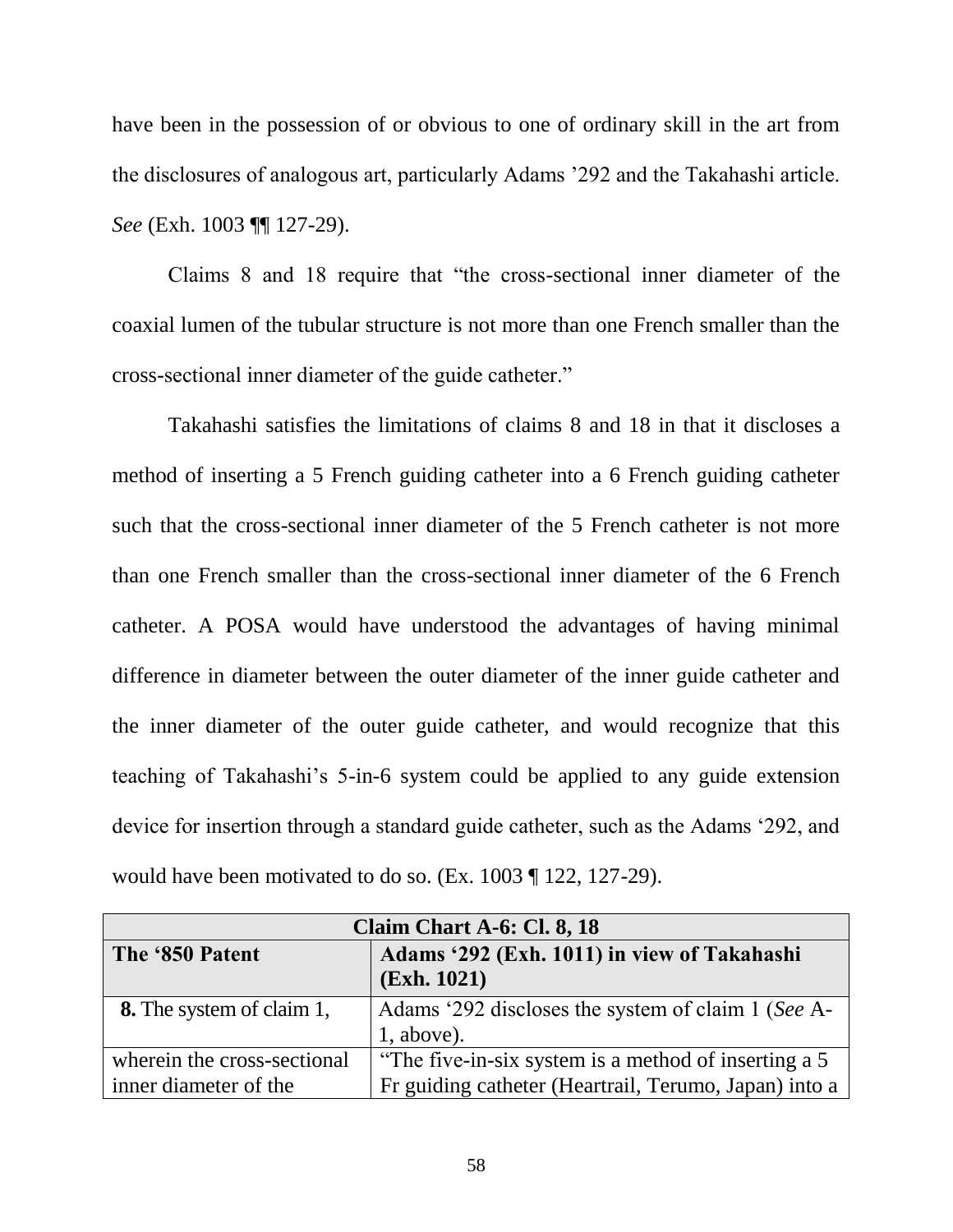| Claim Chart A-6: Cl. 8, 18                                                                                                                                                                                              |                                                                                                                                                                                                                                                                                                                                                                                                                                                                                                                                                                                                                                                                                                                                                                                                                                                                                                    |
|-------------------------------------------------------------------------------------------------------------------------------------------------------------------------------------------------------------------------|----------------------------------------------------------------------------------------------------------------------------------------------------------------------------------------------------------------------------------------------------------------------------------------------------------------------------------------------------------------------------------------------------------------------------------------------------------------------------------------------------------------------------------------------------------------------------------------------------------------------------------------------------------------------------------------------------------------------------------------------------------------------------------------------------------------------------------------------------------------------------------------------------|
| The '850 Patent                                                                                                                                                                                                         | Adams '292 (Exh. 1011) in view of Takahashi                                                                                                                                                                                                                                                                                                                                                                                                                                                                                                                                                                                                                                                                                                                                                                                                                                                        |
|                                                                                                                                                                                                                         | (Exh. 1021)                                                                                                                                                                                                                                                                                                                                                                                                                                                                                                                                                                                                                                                                                                                                                                                                                                                                                        |
| coaxial lumen of the tubular<br>structure is not more than<br>one French smaller than the<br>cross-sectional inner<br>diameter of the guide<br>catheter.                                                                | 6 Fr guiding catheter to increase backup support.<br>As we insert the 5 Fr inner guiding catheter into the<br>target artery through the outer 6 Fr guiding catheter,<br>stronger backup support can be generated (Fig.<br>1A)." (Exh. 1021 at 452).<br>"The inner lumen of the 5 Fr Heartrail catheter is<br>$0.059'$ in diameter The inner lumen of the outer<br>6 Fr catheter needs to be more than 0.071' in<br>diameter to accommodate the 5 Fr Heartrail<br>catheter" $(id)$ . "In the five-in-six system, the<br>backup support was measured while protruding the<br>5 Fr catheter into the artery model out of the outer 6<br>Fr. catheter" ( <i>Id</i> ). "Only inserting the 5 Fr<br>guiding catheter into the 6Fr catheter increased<br>backup support" ( <i>Id</i> ). "A 5 Fr guiding catheter is<br>inserted along the PCI guidewire to the 6 Fr guiding<br>catheter." $(Id.$ at 454). |
| 18. The system of claim 12                                                                                                                                                                                              | Adams discloses the system of claim 12 (See A-1,<br>above).                                                                                                                                                                                                                                                                                                                                                                                                                                                                                                                                                                                                                                                                                                                                                                                                                                        |
| wherein the cross-sectional<br>inner diameter of the<br>coaxial lumen of the<br>flexible distal portion is not<br>more than one French<br>smaller than the cross-<br>sectional inner diameter of<br>the guide catheter. | See Takahashi disclosures set forth in claim 8<br>(above).                                                                                                                                                                                                                                                                                                                                                                                                                                                                                                                                                                                                                                                                                                                                                                                                                                         |

# <span id="page-63-0"></span>**IX. CONCLUSION**

Based on the foregoing, it is clear that claims 1, 2, 8, 12, and 18 of the '850 Patent define subject matter that is anticipated in view of Adams '292 and that the claims 1-4, 8, 12, 14, and 18 of the '850 Patent define subject matter that is obvious in view of the knowledge of a POSA combined with Adams '292 and the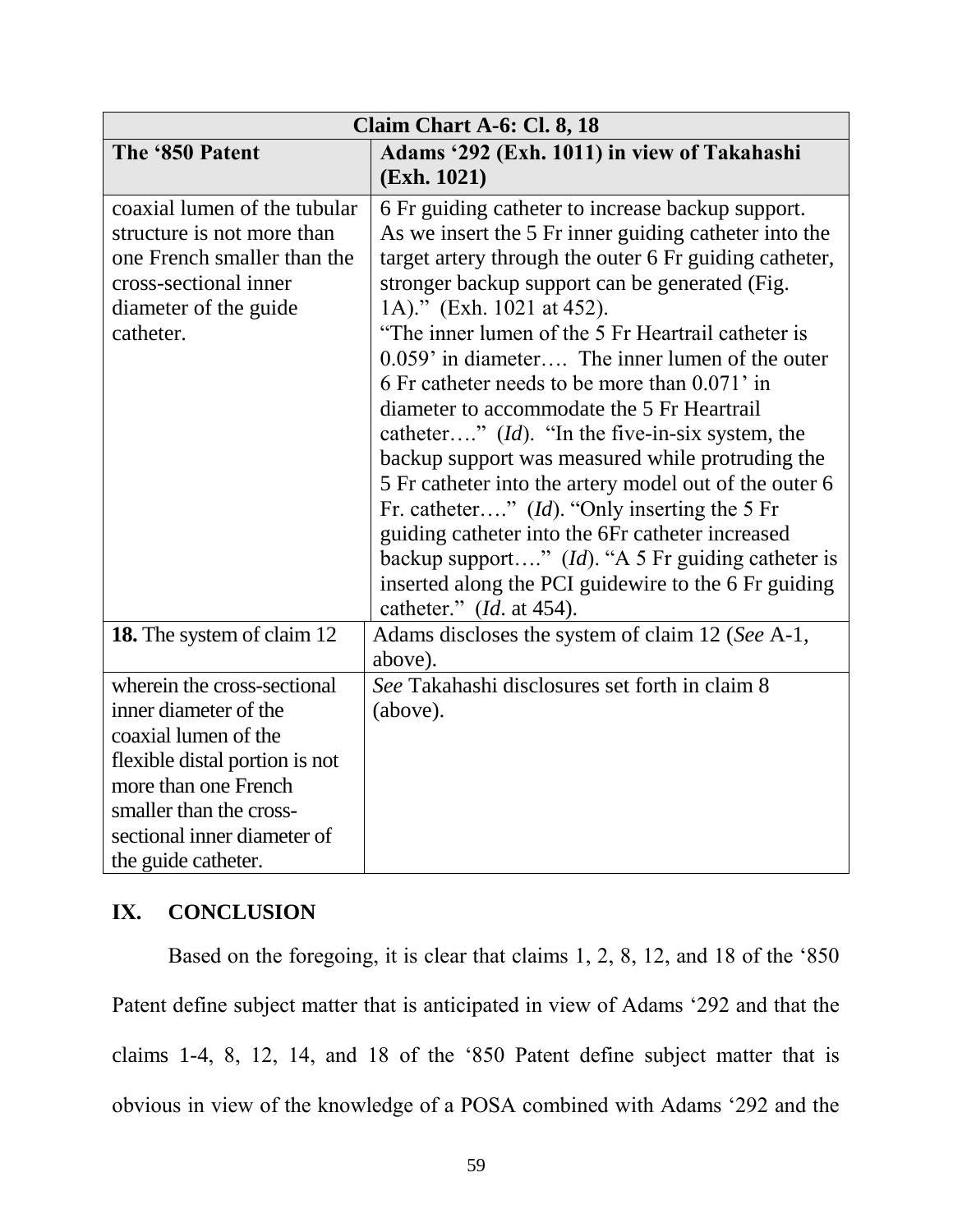teachings of the additional references cited above. Adams '292 and the prior art combinations cited above were never considered by the Examiner; if they had been, such claims would not have issued. In light of the evidence set forth herein, which establishes a reasonable likelihood that Petitioner will prevail on at least one claim of the '850 patent, Petitioner requests institution of an *inter partes* review to cancel those claims.

Respectfully submitted,

### ARNOLD & PORTER LLP

/David R. Marsh/

David R. Marsh (Atty. Reg. No. 41,408) ARNOLD & PORTER LLP 555  $12<sup>th</sup>$  Street, N.W. Washington, D.C. 20004 Tel: (202) 942-5068 Fax: (202) 942-5999